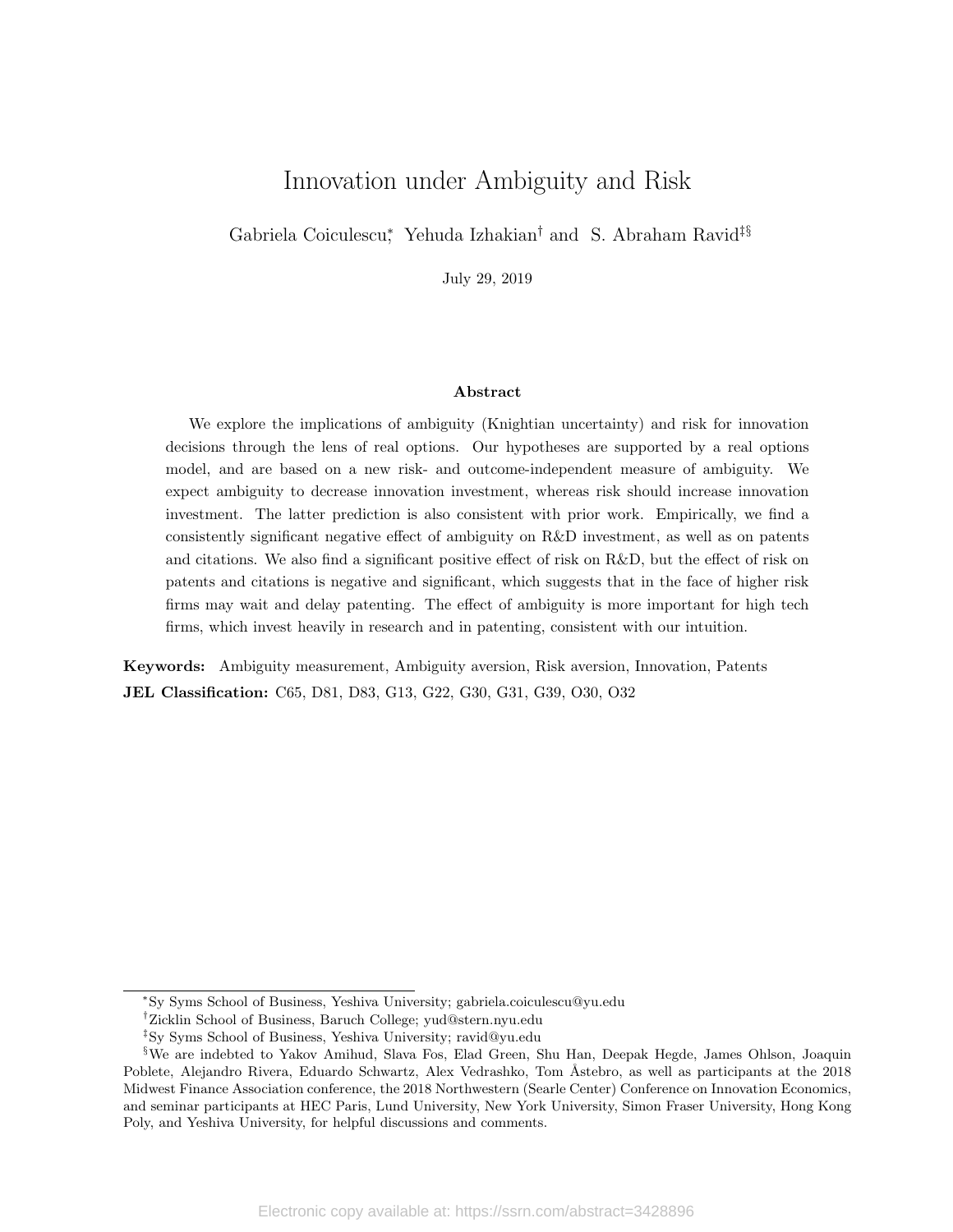## 1 Introduction and Relation to the Literature

A large and growing body of literature investigates the determinants of innovation decisions, including industry competition (Aghion et al., 2005), institutional ownership (Aghion et al., 2013) and organizational structure (Lerner et al., 2011, Seru, 2014, Bernstein, 2015). Special attention has been paid to *risk* as a driver of innovative activity. However, *risk*, the uncertainty of outcomes, usually measured by the variance of equity returns, assumes a unique known distribution of future outcomes. In reality, it may be very difficult (and, perhaps, impossible) to predict a distribution of future outcomes for a new innovative product such as a new drug (Krieger et al., 2017). Therefore, the concept of ambiguity—the uncertainty of probabilities—seems a natural lens through which managers may also assess future prospects. Our paper introduces a new fully developed concept of ambiguity which is theoretically sound and empirically testable, to investigate how each type of uncertainty affects the innovative decision, and which type of uncertainty may be more salient for innovating firms.

Several early studies analyzed investment decisions as real options (Brennan and Schwartz, 1985, McDonald and Siegel, 1986). Building on this concept, Schwartz (2004) and Kraft et al. (2018) view R&D and patent decisions as real options, implying a positive effect of risk on R&D. Bloom (2007, 2014) shows, however, that risk can negatively affect R&D investment, due to adjustment costs and an increase in the value of the option to wait.

As in Schwartz (2004), Bloom (2014) and Kraft et al. (2018), we consider patent and R&D decisions as real options. However, while in these studies the values of real options are subject to risk only, a different strand of literature shows that option values are significantly affected by ambiguity (Izhakian and Yermack, 2017, Augustin and Izhakian, 2019). Our testable hypotheses combine the insights from these two approaches, and are supported by a one-period stylized model of an optimal investment decision through the lens of real options in the presence of ambiguity (presented in the Appendix).

Experimental studies show that decision makers tend to be ambiguity averse in the sense discussed in this paper. Ellsberg (1961) and Halevy (2007) show that, while making decisions, decision makers prefer alternatives involving clear probabilities (risk, the known unknowns) over alternatives involving vague probabilities (ambiguity, the *unknown unknowns*), even if normative theories (Von-Neumann and Morgenstern, 1944, Savage, 1954) imply indifference. This phenomenon of am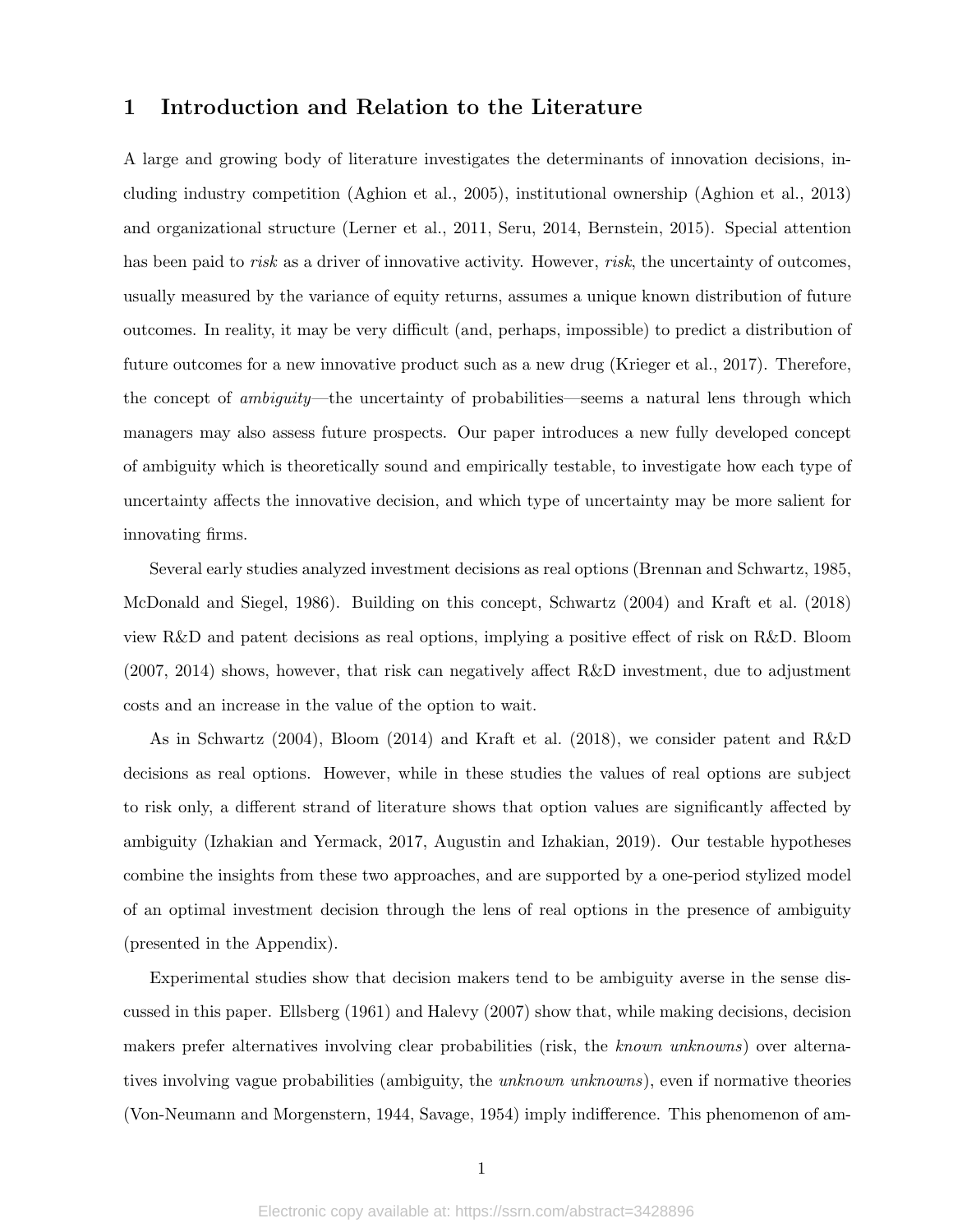biguity aversion has been shown to be economically relevant and to persist in experimental market settings and among business owners and managers.<sup>1</sup>

The effect of ambiguity on investment decisions is very different than the effect of risk. Any investor will invest more as risk goes up, since higher risk increases the upside potential and the value of the option. However, intuitively, an ambiguity-averse investor overweights the likelihood of bad outcomes and underweights the likelihood of good outcomes (e.g., Tversky and Kahneman, 1992, Izhakian,  $2017$ ).<sup>2</sup> Thus, higher ambiguity reduces the perceived attractiveness of investment opportunities (i.e., a lower perceived expected payoff), which negatively affects investment decisions.

While ambiguity may affect any investment decision, in practice, we expect our ideas to have more bite in cases where there is high uncertainty regarding the future prospects of the investment in question, rather than say, in renovations or expansions of existing product lines. For example, it would be difficult to view an investment in refurbishing an office building as a real option. However, an investment in a new lab, for example, may create a real option to commercially license a new drug, and thus is closer to our hypotheses. The former would appear under capital expenditures (CAPEX) and the latter would appear under R&D in firms' accounting statements. This distinction is consistent with the accounting treatment of R&D as expenses and the requirement, on the other hand, to depreciate CAPEX investments. At the same time, following Kumar and Li (2016), we take into account the possibility that R&D expenditures might actually understate long-run innovative capacity investments. Therefore, while in our main tests we measure innovation investments using R&D expenses, in a robustness test we use the sum of R&D and CAPEX, and we find that the results continue to hold.

We find a significant negative effect of ambiguity on measures of innovation in various stages of product development including R&D investment and patents. These findings are consistent with our stylized model and are also in line with Herron and Izhakian (2017), who show that ambiguity matters to firm payout policies. Our study is also related to the literature studying the effect of risk on corporate real investments which comes up with a mixed verdict. One strand in this literature concludes that risk increases corporate investments. This literature goes back a few decades. Early work (e.g., Hartman, 1972, Abel, 1983) suggests that since the marginal value

<sup>1</sup>See, for example, Mangelsdorff and Weber (1994), Viscusi and Chesson (1999), Abdellaoui et al. (2005), Du and Budescu (2005), Maffioletti and Santoni (2005), Wakker et al. (2007).

 ${}^{2}$ Behavior consistent with this way of thinking was found in several experimental studies (e.g., Wu and Gonzalez, 1999, Abdellaoui and Kemel, 2013, Crockett et al., 2019).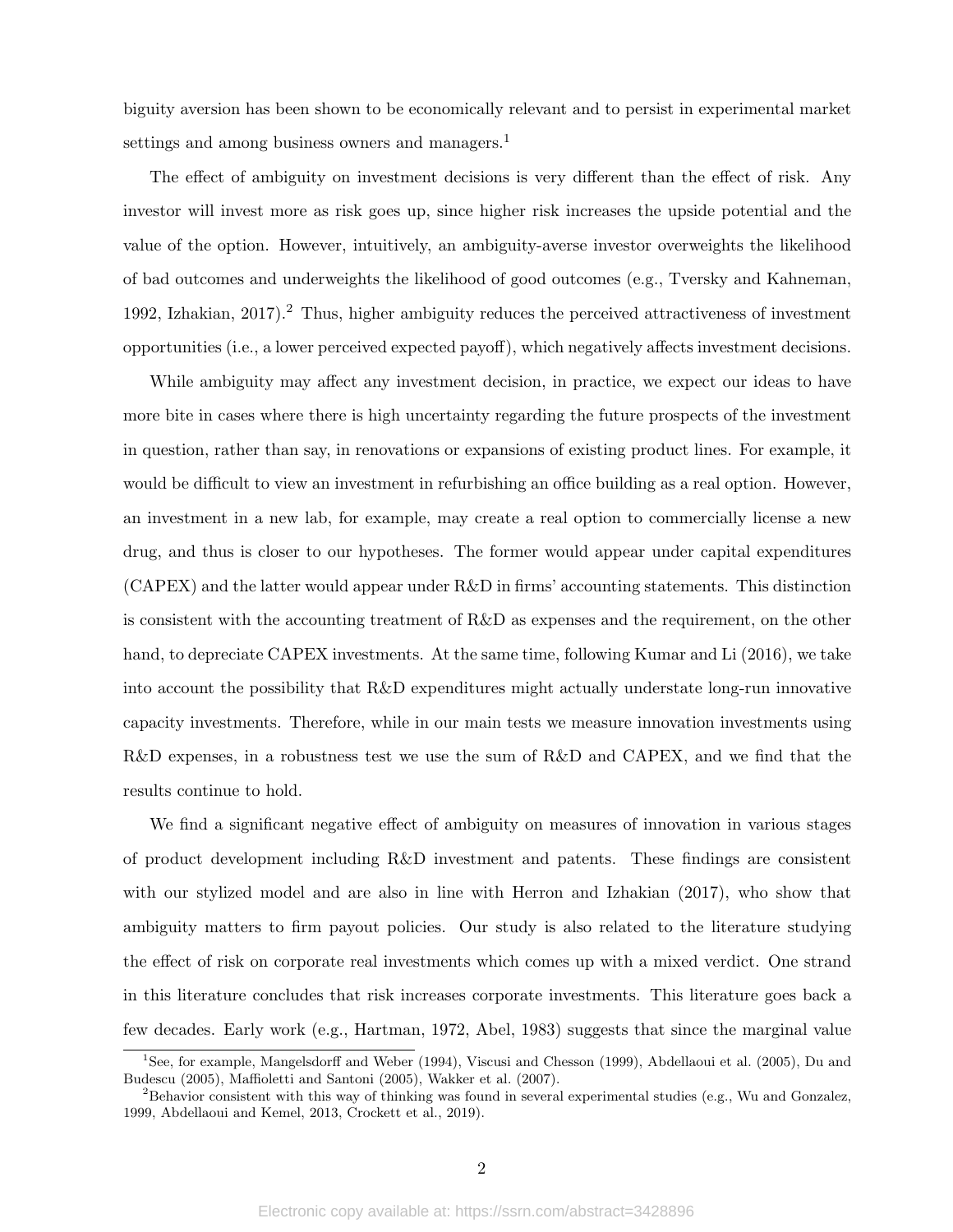product of capital is a convex function of the risk faced by the firm, greater risk raises the marginal valuation of one additional unit of capital, thereby increasing investment. The other strand in this literature concludes that risk decreases corporate investments due to the irreversibility effect: delaying the decision to invest in order to wait for new information (e.g., Bernanke, 1983, Pindyck, 1988). In other words, the opportunity cost associated with an irreversible investment increases in risk. However, according to Caballero (1991) and Abel and Eberly (1994), even in the presence of irreversibility, risk has a non-negative effect on investment if the firm operates in a competitive market (see also Abel and Eberly, 1994). Bloom (2007, 2014) follows these ideas and shows that in a dynamic framework risk may lead firms to react slowly or to reduce investment. We indeed document a significant negative effect of risk on patents and citations, which is consistent with Bloom's (2007) framework. However, in our sample, we find a significant positive effect of risk on R&D decisions, which is consistent with the real options perspective.<sup>3</sup>

Other empirical treatments of the effect of risk on innovation investment include Bernstein et al. (2017) who suggest that macroeconomic risk, measured by negative housing shocks, reduces employees' interest in risky and exploratory projects. Krieger et al. (2017) investigate the tradeoff between conservative and riskier investments in drug development.

The remainder of this paper is organized as follows. Section 2 presents a discussion of ambiguity and develops the hypotheses. Section 3 describes the sample selection and data construction, including the estimates of the ambiguity and risk variables that are central to our investigation. Section 4 presents the empirical methodology, and 5 reports the results. Section 6 concludes.

# 2 Ambiguity

### 2.1 Decision theoretic framework

There have been several earlier theoretical studies of ambiguity, and our work extends and generalizes their thinking. A path-breaking set of papers provides an initial axiomatization for decision making in the presence of ambiguity (Gilboa and Schmeidler, 1989, Schmeidler, 1989). However,

<sup>&</sup>lt;sup>3</sup>In a recent contribution, related, but distinct from ours, Kumar and Li (2018) document a positive association between idiosyncratic volatility and the response rate of subsequent innovation-related investment (either R&D or the sum of R&D and CAPEX). In Kumar and Li (2018), the response rate of innovation-related investment is defined as the absolute percentage change in innovation investment. This result is interpreted in light of a feedback model in which idiosyncratic volatility proxies for investors' private information regarding the prospects of the firm's innovation projects.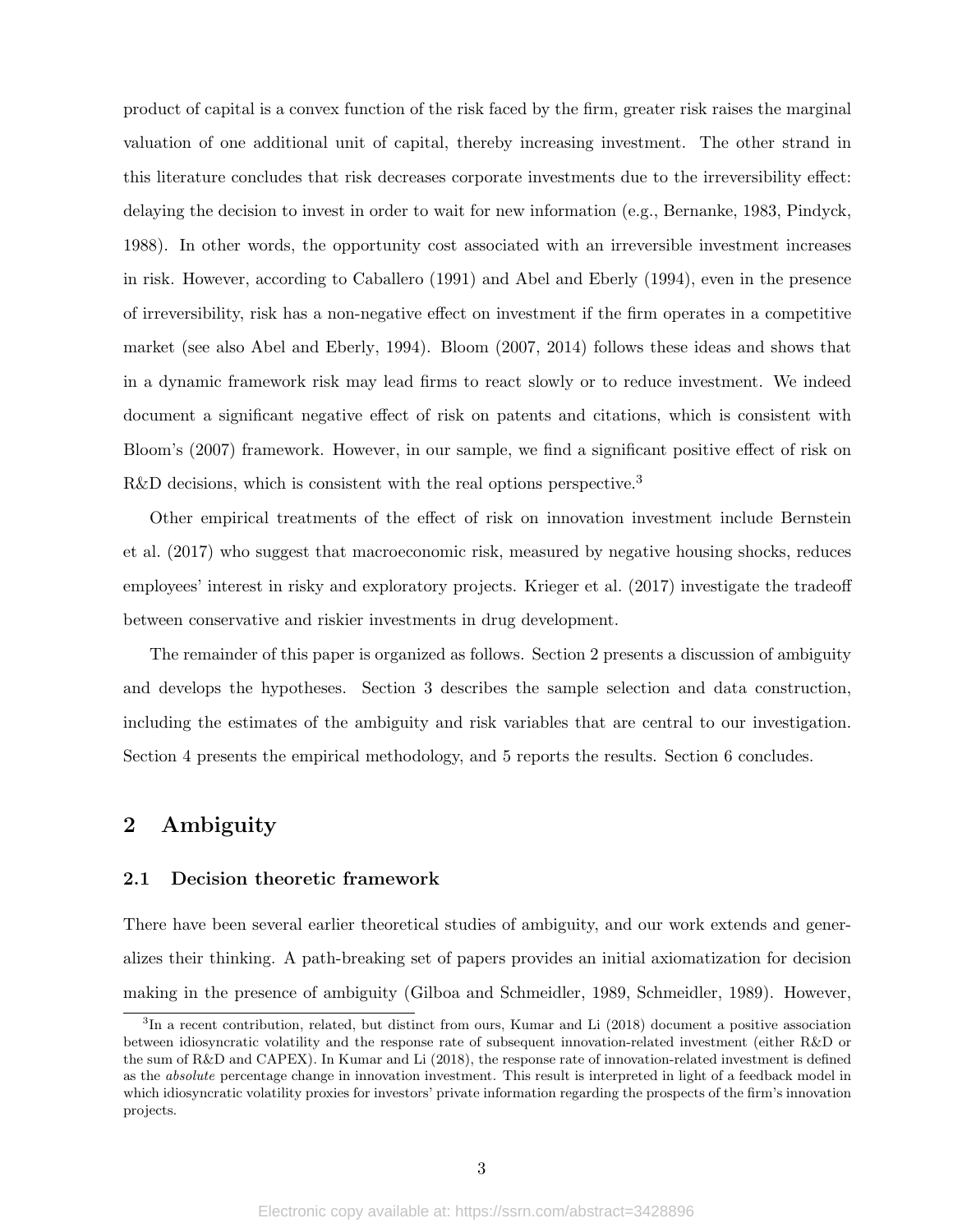these papers do not separate ambiguity from attitude towards ambiguity. Later studies develop a theory where ambiguity is separated from preferences for ambiguity but, in these studies, preferences are outcome-dependent (e.g., Klibanoff et al., 2005, Nau, 2006, Chew and Sagi, 2008).

To derive a risk-independent measure of ambiguity, preferences for ambiguity must be outcome independent, so that the measure itself is outcome-independent. To illustrate, consider an innovation investment whose payoff is determined by a flip of an unbalanced coin, and for which the manager does not know the odds of heads or tails. The payoff of the innovation investment is \$1,000,000 in case of heads and \$0 in case of tails. Suppose that prior to flipping the coin, the payoff in case of heads is suddenly changed to \$2,000,000. Since this change in payoff provides no new information about the probabilities involved, the manager has no reason to change the assessed probabilities or the perceived degree of ambiguity. In other words, ambiguity is outcomeindependent up to a state space partition, since it applies exclusively to probabilities. However, the risk does increase in this example, since it is outcome-dependent.<sup>4</sup>

Izhakian's (2017) expected utility with uncertain probabilities (EUUP) framework introduces outcome-independent preferences for ambiguity, which allow us to distinguish the concepts of risk and ambiguity, and to specify distinct preferences with respect to both. Importantly, EUUP allows us to measure ambiguity independently of risk and of the attitude toward risk (Izhakian, 2018). Under EUUP, a decision maker acts as if she solves a two-stage decision-making problem. In the first stage, she forms a representation of perceived probabilities for each relevant event, based on her perceived ambiguity and her attitude toward this ambiguity. In the second stage, she considers the expected utility associated with a set of possible outcomes, where the expectation is taken with respect to her perceived probabilities. The main idea of EUUP is that in the presence of ambiguity (i.e., when probabilities are uncertain), preferences for ambiguity are applied exclusively to probabilities (outcome-independence) such that aversion to ambiguity is defined as aversion to mean-preserving spreads in probabilities. As such, the Rothschild and Stiglitz (1970) approach, typically applied to outcomes when examining risk, is applied to probabilities when examining ambiguity. In this framework, an ambiguity-averse decision maker overweights the probabilities of bad outcomes and underweights the probabilities of good outcomes. In particular, the higher the ambiguity or the aversion to ambiguity, the lower the perceived probabilities of good outcomes

<sup>4</sup>A similar example is presented in Izhakian (2018).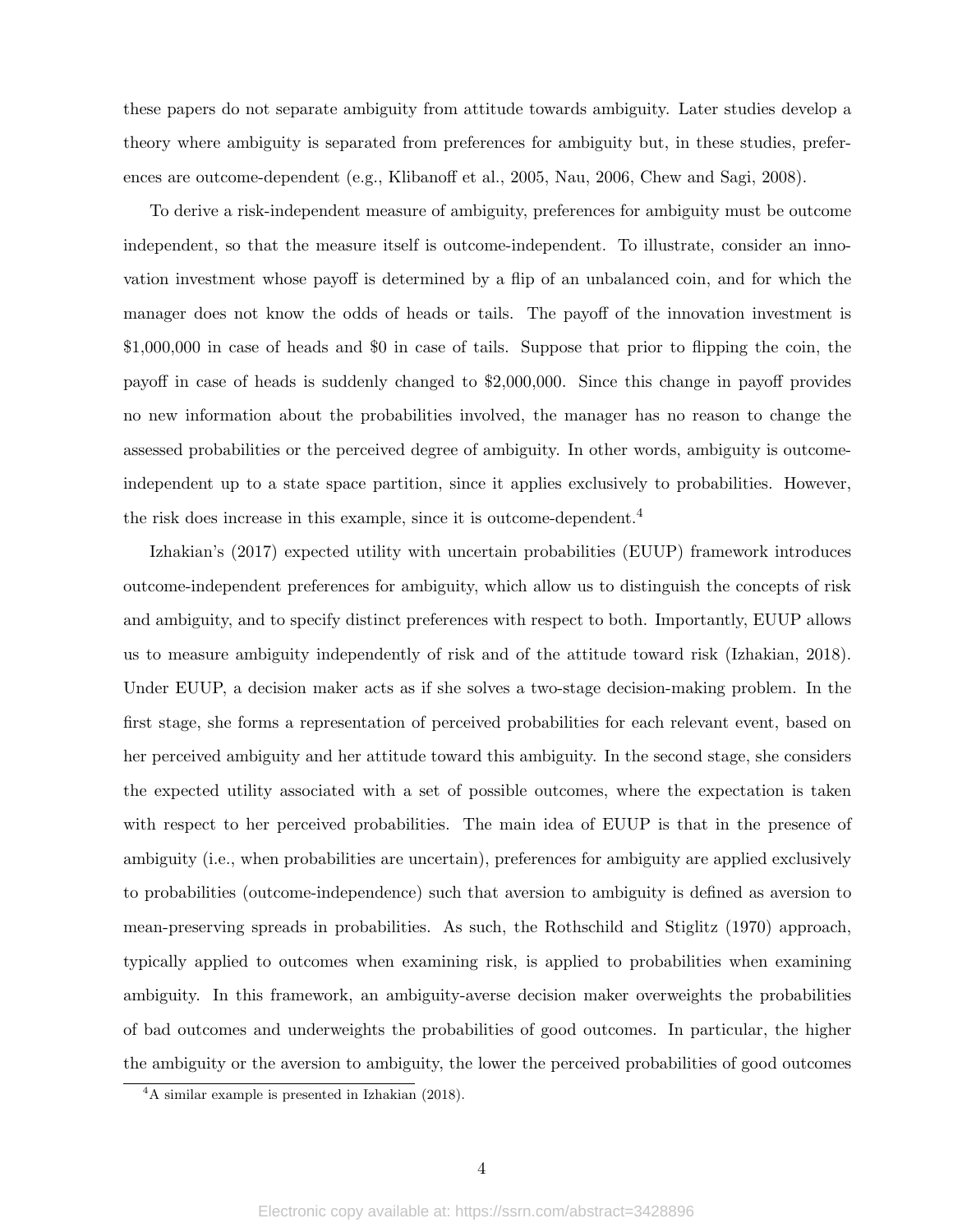and the higher the perceived probabilities of bad outcomes. As a result, when ambiguity rises, the perceived expected utility computed with perceived probabilities falls. We formally describe this decision theory framework in the Appendix.

Based on EUUP, Izhakian (2018) shows that the degree of ambiguity can be measured by the volatility of probabilities—just as the degree of risk has been measured by the volatility of outcomes. This measure accounts for the variance of all moments of the outcome distribution, and can be utilized in empirical investigations.<sup>5</sup>

#### 2.2 Real options view

Innovation investments (R&D or patent) can be viewed as real options. Consider, for example, a decision to invest in a new drug or a new technology. The firm will make an initial investment in innovation only if the value of the option created is positive, given the "exercise price" (i.e., the eventual outlay for production). R&D provides the foundation to develop a new enterprise. However, the firm can also decide to shelve the drug at a later stage if more information suggests that the likelihoods of unfavorable outcome are high. Patents create real options as well. For example, an article in the trade publication Tomorrow's Pharmacist (Torjesen, 5/12/2015) states an open secret in the industry: "Pharmaceutical companies will patent any molecule that shows promise early in the development process."<sup>6</sup> In general, the drug development process, with the various phases of FDA approval, can be viewed as a sequence of real options.

It is well known that the value of a (real) option increases in risk. In contrast, this is not the case for the effect of ambiguity. When valuing a real option using EUUP or any other frameworks of decision making under ambiguity, decision makers act as if they overweight the probabilities of bad outcomes (out of the money) and underweight the probabilities of good outcomes (in the money). Thus, ambiguity reduces the perceived value of the option. As we show in the appendix, a real option, valued by an ambiguity-averse decision maker, declines in value as ambiguity increases and increases in value as risk increases. In particular, the higher the ambiguity, the lower is the perceived probability of a positive payoff, which the decision maker uses to form the expected value of the (real) option. For a similar reason, employees tend to exercise their options early when the

 $5$ The EUUP measure of ambiguity is employed in several empirical studies using equity market data (e.g., Izhakian and Yermack, 2017, Brenner and Izhakian, 2018, Augustin and Izhakian, 2019).

 $^{6}$ https://www.pharmaceutical-journal.com/publications/tomorrows-pharmacist/drug-development-the-journeyof-a-medicine-from-lab-to-shelf/20068196.article?firstPass=false.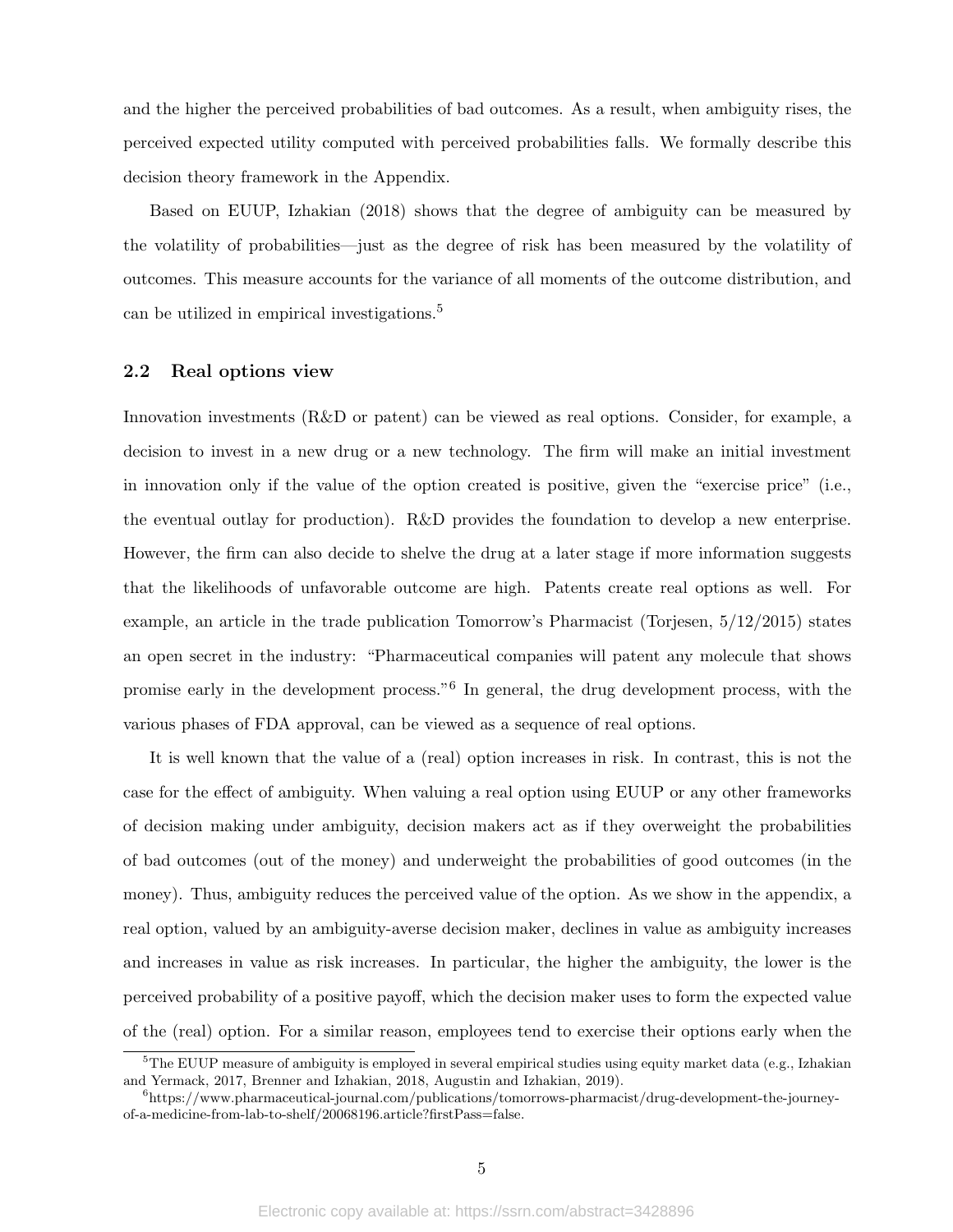expected ambiguity increases (Izhakian and Yermack, 2017) and CDS spreads decrease in ambiguity (Augustin and Izhakian, 2019).

Assuming no conflicts of interest, managers act to maximize the value of the firm. Thus, higher perceived risk encourages innovative investments. In contrast, higher perceived ambiguity suppresses innovative investments. Next, we provide a simple illustrative numerical example that shows how our intuition works. A more developed theoretical model is provided in the Appendix.

### 2.3 Binomial example

Consider a one-period binomial real option for a project which requires an eventual investment of \$100. Suppose that the payout of the project may either be  $H = $120$  or  $L = $80$ . The firm can buy the option to invest and then decide whether or not to invest the required amount when the state of the world materializes. In the case of the high payoff (i.e.,  $H = $120$ ) the option pays the difference between the investment I (which is \$100) and the project's value (i.e.,  $H - I = $120 - $100$ ). If the low case materializes, the firm will not pursue the investment. For simplicity, assume that the risk-free rate is zero.

Suppose that the manger is risk neutral.<sup>7</sup> When the probabilities of both the bad and the good outcomes are known to be 50% (no ambiguity is present), the variance of the probabilities is 0. Therefore, the value of the option (in terms of expected utility) is  $C = 0.5 \times (120 - 100) = 10$ . If the variance of the payoff of the project increases, such that the outcomes in the good and bad states are respectively 130 or 70 (i.e., a higher but mean-preserving spread), then the value of the option increases to  $C = 0.5 \times (130 - 100) = 15$ . Thus, an increase in risk is associated with a higher value of the option. This is naturally less pronounced for risk-averse decision makers or different but going in the same direction for Black and Scholes type models.<sup>8</sup>

To examine the impact of ambiguity, assume instead that the future payoffs remain the same, 80 or 120, but the probabilities of these future payoffs occurring are ambiguous. The distributions of payoffs can be either  $(0.4, 0.6)$  or  $(0.6, 0.4)$ . The manager, who does not have any information

<sup>7</sup>The EUUP framework allows different combinations of risk attitudes and ambiguity attitudes. Typically, we expect decision makers to be both risk-averse and ambiguity-averse. However, in order to focus on ambiguity, the current example is a simplification in which we have a risk-neutral but ambiguity-averse investor. While options in general can be valued using a framework similar to Black and Scholes, there is no market for the real options we consider in our setting, so arbitrage based option pricing may not be possible.

<sup>&</sup>lt;sup>8</sup>Consider, for example, a risk-averse decision maker with the utility function  $U(c) = \sqrt{c}$ . In this case, the value (in terms of expected utility) of the option on the less risky asset is  $C = 0.5 \times \sqrt{120 - 100} = 2.24$ , while the value of the option on the more risky asset is  $C = 0.5 \times \sqrt{130 - 100} = 2.74$ .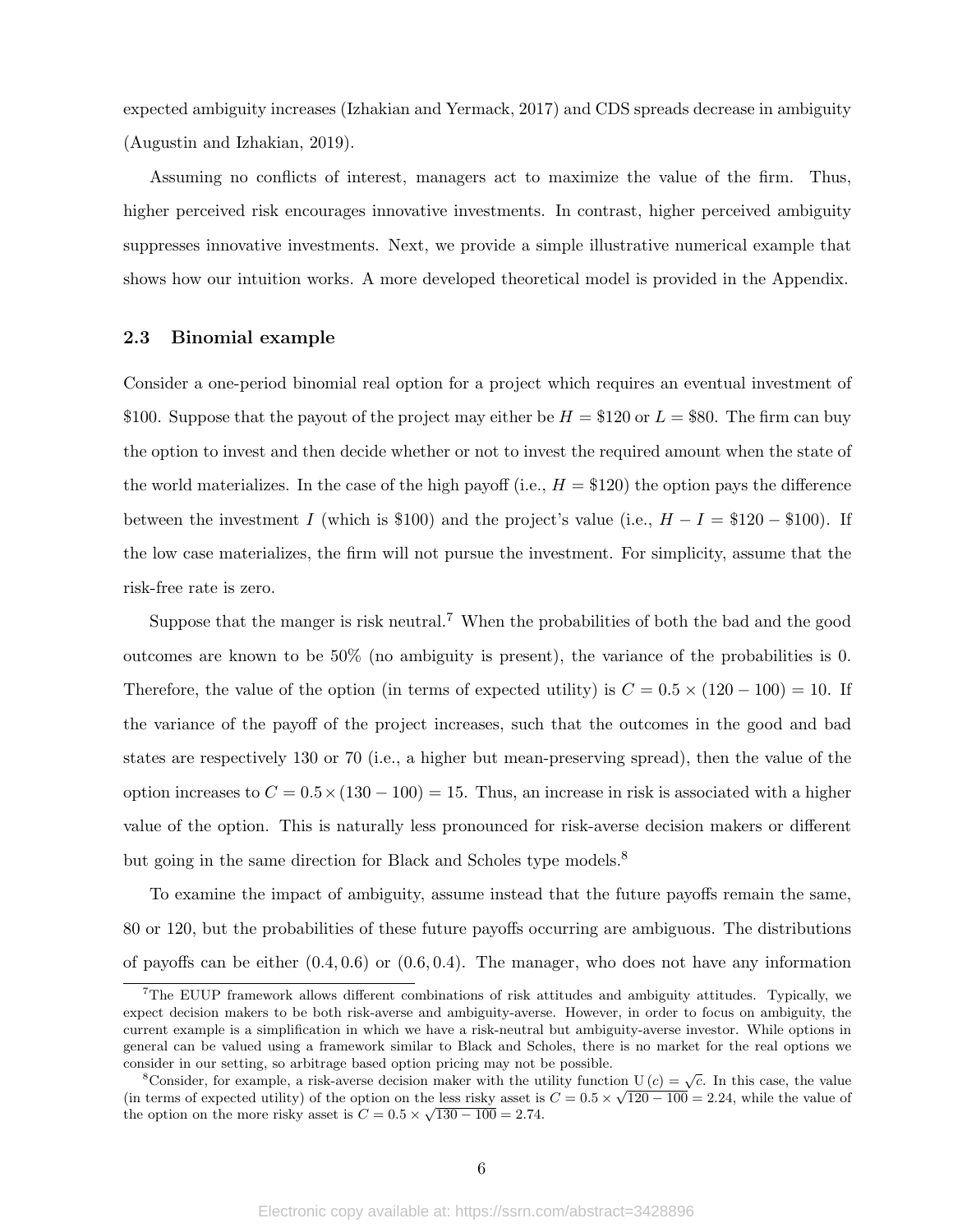regarding the precision of these probability estimates, acts as if she assigns an equal weight to each state probability distribution. Thus, the expected probability of the good state is  $E[\varphi(H)] =$  $0.5 \times 0.4 + 0.5 \times 0.6 = 0.5$  and its variance is Var  $[\varphi(H)] = 0.5 \times (0.4 - 0.5)^2 + 0.5 \times (0.6 - 0.5)^2 = 0.01$ . The same values apply for the bad state. This implies that the degree of ambiguity (expected variance of the probabilities, see Appendix) is  $\mathbb{S}^2 = 0.5 \times 0.01 + 0.5 \times 0.01 = 0.01$ .

In EUUP, an ambiguity-averse decision maker forms perceived probabilities by certainty equivalent probabilities and uses them to assess her expected utility. A certainty equivalent probability is the unique certain probability value that the decision maker is willing to accept in exchange for the uncertain probability of a given event. This is analogous to the certainty equivalent outcome (based on risk). By Equation (11) in Appendix A, the perceived probability of the preferable payoff is  $E[\varphi(H)] \times \left(1 + \frac{\Upsilon''(\cdot)}{\Upsilon'(\cdot)} \text{Var}[\varphi(H)]\right)$ , where  $\varphi(\cdot)$  is the marginal probability (probability mass function), and  $-\frac{\Upsilon''(\cdot)}{\Upsilon'(\cdot)}$  $\frac{\Gamma^{\alpha}(\cdot)}{\Gamma^{\prime}(\cdot)}$  is the coefficient of (constant absolute) ambiguity aversion.

Assume first an ambiguity-neutral decision maker. The preference for ambiguity of this decision maker is characterized by a linear function  $\Upsilon(\cdot)$ , implying that perceived probabilities are equal to the expected probabilities. Accordingly, the value of the option (in terms of expected utility) remains the same and equal to  $C = 0.5 \times (120 - 100) = 10$ .

Now assume instead an ambiguity-averse decision maker with a constant absolute ambiguity aversion  $-\frac{\Upsilon''(\cdot)}{\Upsilon'(\cdot)} = \eta = 2$ . Due to aversion to ambiguity, this decision maker does not form perceived probabilities through a linear compounding of probabilities, but aggregates probabilities in a nonlinear way as described above. As a result, the value of the option (in terms of expected utility) becomes  $C = 0.5 \times (1 - 2 \times 0.01) \times (120 - 100) = 9.8$ .<sup>9</sup> For a decision maker with higher aversion to ambiguity, say  $\eta = 4$ , the value of the option (in terms of expected utility) drops even further to  $C = 0.5 \times (1 - 4 \times 0.01) \times (120 - 100) = 9.6$ . Thus, an increase in aversion to ambiguity *decreases* the option value. In the data, we naturally cannot observe either aversion to ambiguity or to risk. However, we can compute the degree of ambiguity.

Assume now that the ambiguity of the payoff of the project increases. For example, if future payoffs are distributed either (0.3, 0.7) or (0.7, 0.3) with equal likelihood (a mean-preserving spread in probabilities), then the expected probability of the good (and the bad) state remains unchanged:  $E[\varphi(H)] = 0.5 \times 0.3 + 0.5 \times 0.7 = 0.5$ , but the variance of its probabilities increases to Var  $[\varphi(H)] =$ 

<sup>&</sup>lt;sup>9</sup>When the decision maker is risk-averse with the utility function  $U(c) = \sqrt{c}$ , the value (in terms of expected when the decision maker is risk-averse with the divideos utility) is  $C = 0.5 \times (1 - 2 \times 0.01) \times \sqrt{120 - 100} = 2.19$ .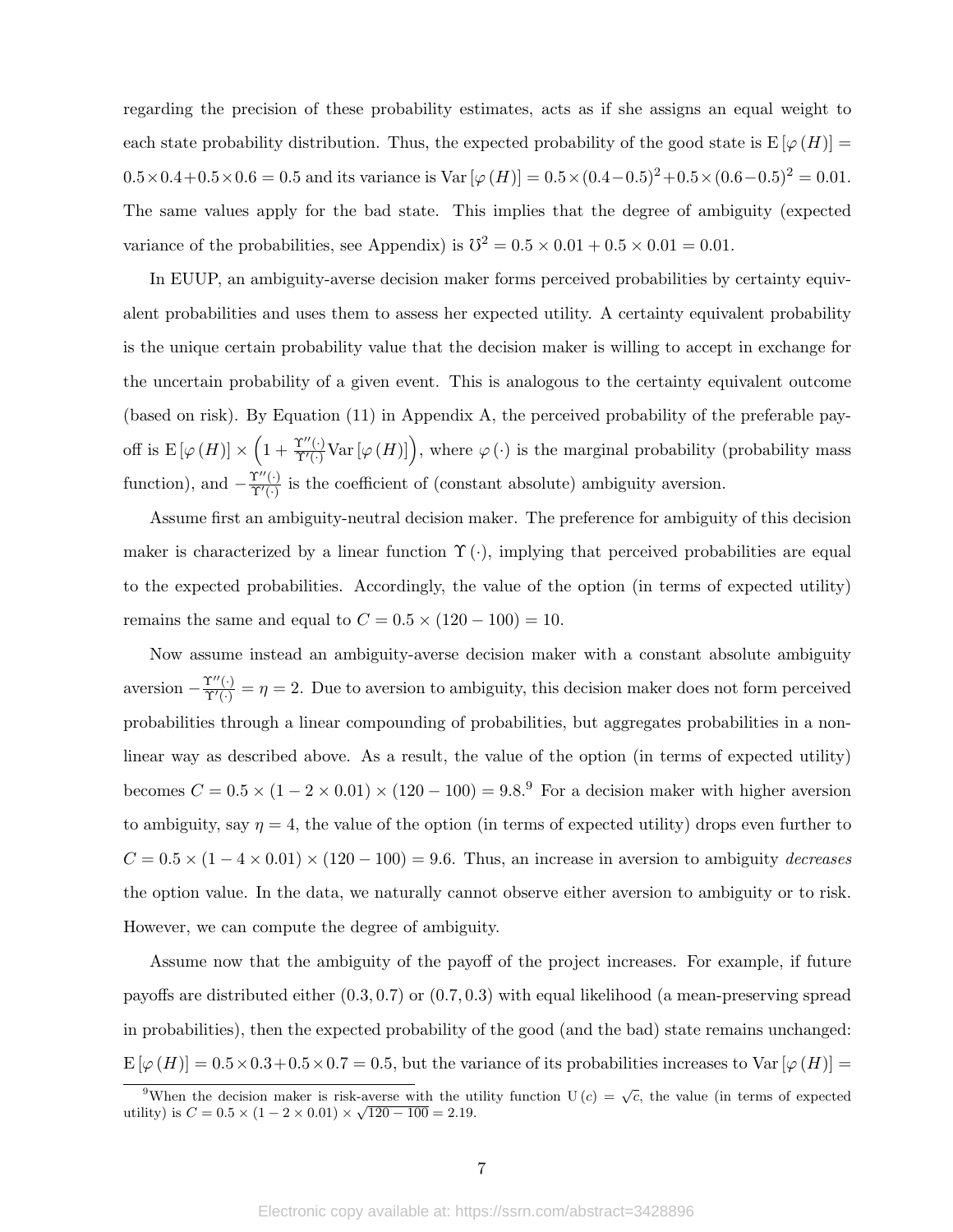$0.5 \times (0.3 - 0.5)^2 + 0.5 \times (0.7 - 0.5)^2 = 0.04$ , implying a degree of ambiguity of  $\mathcal{O}^2[X] = 0.04$ . Assuming a coefficient of ambiguity aversion  $\eta = 2$ , the value of the option then drops to  $C =$  $0.5 \times (1 - 2 \times 0.04) \times (120 - 100) = 9.2.$ 

This simple example illustrates our main predictions based on the real options view. An increase in risk (variance of outcomes) increases the value of the real option, thus increasing the investment in innovation. In contrast, an increase in ambiguity decreases option value, leading to a lower investment in innovation. Since risk has been investigated extensively in prior studies, we propose a hypothesis based on our simple real options model, and a competing hypothesis based on Bloom (2007, 2014). To our knowledge, there is no competing hypothesis regarding ambiguity.

### 2.4 Hypotheses

We propose two competing hypotheses for the effect of risk on innovation.

Hypothesis 1a Investments in innovation are higher for higher degrees of firm (project) risk.

Hypothesis 1b Investments in innovation are lower for higher degree of firm (project) risk.

Hypothesis 1a coincides with Schwartz (2004) and Kraft et al. (2018), and follows directly from the stylized model presented in the Appendix and illustrated by the binomial example in Section 2.3. This hypothesis also coincides with earlier corporate investments literature (e.g., Hartman, 1972, Abel, 1983). Hypothesis 1b is motivated by Bloom (2007, 2014), who argues that when R&D is below the optimum, firms may want to raise R&D, but higher risk induces a pause in R&D investment ("delay effect"). This hypothesis also coincides with the idea that, as risk increases, the option to wait increases in value (e.g., Bernanke, 1983, Pindyck, 1988).

Higher ambiguity always implies lower perceived probabilities of the good states (in which the innovative investment bears fruit), and therefore a lower value of the (real) option. A lower value of the real option results in less investment in R&D or less patenting.

Hypothesis 2 Investments in innovation are lower for higher degrees of firm (project) ambiguity.

Below we test these hypotheses on R&D and patent data.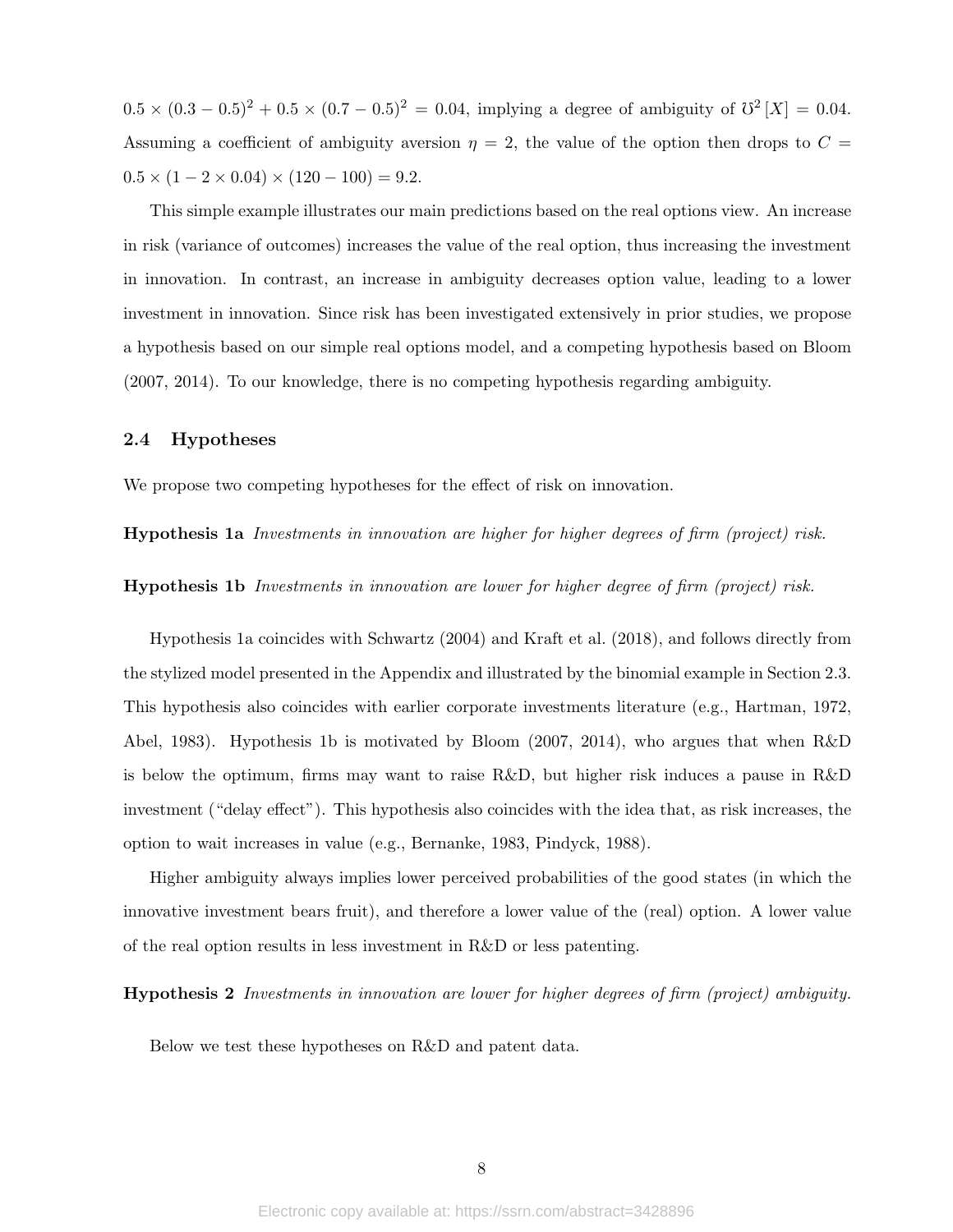### 3 Data

The primary data sources for the analysis are the intraday trade and quote (TAQ) data for the estimation of the degrees of ambiguity and risk; the patent database of Kogan et al. (2017) for historical information on patents; and Compustat for accounting data. In robustness tests, we also use institutional ownership data from the Thompson Reuters  $13F$  database<sup>10</sup>, as well as the Bushee (1998) classification of institutional owners.

### 3.1 Sample construction

In order to construct our sample, we start with all firm-quarters with strictly positive sales and assets in the Compustat Fundamentals Quarterly files for fiscal years 1993-2016. We start our sample in 1993, since the TAQ data, which we use to compute our ambiguity and risk measures, is available only from 1993. We organize the data by calendar quarter-year. For example, the first quarter of 2000 includes all firm-quarters with fiscal quarter ending in February, March or April 2000. We augment this dataset with the entire history of patents for Compustat firms using the Kogan et al.  $(2017)$  patent dataset.<sup>11</sup>

Next, we attempt to identify firm reorganizations that are not accompanied by a change in the Compustat firm identifier (gvkey). Specifically, following Bloom et al. (2013), whenever we observe extremely large jumps (greater than 200% or lower than -67%) in annual sales, employment, or assets, we treat the firm as a new entity and assign it a new identifier (new gvkey), even if the Compustat *qvkey* remains the same. This approach is more general than including a full set of gvkey fixed effects, because it allows the fixed effect to change over time, when the firm undergoes major changes.

As in most other papers on patents, our measure of the patenting process is patent applications. However, patent applications are observed only conditional on the patent being eventually granted. Since our patent data (Kogan et al., 2017) ends in 2010, we are missing patents applied for in the later years of our sample period, but granted after 2010. To reduce this truncation bias (Dass et al., 2017), and following Dong et al. (2017), we drop the last two years of the patent data, ending the

 $10$ Following Ben-David et al. (2018), after June 2013, we calculate institutional ownership using the 13F data parsed directly from the SEC EDGAR filings system, and available on WRDS.

<sup>&</sup>lt;sup>11</sup>The Compustat Fundamentals Annual file starts in 1950. The Compustat Fundamentals Quarterly file starts in 1962, but the coverage is sparse until 1982. For each firm, we use the entire patent history from the Kogan et al. (2017) dataset, starting in 1925, the first year of CRSP data.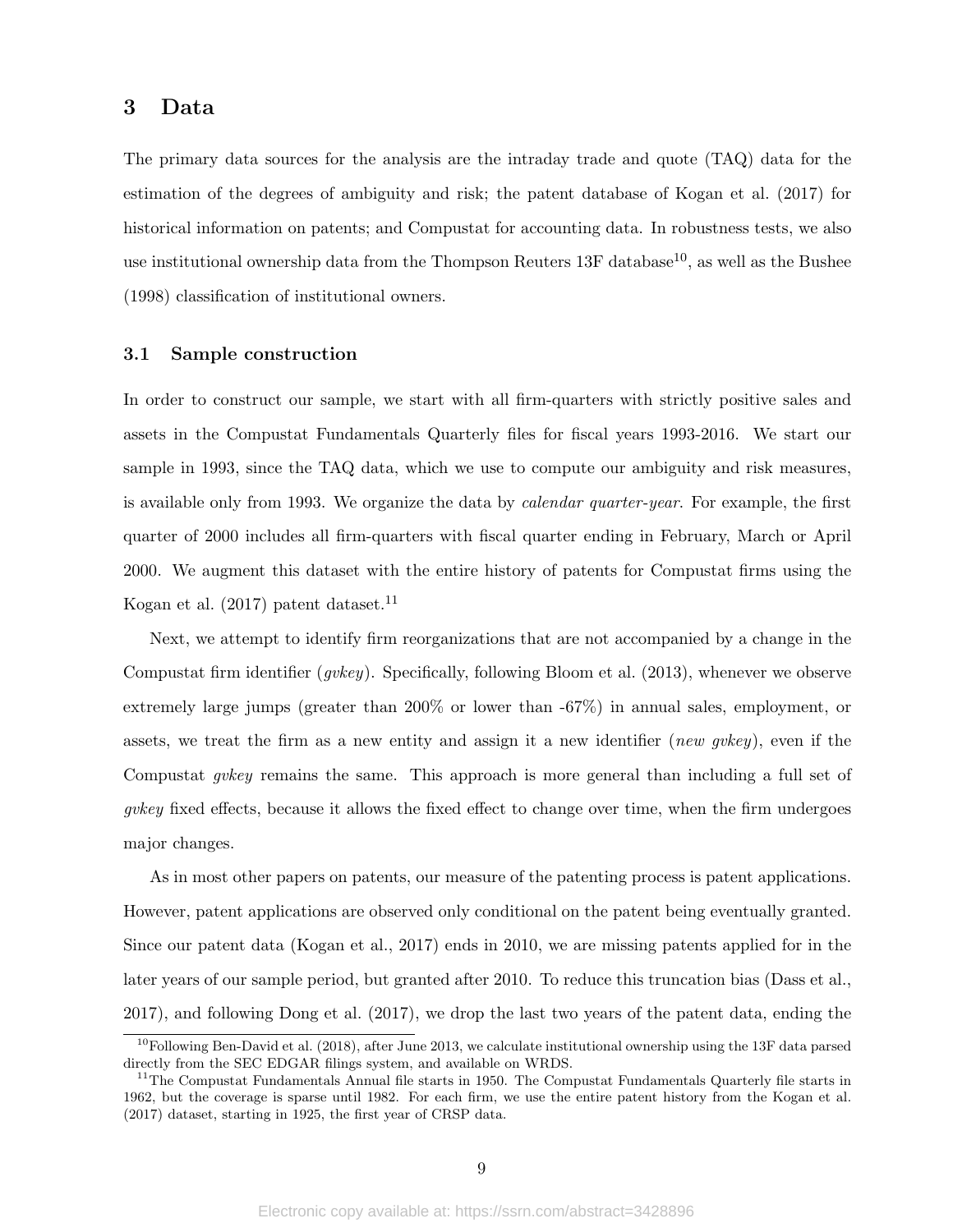patent sample in 2008. Furthermore, patent citations are subject to truncation, because we only observe citations made by patents granted by 2010. To correct for this bias, we scale the citation count for each patent by the average number of citations received by all patents in the same 3-digit USPTO technology class and filed in the same year. This is the so-called fixed-effects approach from Hall et al. (2001)

We use the historical SIC code from CRSP to identify industries; when the historical SIC code is missing in CRSP, we use the historical SIC code from Compustat. When both are missing, we use the SIC code of the largest business or operating segment from the Compustat Segment Files. We exclude utilities (SIC codes 4900-4999), financials (SIC codes 6000-6999), public service, international affairs firms and non-operating establishments (SIC codes 9000-9999). For R&D, the sample period is 1993-2016.

Since our paper analyzes the effect of ambiguity on both R&D and patenting, we present empirical results for three different samples: the sample of firms with at least one quarter of positive R&D expenditures ( $R\&D$  Sample), the sample of firms with at least one patent application (*Patent* Sample), and the sample of firms with at least one citation (Citation Sample), conditional on non-missing data for all variables of interest during the sample period (1993-2016 for R&D and 1993-2008 for patents and citations). This is common for papers on innovation, given that if we include the universe of all firms, most of them have neither any patents nor positive R&D. For all samples, we require firms to have available data for at least four quarters for all variables of interest. In addition, for the *Patent Sample* and the *Citation Sample*, we require firms to have at least four years (16 quarters) of patent data before the first quarter in the sample (the pre-sample period). For firms that enter Compustat after 1993, we use the first four years of data as the pre-sample period, and we include the following years in the sample.<sup>12</sup>

In some specifications, in order to eliminate microstructure effects that might affect our measures of ambiguity and risk, we exclude penny stocks, very small firms and very young firms. Penny stocks are stocks with a price less than \$5 at the end of the quarter. Very small firms are firms with a market capitalization less than \$10 million at the end of the quarter. Very young firms are firms with less than 5 years in Compustat.

There are 105,037 firm-quarters for 4,053 different firms in the  $R\&D$  Sample, 54,093 firm-

 $12$ See the discussion in Section 4 of the Blundell et al. (1999) pre-sample mean scaling fixed effect estimator.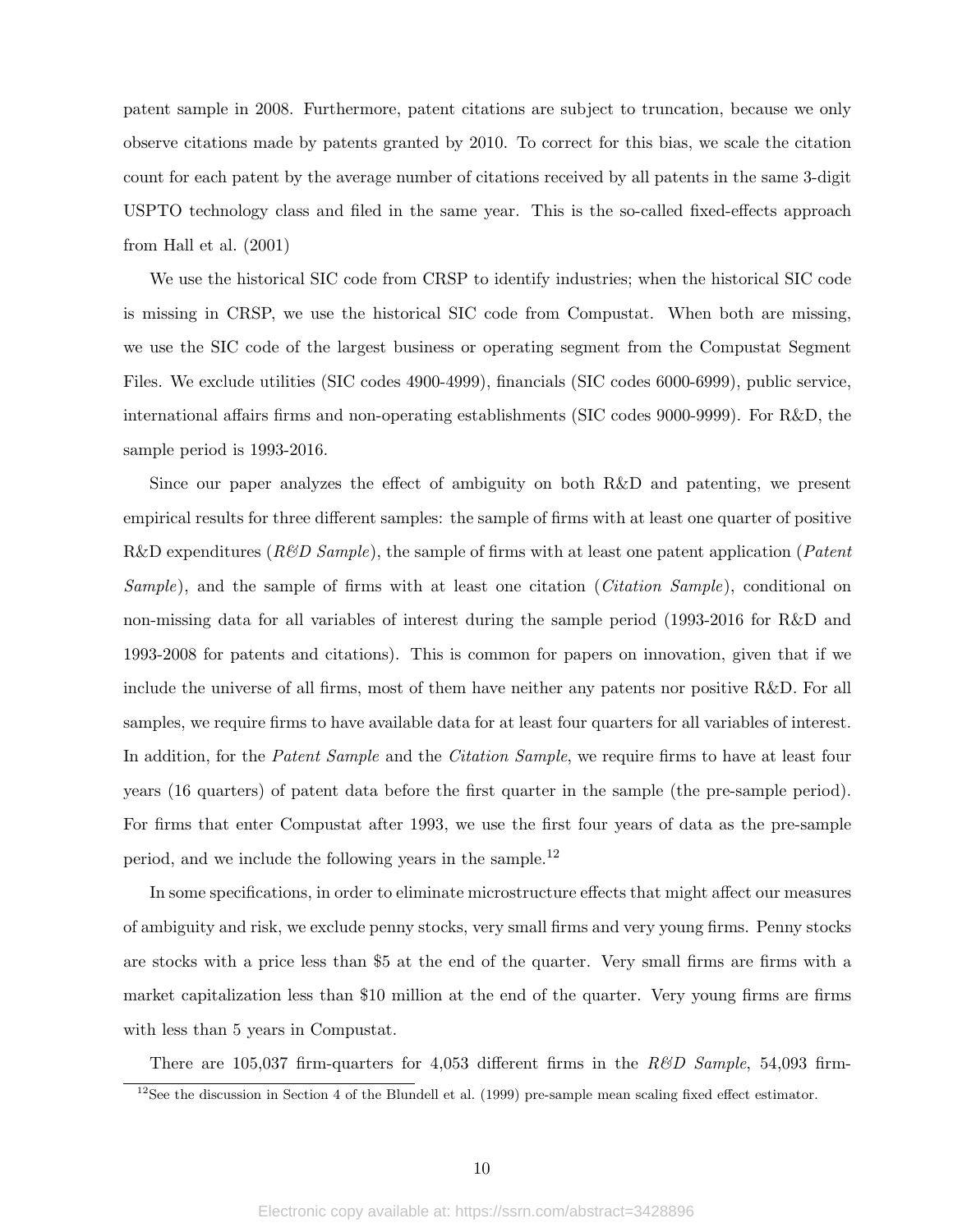quarters for 2,108 different firms in the Patent Sample, and 51,392 firm-quarters for 1,967 different firms in the *Citation Sample*. The  $R\&D$  and *Patent* samples do not overlap completely: for quarters ending on or before December 31, 2008 (the period when the two samples potentially overlap) only 43,090 firm-quarters are in both samples, while 29,900 firm-quarters are only in the  $R\&D$  Sample, and 11,003 firm-quarters are only in the *Patent Sample*.<sup>13</sup>

### 3.2 Measures of innovation

The hypotheses derived by our stylized model of real options under ambiguity and risk apply in principle to "investment projects." However, the main source of ambiguity and risk is the innovative activity of the firm, rather than say, routine maintenance. As discussed above, the accounting treatment of R&D (expensing) seems to recognize that R&D buys you an option, rather than a known asset that needs to be depreciated, as is the case for CAPEX. Kumar and Li (2016) point out that part of the capital expenditures of innovative firms may in fact reflect investments in innovative capacity, such as the construction of a research facility or purchasing patents. Hence, R&D expenditures might actually understate the actual investment in innovation for these firms. To address this concern, we measure innovation by both R&D and the sum of R&D and CAPEX, as well as patents and citations.

Our measures of innovation intensity are defined as follows.  $RD\_ASSETS_{t+1}$  is defined as research and development expenses in quarter  $t + 1$ , scaled by total assets at the beginning of the quarter. It is possible that the firm adjusts its R&D with a lag. Thus, to reflect a potential delayed response of R&D to ambiguity and risk, we also analyze the R&D intensity one year ahead,  $RD\_ASSET S_{t+1...t+4}$ , which is defined as total research and development expenditures in the four quarters  $t + 1 \ldots t + 4$ , scaled by total assets at the beginning of quarter  $t + 1$ . For robustness, we use two alternative measures of investment in innovation:  $RD\_CAPEX\_ASSETS_{t+1}$  is the sum of R&D and CAPEX, scaled by total assets at the beginning of quarter, and  $RD \_\Delta DJ \_\Delta SSET S_{t+1}$ is R&D scaled by assets at the beginning of the quarter, adjusted to include capitalized R&D. To eliminate the effect of outliers, we drop firm-quarters with RD\_ASSETS, RD\_CAPEX\_ASSETS or  $RD \triangle ADJ \triangle SSETS$  above the 99<sup>th</sup> percentile.

<sup>&</sup>lt;sup>13</sup>The fact that 20.34% (11,003 out of 54,093) of firm-quarters in the *Patent Sample* do not have positive R&D expenditures during the sample period is consistent with Koh and Reeb (2015), who find that a significant number of firms with missing R&D in Compustat actually file and receive patents.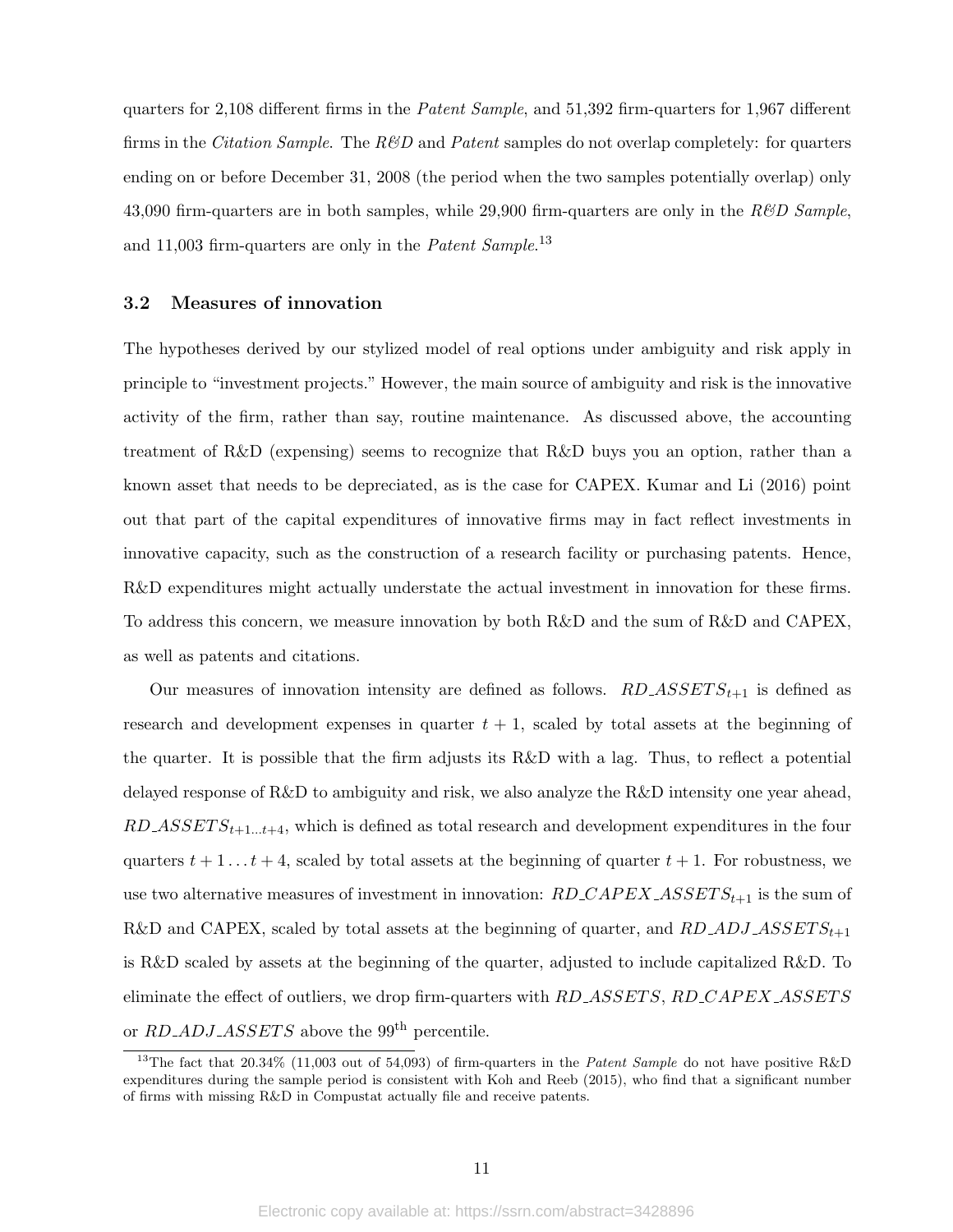To measure innovation intensities, we also consider patents and citations, up to three years (12 quarters) ahead.  $PATENTS_{t+1}$  is the number of patents applied for during the quarter, conditional on being granted by 2010. To reduce the bias caused by the application-grant lag, following Dong et al. (2017), we end the sample for patents and citations regressions in 2008. We follow numerous innovation papers, including recent contributions (e.g., He and Tian, 2013, Dong et al., 2017), and use citation counts as a proxy for the quality of the firm's patents (i.e., citationsweighted patents, Trajtenberg, 1990).  $CITATIONS_{t+1}$  is the number of citations received by 2010 by the patents that the firm filed during quarter  $t + 1$ , excluding self-cites, and corrected for citation truncation using the fixed-effects approach described by Hall et al. (2001). Namely, the raw number of citations, excluding self-cites, is scaled by the average number of citations received by all patents in the same 3-digit USPTO technology class filed in the same year.

### 3.3 Estimating ambiguity

Our goal is to analyze the effect of ambiguity on innovation, and ideally, we would like to estimate the ambiguity associated with the firm's innovative projects. In practice, we can only observe stock returns. Therefore, our empirical measure is the ambiguity extracted from a company's equity. Intuitively, ambiguity represents the uncertainty in future outcome *probabilities*, as opposed to risk, which measures the uncertainty in future *outcomes*. As leverage may affect the measure of ambiguity estimated from equity data, we compute unlevered intraday returns using the book value of total debt and the market value of equity estimated at every five-minute interval.<sup>14</sup>

Utilizing the EUUP framework, the degree of ambiguity can be measured by the volatility of uncertain probabilities, just as the degree of risk can be measured by the volatility of uncertain outcomes. Formally, the measure of ambiguity is defined as:

$$
\mathcal{U}^2\left[X\right] \equiv \int \mathcal{E}\left[\varphi\left(x\right)\right] \text{Var}\left[\varphi\left(x\right)\right] dx, \tag{1}
$$

where  $\varphi(\cdot)$  is an uncertain probability density function; and the expectation E[·] and the variance Var [·] are taken with respect to the second-order probability measure  $\xi$  on a set  $\mathcal P$  of probability measures (Izhakian, 2018).<sup>15</sup> Equation (1) represents a probability-weighted average of the variances of probabilities. The measure of ambiguity, defined in Equation (1), is distinct from aversion

<sup>&</sup>lt;sup>14</sup>The correlation between the ambiguity measure computed using unlevered returns and the one computed using (levered) stock returns is almost 0.99, so unlevering the returns does not drive the results.

<sup>&</sup>lt;sup>15</sup>In a finite state space,  $\mathcal{V}^2[X] \equiv \sum_j \mathrm{E}\left[\varphi(x_j)\right] \mathrm{Var}\left[\varphi(x_j)\right]$ , where  $\varphi(\cdot)$  is an uncertain probability mass function.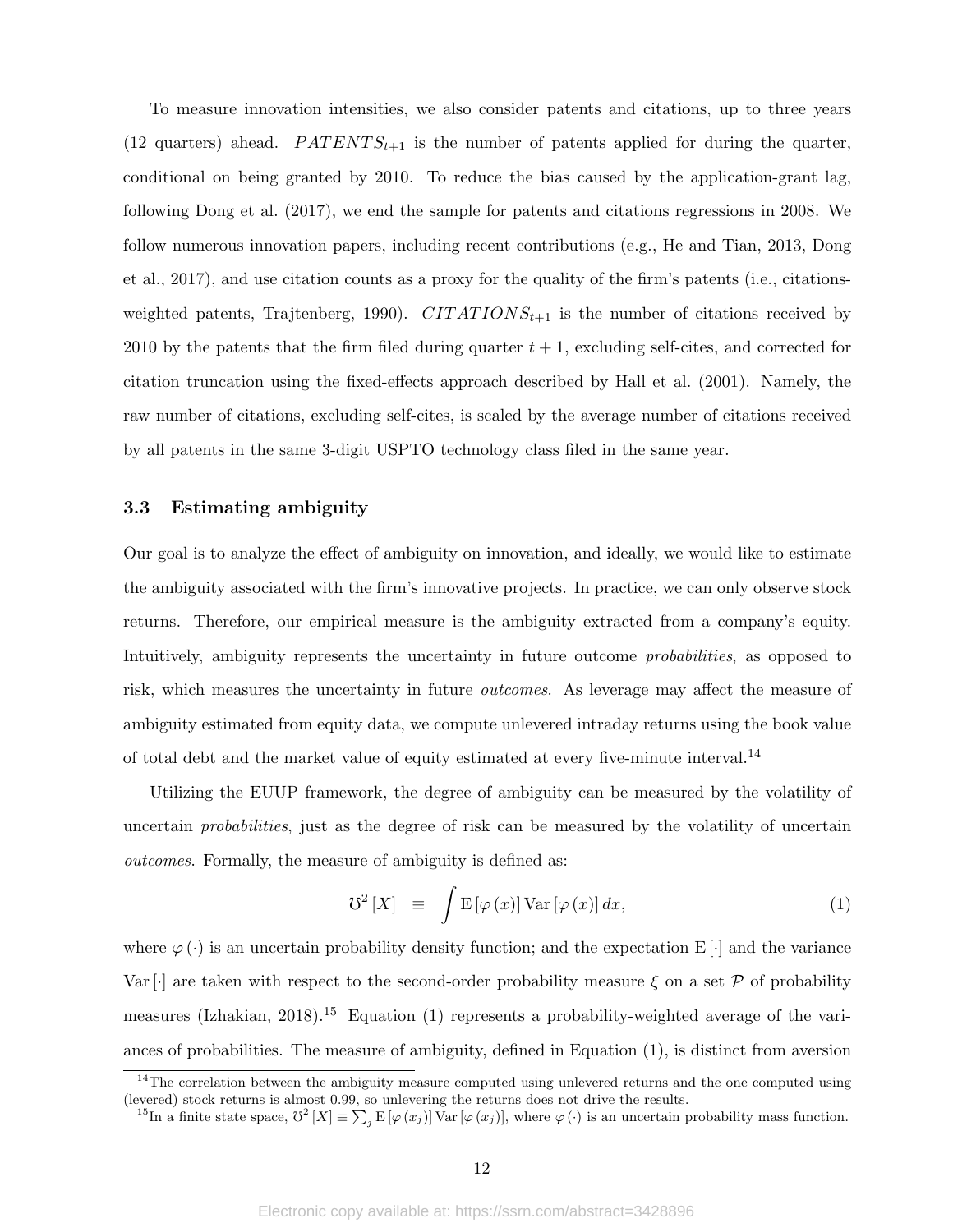to ambiguity. The former, which is a matter of beliefs (or information), is estimated from the data, while the latter, which is a matter of subjective attitudes, is endogenously determined by the empirical estimations.

We follow recent literature and estimate the empirical degree of firm-level ambiguity using intraday stock data from the TAQ database (e.g., Izhakian and Yermack, 2017, Augustin and Izhakian, 2019). We compute the degree of ambiguity for each stock each month and use its trailing three-month moving average.

As investors share the same information set, all have an identical set of priors over the intraday return distribution. Each prior in the set is represented by the observed daily intraday returns on the firm's equity, and the number of priors in the set depends on the number of trading days in the month. The set of priors thus consists of 18–22 realized distributions over a month. For practical implementations, we discretize return distributions into n bins  $B_j = (r_j, r_{j-1}]$  of equal size, such that each distribution is represented as a histogram. The height of the bar of a particular bin is computed as the fraction of daily intraday returns observed in that bin, and thus represents the probability of the returns in that bin. Equipped with these 18–22 daily return histograms, we compute the expected probability of being in a particular bin across the daily return distributions,  $E[P(B_j)]$ , as well as the variance of these probabilities,  $Var[P(B_j)]$ . To this end, an equal likelihood is assigned to each histogram.<sup>16</sup> Using these values, the monthly degree of ambiguity of firm i is then computed as follows:

$$
\mathcal{V}^2\left[r_i\right] \equiv \frac{1}{\sqrt{w\left(1-w\right)}} \sum_{j=1}^n \mathcal{E}\left[P_i\left[B_j\right]\right] \text{Var}\left[P_i\left[B_j\right]\right]. \tag{2}
$$

To minimize the impact of bin size on the scale of ambiguity, we apply a variation of Sheppard's correction and scale the probability weighted-average variance of probabilities to the size of the bins by  $\frac{1}{\sqrt{1}}$  $\frac{1}{w(1-w)}$ , where  $w = r_{i,j} - r_{i,j-1}$ .

In our implementation, we sample five-minute stock returns from 9:30 to 16:00 to eliminates micro-structure effects (Andersen et al., 2001, Ait-Sahalia et al., 2005, M.Bandi and R.Russell, 2006, Y.Liu et al., 2015). Thus, we obtain daily histograms of up to 78 intraday returns. If we observe

<sup>&</sup>lt;sup>16</sup>This is consistent with the *principle of insufficient reason*, which states that given *n* possibilities that are indistinguishable except for their names, each possibility should be assigned a probability equal to  $\frac{1}{n}$  (Bernoulli, 1713, de Laplace, 1814). It is also consistent with the idea of the simplest non-informative prior in Bayesian probability (Bayes et al., 1763), which assigns equal probabilities to all possibilities; and the principle of maximum entropy (Jaynes, 1957), which states that the probability distribution which best describes the current state of knowledge is the one with the largest entropy.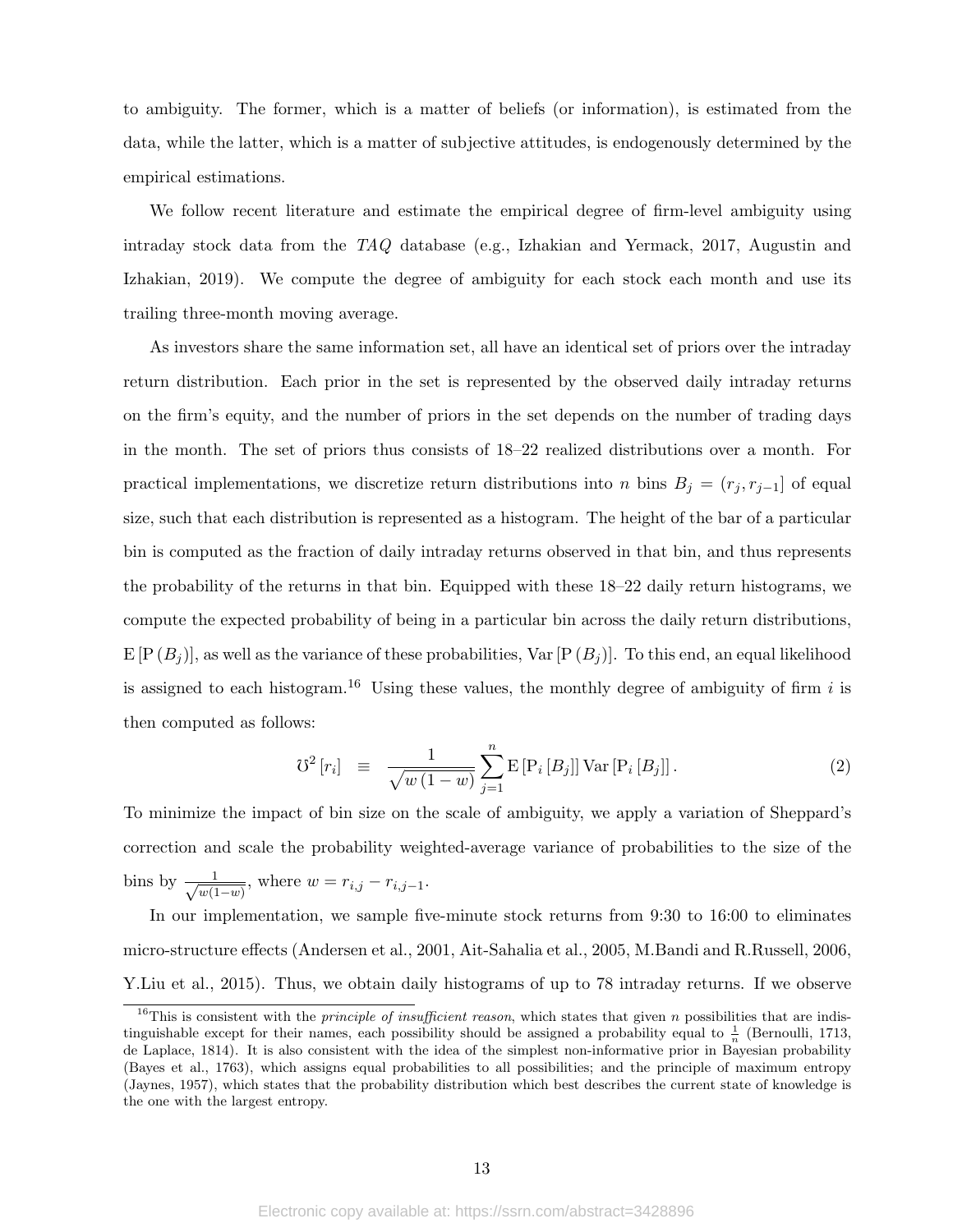no trade in a specific time interval for a given stock, we compute returns based on the volumeweighted average of the nearest trading prices. We ignore returns between closing and next-day opening prices to eliminate the impact of overnight price changes and dividend distributions. We drop all days with fewer than 10 different five-minute returns, then we drop months with fewer than 10 intraday return distributions. In addition, we drop extreme returns  $(\pm 5\%$  log returns over five minutes), as many such returns are due to improper orders that are often later canceled by the stock exchange.

For the bin formation, we divide the range of daily returns into 162 intervals. We form a grid of 160 bins, from −40% to +40%, each of width 0.5%, in addition to the left and right tails, defined as  $(\infty, -40\%)$  and  $(+40\%, +\infty)$ , respectively. We compute the mean and the variance of probabilities for each interval, assigning equal likelihood to each distribution (i.e., all histograms are equally likely).<sup>17</sup> Some bins may not be populated with return realizations. Therefore, we assume a normal return distribution and use its moments to extrapolate return probabilities. That is,  $P_i[B_j] =$  $\left[\Phi(r_j;\mu_i,\sigma_i)-\Phi(r_{j-1};\mu_i,\sigma_i)\right]$ , where  $\Phi(\cdot)$  denotes the cumulative normal probability distribution, characterized by its mean  $\mu_i$  and the variance  $\sigma_i^2$  of the returns. As in French et al. (1987), we apply the Scholes and Williams (1977) adjustment for non-synchronous trading to estimate variance of returns.<sup>18</sup> This adjustment further eliminates any micro-structure effects caused by bidask bounce, although our use of five-minute returns minimizes micro-structure effects.<sup>19</sup> Finally, AMBIGUITY<sub>i,t</sub>, our measure of ambiguity of firm i in quarter t, is the average of the monthly ambiguity  $\mathbb{U}^2[r_i]$  over all months during quarter  $t.^{20}$ .

<sup>&</sup>lt;sup>17</sup>The assignment of equal likelihoods is equivalent to assuming that the daily ratios  $\frac{\mu}{\sigma}$  are Student's-t distributed. When  $\frac{\mu}{\sigma}$  is Student's t-distributed, cumulative probabilities are uniformly distributed (e.g., Proposition 1.27, page 21 Kendall and Stuart, 2010).

<sup>&</sup>lt;sup>18</sup>Scholes and Williams (1977) suggest adjusting the volatility of returns for non-synchronous trading as  $\sigma_t^2$  = 1  $\sum_{ }^{N_t}$  $\sum_{ }^{N_t}$ 

 $N_t$  $_{\ell=1}$  $(r_{t,\ell} - \mathrm{E} [r_{t,\ell}])^2 + 2 \frac{1}{N_t - 1}$  $_{\ell=2}$  $(r_{t,\ell} - \mathrm{E}[r_{t,\ell}]) (r_{t,\ell-1} - \mathrm{E}[r_{t,\ell-1}]).$ 

 $19\text{ m}$  a battery of robustness tests, Brenner and Izhakian (2018) and Augustin and Izhakian (2019) rule out the concern that  $0^2$  may capture other well-known uncertainty factors including skewness, kurtosis, variance of variance, variance of mean, downside risk, mixed data sampling measure of forecasted volatility (MIDAS), investors' sentiment, and jumps, among several others. Their tests also rule out the concern that the empirical implementation is sensitive to the selection of bin size and the data frequency.

 $^{20}$ We also considered an alternative frequency for our estimates of risk and ambiguity. Using daily data stock data from CRSP, we extract the intraday return distribution from open, close, high and low price quotes using Garman and Klass (1980). This method allows us to use all stocks, not only those included in the TAQ database, but we lose much of the information that intraday volatility allows us to include in the measure described in the text. Thus, it is a more crude measure of ambiguity. When we ran our regressions on daily data, the results were qualitatively similar but somewhat less significant.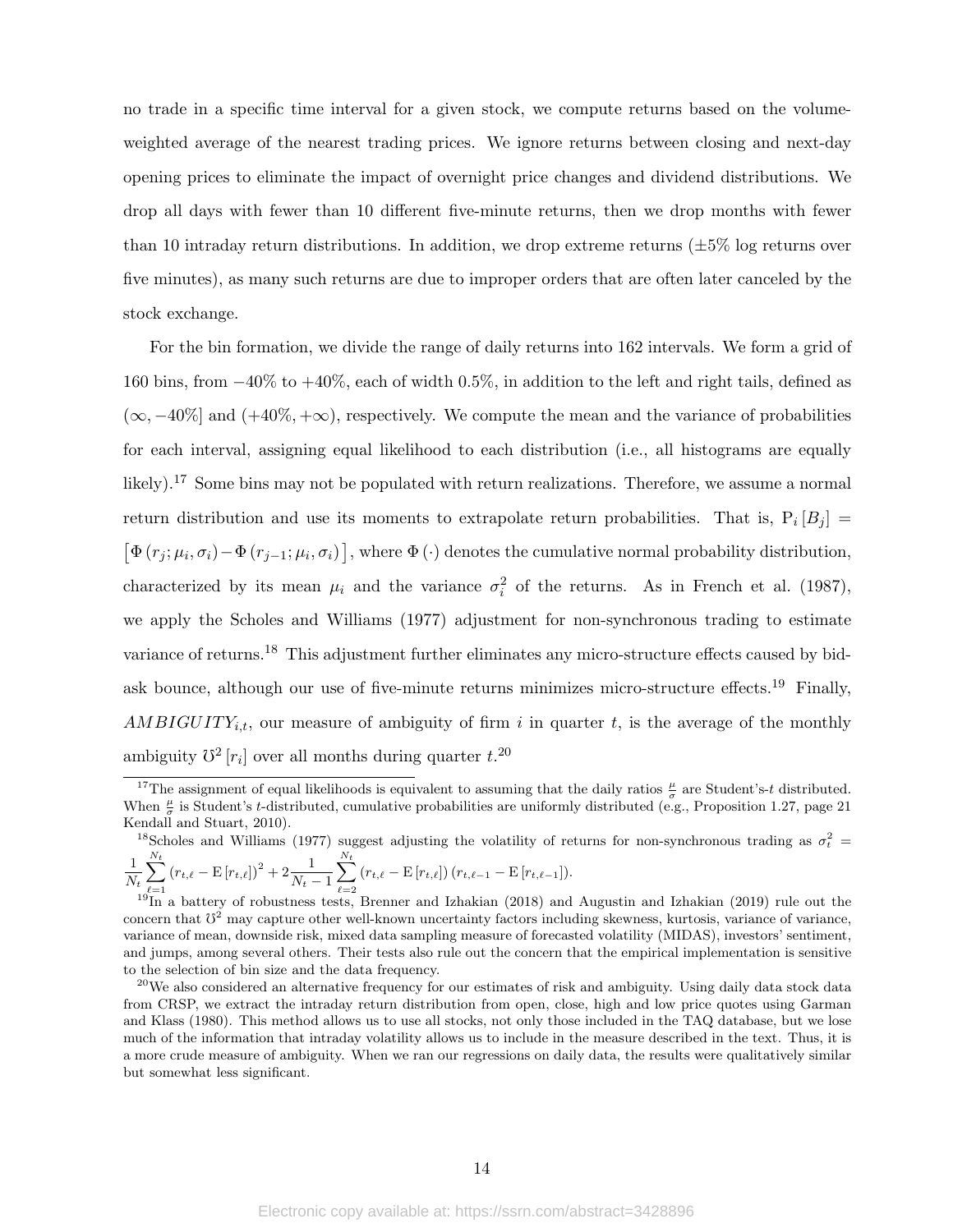#### 3.4 Estimating risk

Along with ambiguity, risk serves as an important explanatory variable in our analysis. For consistency, we compute risk using the same five-minute returns that we use to compute ambiguity. For each individual firm  $i$  on each day, we compute the variance of five-minute intraday returns, applying the Scholes and Williams (1977) correction for non-synchronous trading and a correction for heteroscedasticity.<sup>21</sup> Each month, we estimate risk as the mean of the daily variance estimates. In our analysis, as with ambiguity, we use the quarterly mean of monthly risk estimates.  $RISK_{it}$ .

#### 3.5 Control variables

We control for variables that are known in the literature to be correlated with innovation. Our firmlevel controls include: log sales  $(LN\_SALES);^{22}$  Tobin's Q  $(Q)$ ; log ratio of physical capital per employee  $(LN_K L)$ ; cash-flow  $(CASH_F LOW)$ ; leverage  $(LEVERAGE)$ ; log firm age  $(LN_A G E)$ ; log of one plus R&D capital  $(LN \_R D \_C APITAL)$ ; a dummy for Nasdaq listing  $(NASDAQ)$ , and a control variable for missing R&D expenditures in Compustat (MISSING RD).<sup>23</sup> All variables are described in detail in Appendix B.

We drop firm-quarters with  $AMBIGUITY$ ,  $RISK$  or  $CASH$ <sub>-FLOW</sub> below the 1<sup>st</sup> percentile and above the 99<sup>st</sup> percentile over the entire sample period. We also drop firm-quarters with  $K_{\perp}L$ above the 99st sample percentile. Following Lanjouw and Schankerman (2004), Aghion et al. (2013) and others, we winsorize  $Q$  by setting it equal to 0.10 for values below 0.10 and to 20 for values above 20. All balance sheet and income statement variables are deflated using the quarterly GDP deflator from St Louis Fed (2009=100).

#### 3.6 Summary statistics

Table 1 presents descriptive statistics for the  $R\&D$  Sample (Panel A), and the Patent Sample (Panel B). In the  $R\&D$  Sample, the median firm has sales of \$75.842 million per quarter, while in the Patent Sample, the median firm is much larger, with sales of \$179.731 million per quarter. The median firm age, approximated by the number of quarters the firm is listed in Compustat, is 13.5

 $21$ See, for example, French et al. (1987).

 $^{22}$ Recall, that we keep only firm-quarter observation with strictly positive sales and assets.

 $^{23}$ We control for missing R&D following Koh and Reeb (2015), who find that a significant number of firms with missing R&D in Compustat actually file and receive patents.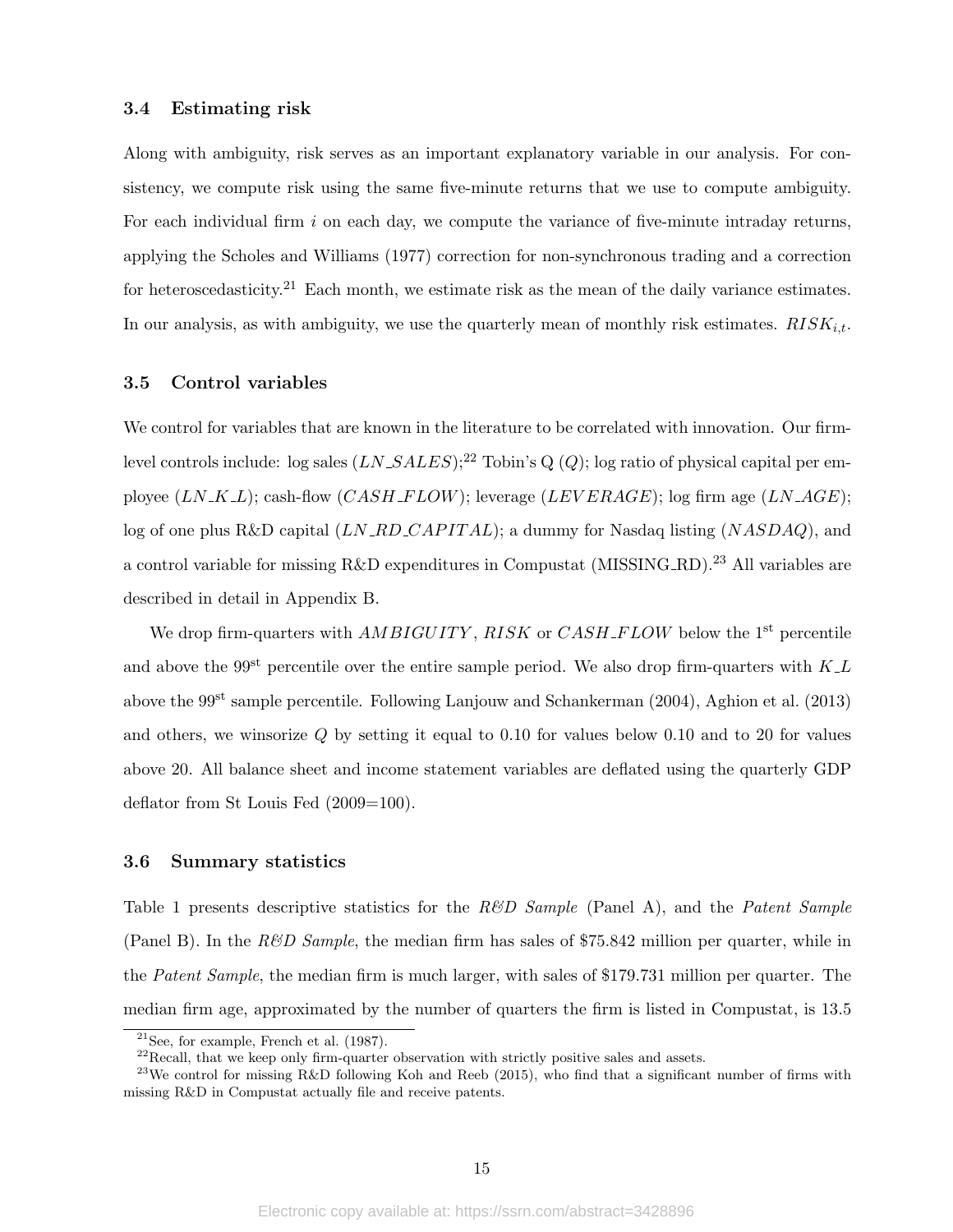years (54 quarters) in the  $R\&D$  Sample, and 18 years (72 quarters) in the *Patent Sample*. Overall, these differences suggest that R&D investment and patenting may take place at different stages in the firms' life cycle.<sup>24</sup>

In the R&D Sample, the median (mean) RD\_ASSETS is  $1.4\%$  (2.1%) per quarter, and  $5.2\%$  $(8\%)$  per year.<sup>25</sup> We also note that 23.9% of the firm-quarters in the R&D Sample have missing R&D in the Compustat Fundamentals Quarterly file. For these innovative firms the median (mean)  $CAPEX\_ASSETS$  ratio is only 0.8% (1.2%) per quarter, and 3.3% (4.7%) per year.<sup>26</sup> Conditional on filing at least one patent across all sample quarters ( $Pattern Sample$ , Panel B), the median (mean) firm files 2 (24.96) patents per year and receives 1.19 (26.31) citations.<sup>27</sup> This indicates that the distribution of the number of patents and citations is heavily skewed, as previously documented in the literature.

The median (mean)  $AMBIGUITY$  in the R&D Sample (Panel A) is 0.013 (0.02). Given that *AMBIGUITY* measures the expected variance of probabilities, this implies that the median expected standard deviation of probabilities is  $\sqrt{0.013} = 11.4\%$ . The median  $RISK$  of 0.002 per day corresponds to an annualized stock return volatility of approximately  $\sqrt{250 \times 0.002} = 70.71\%$ (or, equivalently,  $\sqrt{20 \times 0.002} = 20\%$  per month).<sup>28</sup> The medians for *AMBIGUITY* and *RISK* are quite stable in the  $R\&D$  Sample (Panel A) and the *Patent Sample* (Panel B).

We then split the sample in two sub-samples: high-tech and non high-tech industries. Following Brown et al. (2009), we classify the following seven three-digit SIC code industries as high-tech industries: drugs (SIC 283), office and computing equipment (SIC 357), communications equipment (SIC 366), electronic components (SIC 367), scientific instruments (SIC 382), medical instruments

<sup>&</sup>lt;sup>24</sup>Part of the difference in firm age between the R&D Sample and the Patent Sample comes from the fact that, for firms that enter Compustat (broadly speaking, IPO firms) during the sample period, we use the first four years of data to construct pre-sample means of the dependent count variables (PATENTS and CITATIONS), effectively removing these years from the actual sample.

<sup>&</sup>lt;sup>25</sup>For variables calculated over the four quarters  $t + 1 \ldots t + 4$ , we require the firm to be in the sample in all four quarters. For this reason the mean and median for annual variables are not necessarily exactly four times larger than for the corresponding quarterly variables.

<sup>&</sup>lt;sup>26</sup>In untabulated analysis, we also calculated statistics for the sample of firms requiring at least one quarter of positive CAPEX, instead of one quarter of positive R&D. In that sample, the median (mean) CAPEX\_ASSETS is 0.9% (1.4%) per quarter and 3.8% (5.7%) per year, while the median  $RD\_ASSETS$ , R&D divided by total assets, is  $0\%$  (1.2%) per quarter and 0.4% (4.5%) per year.

 $27$ Recall that the number of citations for each patent is scaled by the average number of citations received by all patents in the same technology class filed in the same year, which corresponds to the fixed-effects approach in (Hall et al., 2001).

 $^{28}$ When we exclude firms with a stock price lower than \$5, market capitalization less than \$10 million and fewer than 5 years in Compustat, the median RISK in the R&D Sample falls to 0.001, which corresponds to an annualized than 5 years in Compustat, the median  $R/5R$  in the  $RCD$  Sample rans to 0.001, which corresponds to an annualization stock return volatility of approximately  $\sqrt{250 \times 0.001} = 50\%$  (or, equivalently,  $\sqrt{20 \times 0.001} = 14.$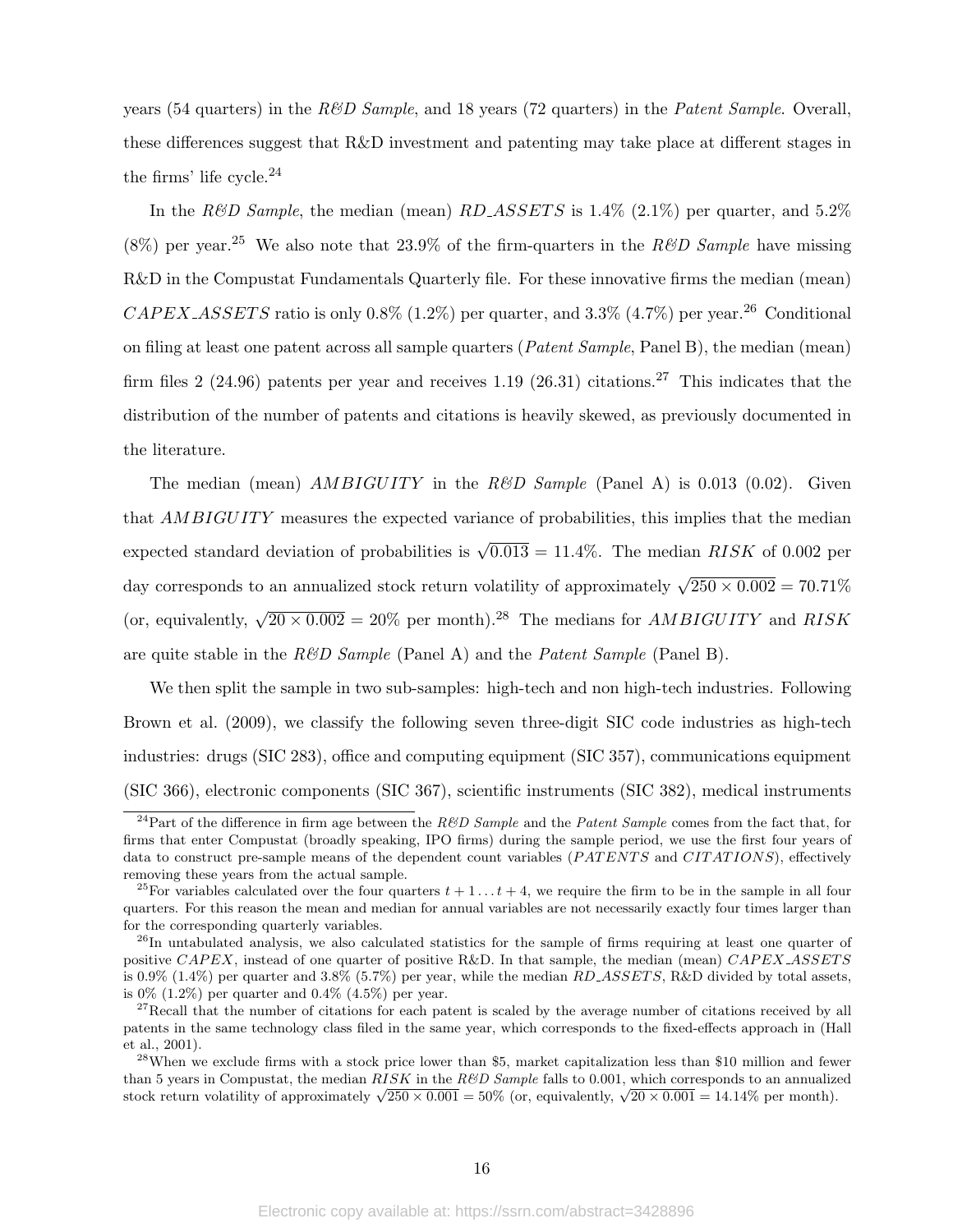(SIC 384), and software (SIC 737). This classification to high-tech and non high-tech industries splits the R&D Sample approximately in half: there are 55,184 firm-quarters (2,460 distinct firms) in the high-tech sample, and 49,060 firm-quarters (1,738 distinct firms) in the non high-tech sample. As expected, the R&D intensity is larger in high-tech industries. This is also reflected in the ratio of R&D to total (R&D plus CAPEX) investment: the median (mean)  $RD$ -RATIO is 77.9% (68.2%) in high-tech industries, and only 18.6% (31.4%) in non high-tech industries. High-tech firms are in general smaller, younger, have less leverage, less tangible capital and more intangible capital than non high-tech firms. In addition, high-tech firms appear to have higher risk and lower ambiguity than non high-tech firms.<sup>29</sup>

Table 2 presents averages of within-firm Pearson correlation coefficients for the explanatory variables for all firms in the  $R\&D$  Sample (Panels A and B) and in the *Patent Sample* (Panel C). Once we remove penny stocks, very small and very young firms, the correlation between *AMBIGUITY* and RISK decreases from 0.025 in Panel A and becomes negative, -0.280 in Panel B. The correlations are very similar in the  $R\&D$  Sample and the Patent Sample, as well as for high-tech and non high-tech firms within each sample. For illustrative purposes, Panel C presents correlations for high-tech firms in the Patent sample.

## 4 Empirical methodology

In our empirical exploration, we utilize two main models. First, to analyze the effect of ambiguity on innovation input, we estimate the following model using OLS:

$$
RD\_ASSETS_{i,t+1} = \alpha + \beta_1 AMBIGUITY_{i,t} + \beta_2 RISK_{i,t} + \Gamma' X_{i,t} + \mu_i + \nu_t + \epsilon_{i,t},\tag{3}
$$

where i stands for the firm and t for the quarter;  $X_{i,t}$  is a vector of control variables;  $\mu_i$  denotes firm fixed effects; and  $\nu_t$  denotes quarter-year fixed effects. Quarter-year fixed effects absorb any time effects that are constant across all firms, including seasonality effects. Standard errors are clustered by firm. The coefficient estimates for this model are presented in Tables 3, 4 and 5.

Second, as common in the patent literature, we estimate the following count model:

$$
\mathbb{E}\left[OUT_{i,k,t+n}|X_{i,t},\chi_i,\xi_k,\nu_t\right] = \exp\left[\alpha + \beta_1 AMBIGUITY_{i,t} + \beta_2 RISK_{i,t} + \Gamma' X_{i,t} + \chi_i + \xi_k + \nu_t\right],\tag{4}
$$

<sup>&</sup>lt;sup>29</sup>Untabulated tests for differences in means and medians for all variables between high-tech and non high-tech firms are significant at the 1% level, except for the patent variables in the  $R\&D$  sample.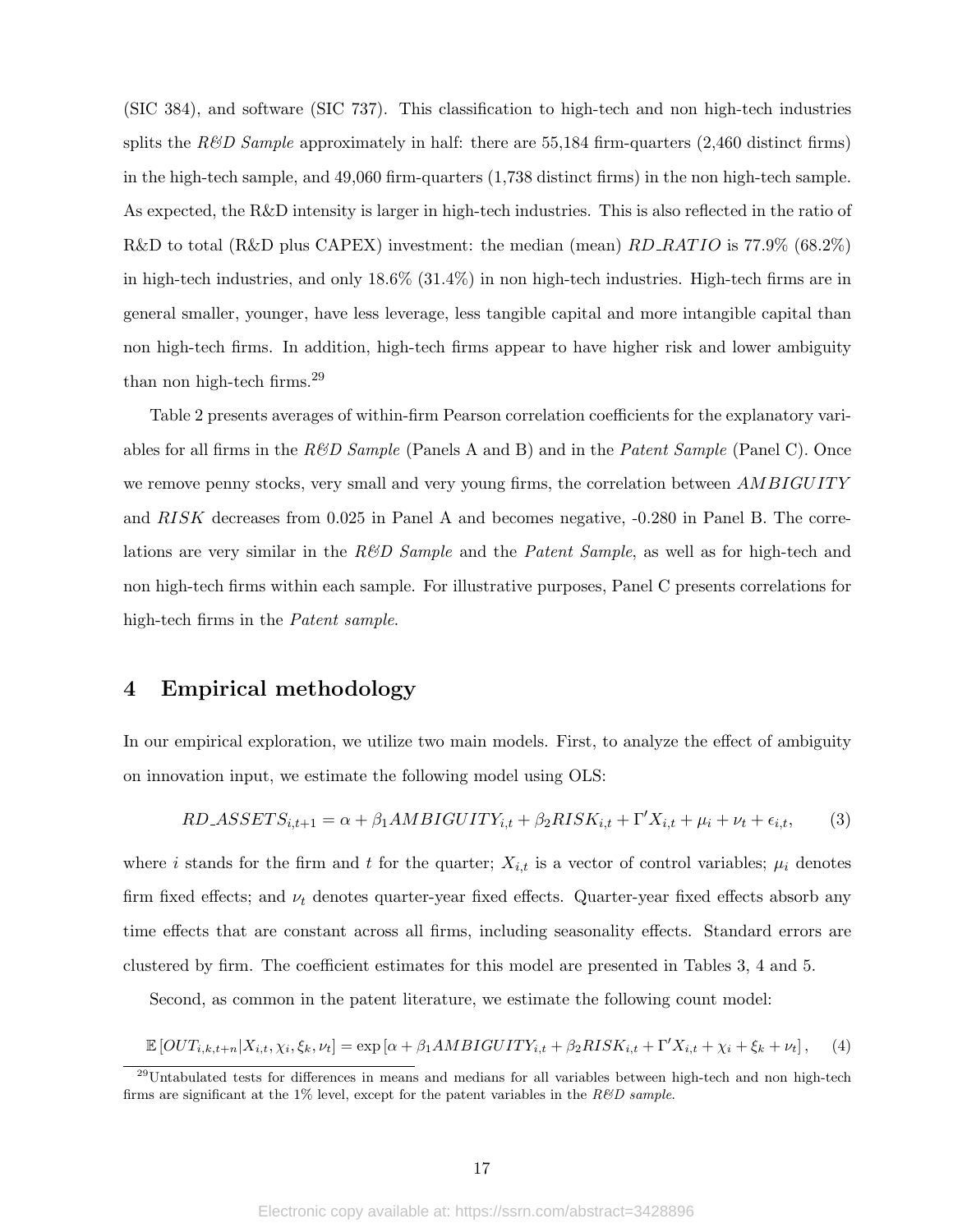where  $\mathbb{E}[\cdot]$  stands for expected value;  $OUT_{i,k,t+n}$  is innovation output—either  $PATENTS_{i,k,t+n}$ or CITATIONS<sub>i,k,t+n</sub>—for firm i, in industry k in quarter  $t + n$  ( $n = 1...12$ );  $X_{i,t}$  is a vector of the firm's control variables;  $\chi_i$  denotes Blundell et al. (1999) pre-sample firm fixed effects;  $\xi_k$ denotes industry (3-digit SIC code) fixed effects; and  $\nu_t$  denotes quarter-year fixed effects. We also estimate the same equation for the total number of patents or citations over each of the following three years  $(OUT_{i,k,t+1...t+4}, OUT_{i,k,t+5...t+8}$  and  $OUT_{i,k,t+9...t+12})$ . Standard errors are clustered by firm. Equation (4) is estimated using both a Poisson and a Negative Binomial model. Estimation results are presented in Tables 6 and 7.

In the count models for *PATENTS* and *CITATIONS*, we follow the recent innovation literature (e.g., Aghion et al., 2013, Bloom et al., 2013), and control for unobserved, time-invariant, firm-level heterogeneity using the pre-sample mean scaling fixed effect estimator of Blundell et al. (1999). This approach exploits the history of patent data for each firm and uses the log of pre-sample averages of the count dependent variable as a proxy for unobserved heterogeneity. We calculate pre-sample means of the dependent count variables (PREPATENTS and PRECITATIONS) starting in the first quarter when the firm (*permco*) appears in the CRSP dsenames dataset. We require firms to have at least four years of pre-sample data (16 quarters) in order to calculate pre-sample averages of the dependent variables. For firms that enter Compustat after 1993 (the first year of patent data included in our regression sample), we use the first 16 quarters of data to calculate pre-sample averages, and we include the following quarters in the sample.<sup>30</sup> In addition to including the log of PREPATENTS (PRECITATIONS), the count models for PATENTS (CITATIONS) include an indicator variable for whether the firm had any patents (citations) in the pre-sample period.<sup>31</sup>

 $30B$ loom et al. (2013) use a similar approach, also requiring 4 years of pre-sample data in their dataset covering the 1981-2001 period.

 $31$ In addition to the pre-sample mean scaling fixed effect, the models in Tables 6 and 7 include three-digit SIC code fixed effects and year fixed effects. We use three-digit SIC codes instead of four-digit SIC codes because our sample includes both NYSE/AMEX and Nasdaq firms, and, according to WRDS documentation, CRSP provides only the three-digit SIC code for Nasdaq firms.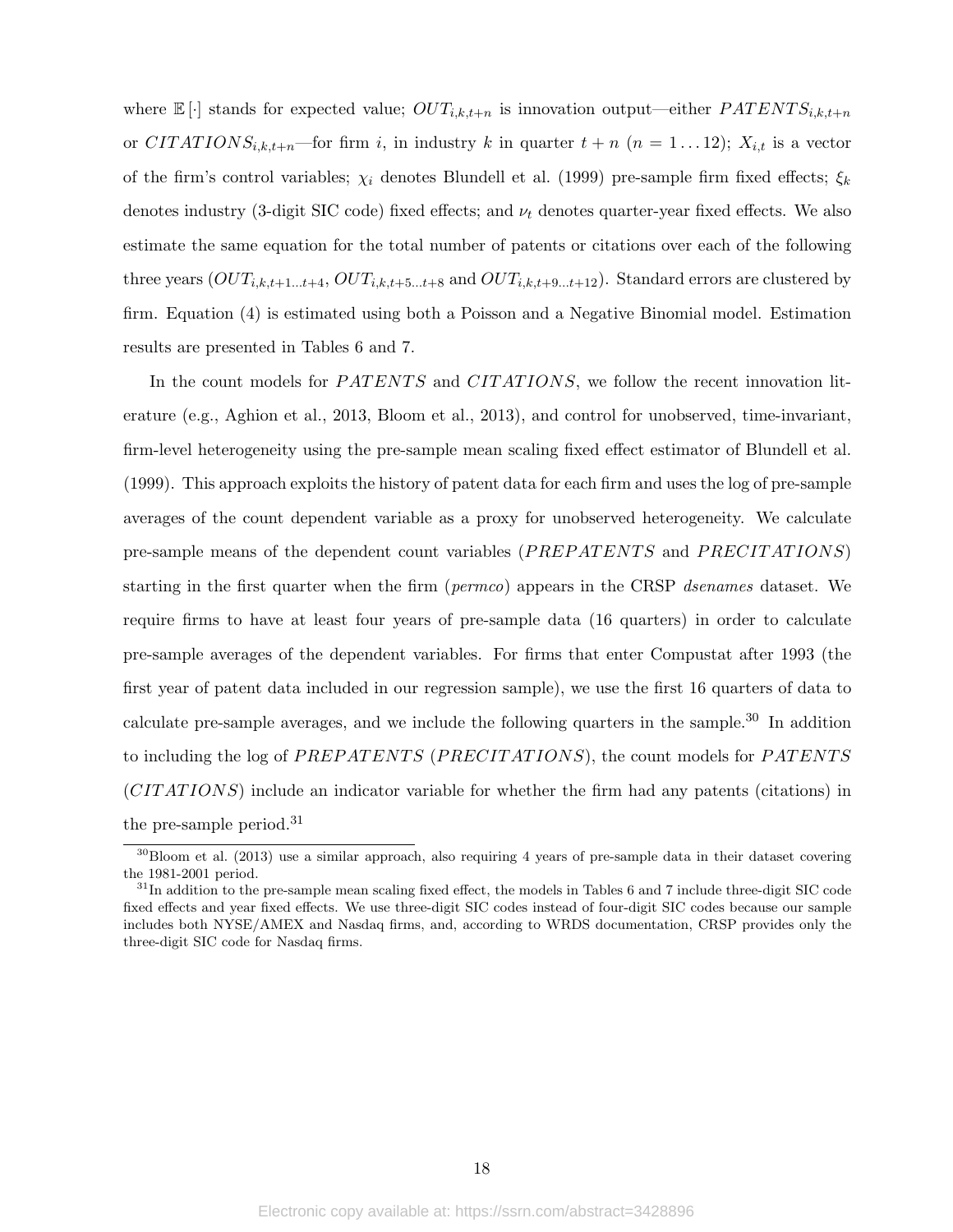## 5 Empirical findings

#### 5.1 R&D investment

Table 3 presents coefficient estimates for OLS regressions for forward one-quarter and one-year R&D investment, as a function of  $AMBIGUITY$ , controlling for  $RISK$  and other explanatory variables. We find that ambiguity has a negative and significant effect on R&D, while risk has a positive and significant effect, both one quarter ahead (Column  $(1)$ ) and one year ahead (Column  $(2)$ ). These findings are in line with the predication of our real options model and support Hypotheses 2 and 1a. Panel B of Table 3 shows that these results are robust to excluding penny stocks (stocks with price less than \$5 at the end of the previous quarter), very small firms (firms with market capitalization less than \$10 million at the and of the previous quarter), and very young firms (firms with less than 5 years in Compustat).

The effect of ambiguity is driven mainly by high-tech firms: the coefficient estimates on AMBIGUITY in this sub-sample are larger and significant at the 1% level, both forward one quarter and one year  $R&D$  (Columns (3) and (4)). For non high-tech firms, the effect of ambiguity is not significant for forward one quarter R&D (Column (5)), and it is only marginally significant forward one year  $R&D$  (Column (6)). The coefficients of all control variables have the expected signs:  $R&D$  is higher in small firms, in firms with high growth opportunities (high  $Q$ ), low tangibility  $(LN_K L)$ , low cash-flows and low leverage. The effect of age is positive and significant in 3 Panel A, but it becomes insignificant when we exclude firms with less than 5 years in Compustat (Panel B).

In terms of economic magnitude, the coefficient estimates in Table 3 imply that a one standard deviation increase in  $AMBIGUITY$  across all firms  $(0.021)$  decreases the R&D intensity one quarter ahead  $(RD\_ASSET S_{t+1})$  by  $-0.016 \times 0.021 = -0.00034$ , which represents approximately 1.4% of the empirical standard deviation of the dependent variable (0.024). In the high-tech subsample, the economic effect is larger: a one standard deviation increase in  $AMBIGUITY$  (0.02) decreases the R&D intensity one quarter ahead by  $-0.037 \times 0.02 = -0.00149$ , which represents approximately 3% of the empirical standard deviation of the dependent variable in that sub-sample  $(0.025)$ . Similarly, a one standard deviation increase in  $RISK$  increases the R&D intensity across all firms by approximately 6.7% of the empirical standard deviation for all firms (Column  $(1)$ ), and by approximately 10.8% of the empirical standard deviation for high-tech firms (Column (3)).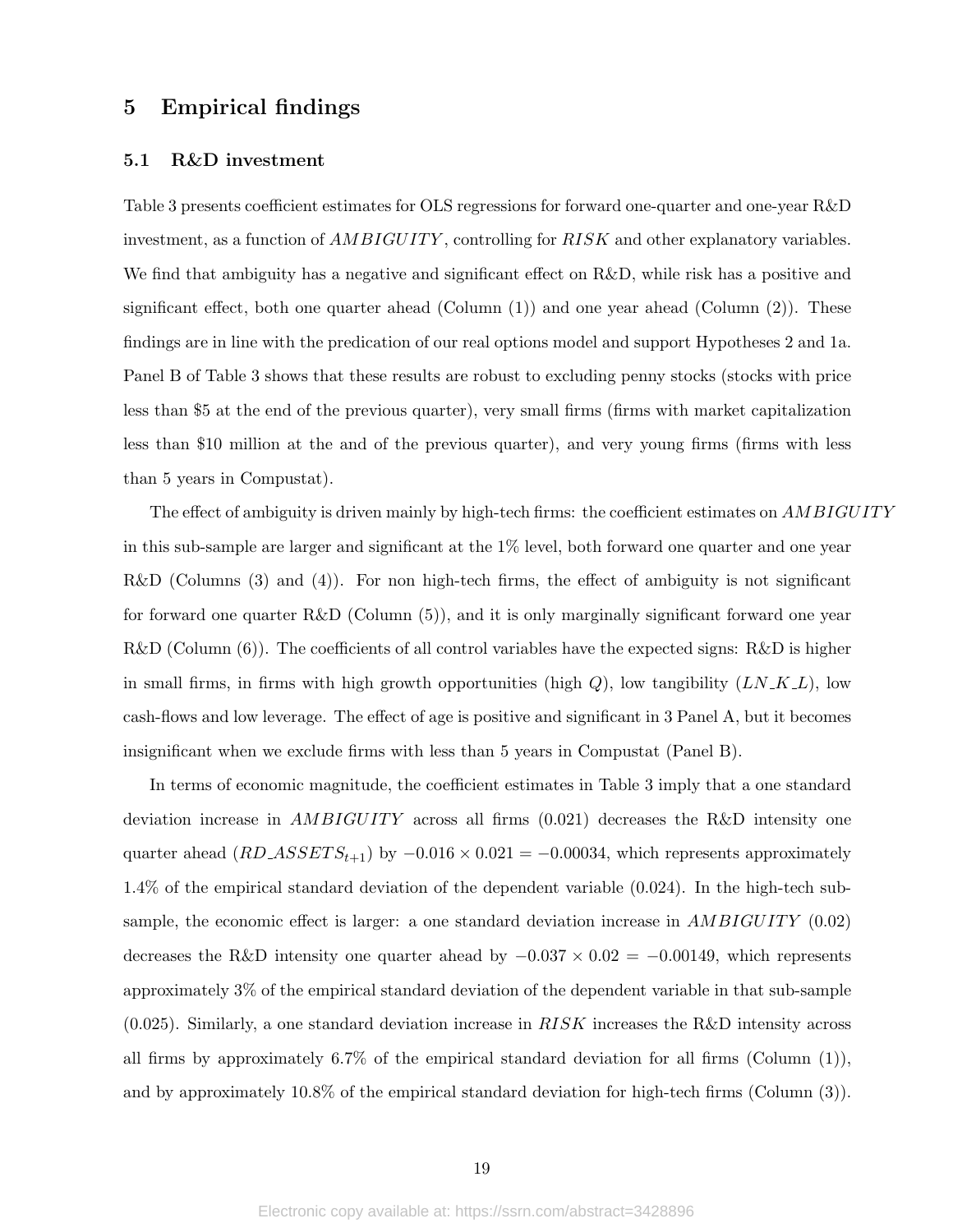Thus, the economic effect of ambiguity is lower, but comparable to that of risk. Furthermore, we see that ambiguity matters to high tech, high growth firms, which by definition are engaged in new and hard to predict lines of business. Panel B of Table 3 also shows that the effect of ambiguity is robust to eliminating penny stocks, very small and very young firms, so it is unlikely to be driven by microstructure effects.<sup>32</sup>

Table 4 presents results for different splits of the sub-sample of high-tech firms. To split this sub-sample, we first calculate the average sales, age and leverage for each firm over all quarters in the sample. Then we define small firms to be those with average sales below the sample median and large firms to be those with average sales above the sample median. Similarly, we define young/old firms and low-leverage/high-leverage firms. The coefficient of AMBIGUITY is significant for small and large firms, young and older firms, and low-leverage and high-leverage firms. Moreover, it is larger in absolute value in the sub-samples of small firms (Column (1)), young firms (Column 5), and low-leverage firms (Column 9). The interaction effect between  $AMBIGUITY$ , RISK and various measures is sometimes significant indicating that the effects may be more important for specific types of firms.

The finding that the effect of ambiguity is significantly stronger for low-leverage firms, together with the fact that  $R\&D$  in general is higher in low-leverage firms, suggests that  $AMBIGUITY$ matters for high growth firms (i.e., firms that engage in higher levels of R&D). In addition, in low-leverage firms, the ambiguity estimated from stock market data is closer conceptually to the ambiguity associated with the firm's assets, since unlevering is not as important. Intuitively, ambiguity matters more for smaller firms, which have less of a track record and the prospects of their outcomes may be more difficult to be established. The fact that the effect of ambiguity is stronger for low-leverage firms makes us confident that our findings in the rest of the paper are not driven by measurement errors associated with unlevering stock returns.

Table 5 reports additional three robustness tests for our R&D results. First, Panel A shows that our findings are robust to controlling for institutional ownership. Bushee (1998) finds that, while total institutional ownership decreases the probability that firms cut R&D in order to reverse an earnings decline, ownership by transient institutional investors (i.e., investors with diversified

 $32$ Recall that to eliminate microstructure effects, we compute ambiguity using five-minute returns and not higher frequency returns. We also apply the Scholes and Williams (1977) correction, which further eliminates possible microstructure effects.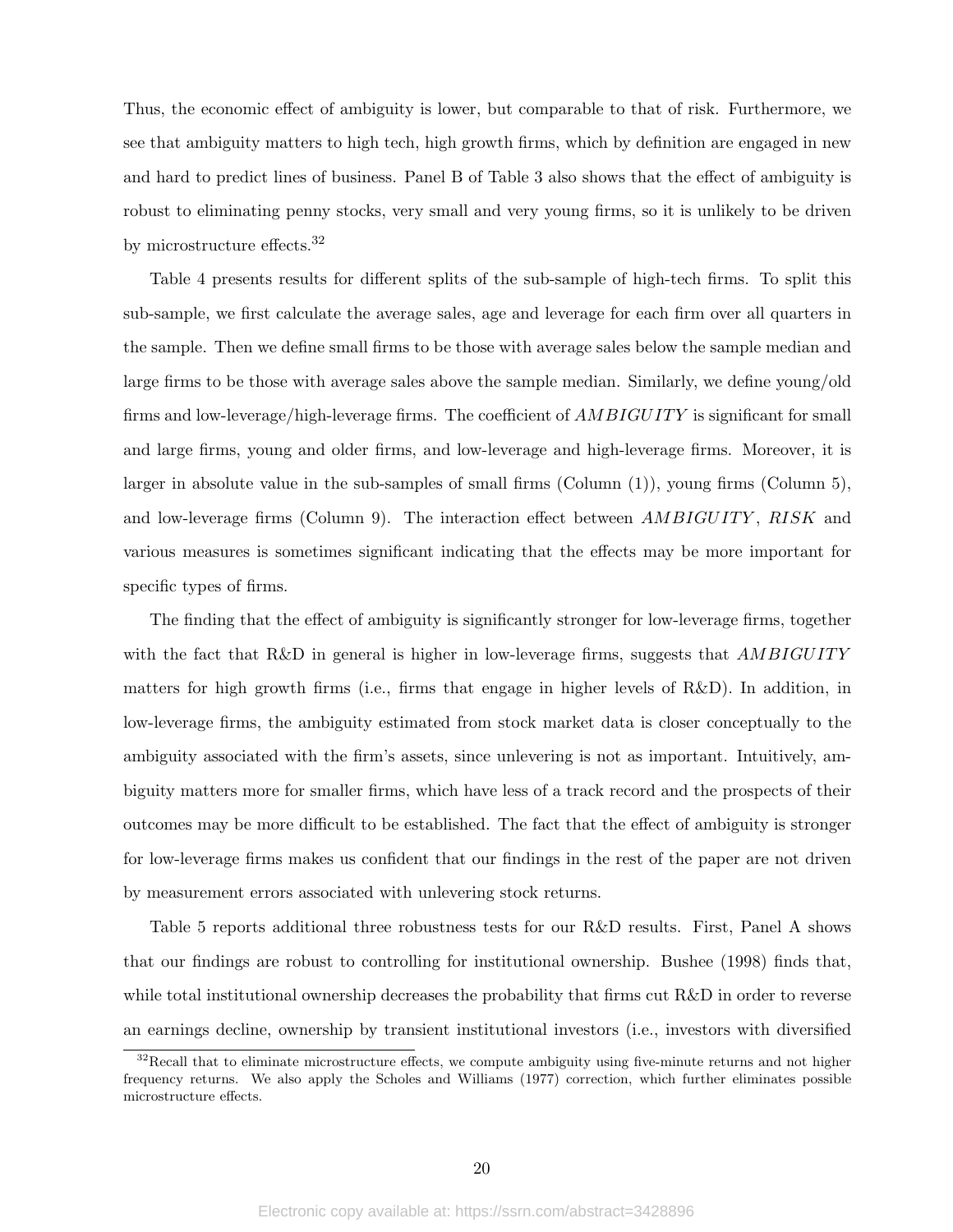portfolios and high turnover) has the opposite effect. In that latter case, transient institutional ownership encourages myopic investment behavior. On the other hand, Aghion et al. (2013) find that institutional ownership increases innovation, as measured by citation-weighted patents. Moreover, using Bushee's (1989) classification of institutional owners, Aghion et al. (2013) find a positive effect of institutional ownership on citation-weighted patents for both dedicated and transient institutional ownership, and no effect for quasi-indexer institutional ownership. Panel A of Table 5 shows that our R&D findings are unaffected when we augment the regression to include institutional ownership variables. Moreover, the institutional ownership variables themselves are not significant. In untabulated analysis, we find that our results are also robust to controlling for total institutional ownership instead of including dedicated and transient institutional ownership separately in the regression and that total institutional ownership is itself not significant.

Second, Panel B of Table 5 shows that our findings are robust to measuring innovation investment by the sum of R&D and CAPEX. As discussed above, a significant share of capital investment of R&D-active firms is in fact investment in innovative capacity which are not included in R&D expenditures, but are instead included in capital expenditures.<sup>33</sup> Thus, in this robustness test, the dependent variable is the sum of R&D and CAPEX, scaled by assets  $(RD_CAPEX\_ASSETS)$ . Panel B of Table 5 shows that the results are similar to the results in Table 3, when the dependent variable is RD\_ASSETS, especially for high-tech firms, where the concern that CAPEX might include innovation investments is greater.<sup>34</sup>

Third, Panel C of Table 5 shows that our findings are robust to measuring innovation investment by R&D adjusted to the book value of total assets including capitalized R&D. As shown in Table 1, high-tech firms have both smaller size (measured with either assets or sales) and larger stocks of capitalized R&D expenditures than firms in traditional industries. We follow Chan et al. (2001), Lev et al. (2005) and Chambers et al. (2002), and adjust the book value of total assets to include capitalized R&D  $(RD_{\mathcal{L}}\hat{A}PITAL)$ . Accordingly, the dependent variable in Panel C, of Table 5 is

<sup>&</sup>lt;sup>33</sup>At the same time, not all investments in innovative capacity would be included in capital expenditures. For example, the purchase of inventories would be reflected as an increase in total assets, but are not included in capital expenditures (Kumar and Li, 2016).

<sup>&</sup>lt;sup>34</sup>We also regress CAPEX, both one quarter ahead and one year ahead, scaled by assets at the beginning of quarter  $t + 1$  (CAPEX  $ASSETS_{t+1}$  and CAPEX  $ASSETS_{t+1...t+4}$ ) on AMBIGUITY, RISK and the same control variables as for the R&D regressions. When we require firms to have at least one quarter with positive R&D, without requiring positive CAPEX, which is the sample used in Tables 3, 4 and 5, we do not find a significant effect of AMBIGUITY or RISK on CAPEX either one year ahead or one quarter ahead when we exclude penny stocks, very small firms or very young firms. This suggests that R&D-active firms are different than the other firms, supporting our real options of innovative (vs. maintenance) investment.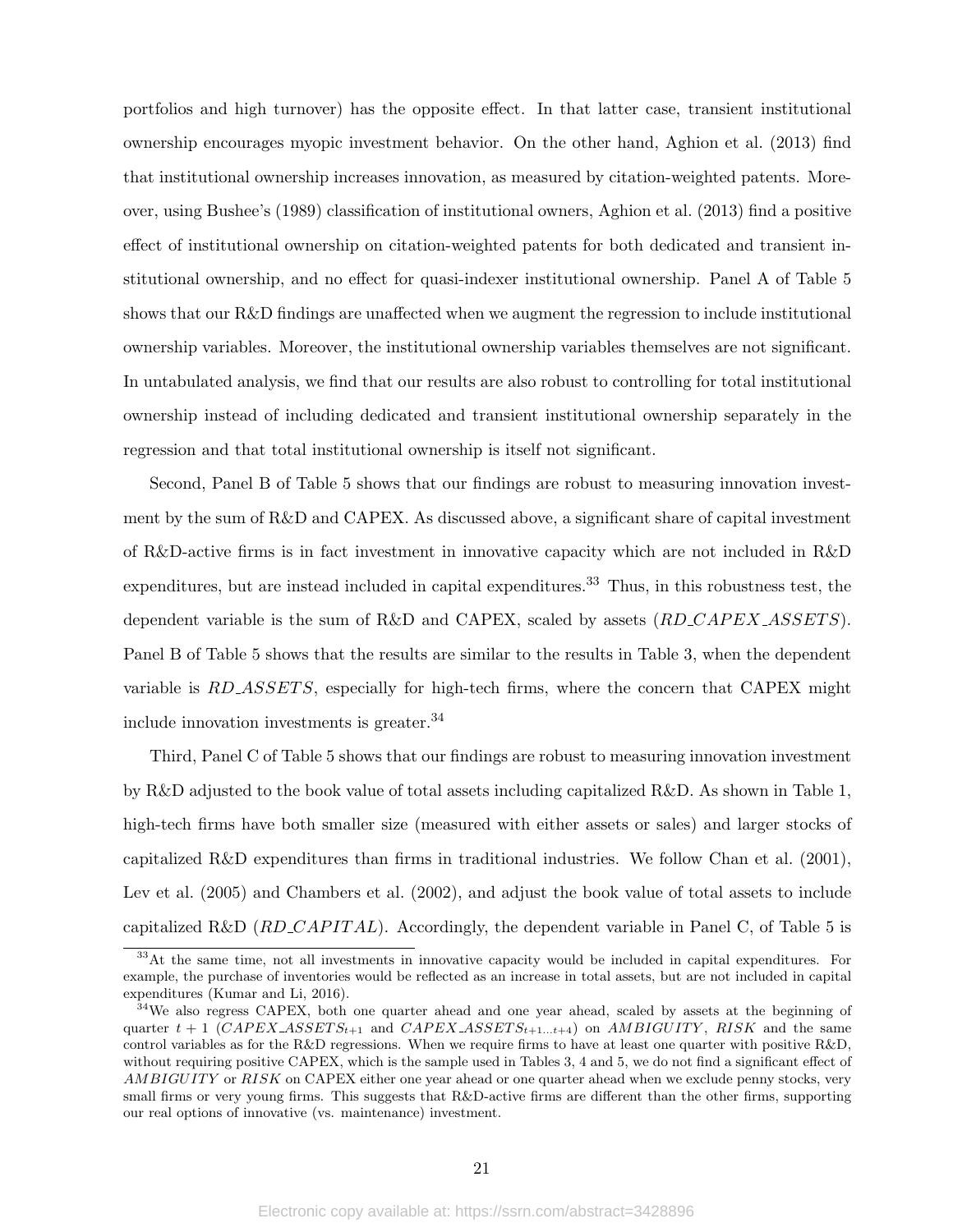R&D scaled by adjusted assets  $(RD \text{-} AD \text{J} \text{-} AT)$ , where adjusted assets include the book value on the balance sheet plus capitalized  $R\&D^{35}$  This adjustment, however does not affect our results. Finally, in untabulated analysis, we find that the results are also robust to excluding observations with  $AMBIGUITY$  and  $RISK$  calculated during recession quarters  $(2001q^{2}-2001q^{4})$  and  $2008q^{1}-$ 2009q2).

In summary, our findings for R&D investment are broadly consistent with the real options view, supporting Hypotheses 2 and 1a. Namely, our findings show that investments in R&D decrease with ambiguity and increase with risk. This is particularly true for the firms that fit the model best: high-tech firms.

### 5.2 Patents and citations

We turn now to examine the effect of ambiguity and risk on innovation outputs: patents and citations. Tables 6 and 7 present results for Poisson and Negative Binomial regressions for PATENTS (Panel A) and CITATIONS (Panel B), restricting the sample to high-tech firms.<sup>36</sup> We further exclude penny stocks, very small firms and very young firms. All regression tests include three-digit SIC code fixed effects, Blundell et al. (1999) pre-sample firm fixed effects, and quarter-year fixed effects. We run the regression tests separately for each quarter  $t + 1, \ldots, t + 12$ , but for brevity we report findings only for quarter  $t + 1$ , as well for the combined quarters  $t + 1 \ldots t + 4$  (Year 1),  $t + 5...t + 8$  (Year 2) and  $t + 9...t + 12$  (Year 3). Importantly, the findings for each of years 1, 2 and 3 are not driven by individual quarters within that year. Table 6 shows that the coefficient estimates of both  $AMBIGUITY$  and  $RISK$  are negative. The negative effect of risk on patents and citations is significant for both variables in Poisson regressions, but ambiguity is no longer significant in Negative Binomial regressions.

The negative effect of ambiguity on patenting activity is in line with the predictions implied by the real options concept, supporting Hypothesis 2. We note that, in any setup, an ambiguity averse manager should invest less as ambiguity increases. Risk is significant and negative throughout, which is not consistent with the real options concept, stated in Hypothesis 1a. However, the

 $35$ These regressions include the same control variables Table 3, Panel A, with one difference: as we adjust total assets to include capitalized R&D, we apply the same adjustment to the denominator in Tobin's Q.

 $36$ When we pool high-tech and non high-tech firms together, the results are qualitatively similar, but the significance is lower. We do not find a significant effect of ambiguity on patents and citation in non high-tech industries, so the effect in the overall sample is driven by firms in high-tech industries. Therefore, we restrict our analysis to these industries going forward.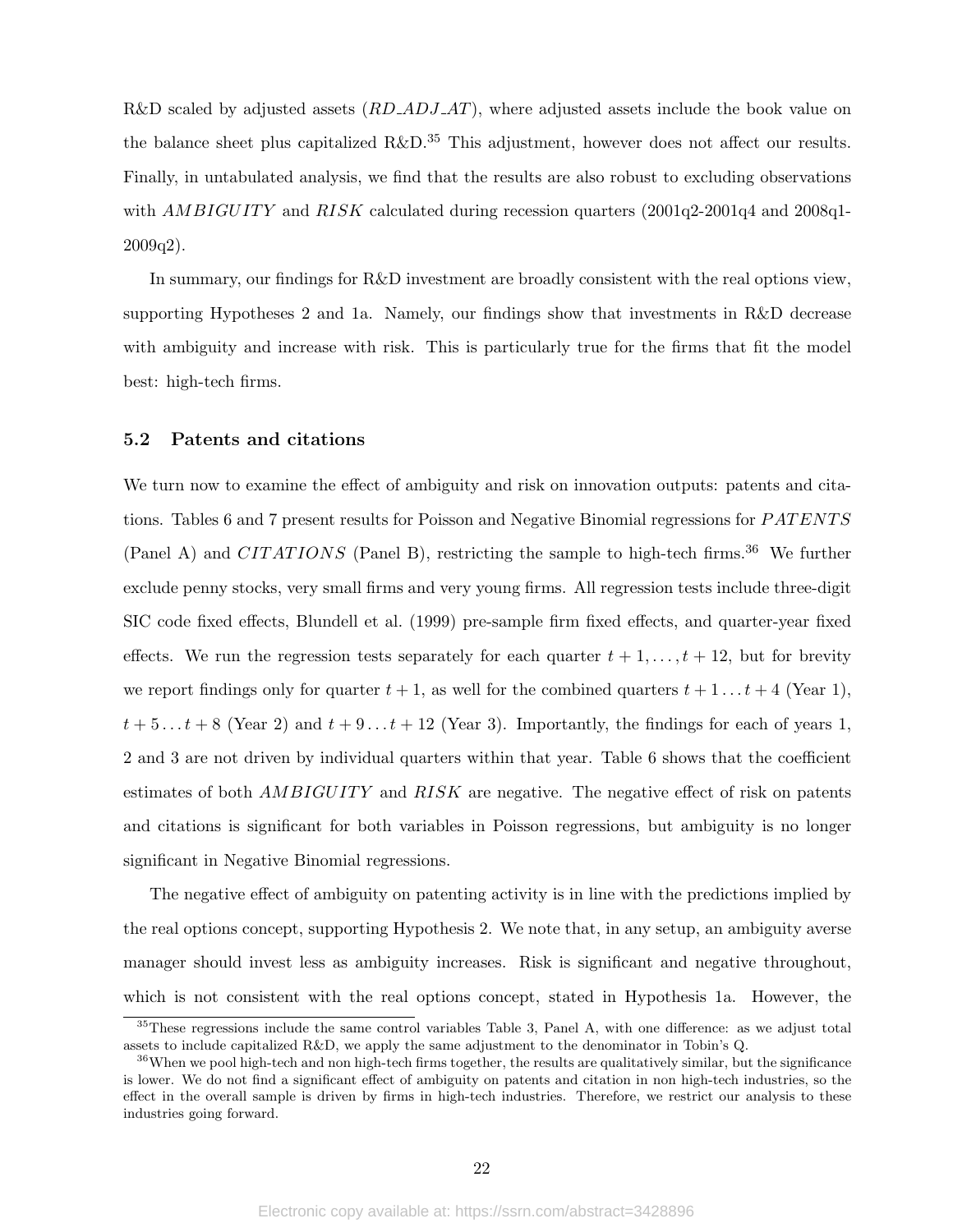negative effect of risk on patenting activity is consistent with the ideas in Bloom (2007, 2014). It may be that the R&D decision is better modeled by a real option whereas patenting decisions conform better to the dynamic set up in Bloom (2007), and with the idea that the delaying patenting is more valuable when risk is relatively high.

The bottom part of each panel in Table 6 presents marginal effects, which are defined as differences between the predicted number of counts (patents or citations) at the  $90<sup>th</sup>$  and the  $10<sup>th</sup>$ percentiles for both  $AMBIGUITY$  and RISK. In the Poisson model, the predicted number of patents three years ahead at the  $10^{th}$  percentile of *AMBIGUITY* in the *Patent Sample* is 6.153, while the predicted number of patents at the  $90<sup>th</sup>$  percentile of  $AMBIGUITY$  is 5.210. The marginal effect of ambiguity is thus to decrease the predicted number of patents by about 0.943, and this effect is statistically significant at the  $5\%$  level (Table 6, Panel A). Similarly, the predicted number of citations received for patents filed three years ahead is  $8.438$  at the  $10<sup>th</sup>$  percentile of AMBIGUITY, but only 7.242 at the 90<sup>th</sup> percentile of  $AMBIGUITY$ .<sup>37</sup> The marginal effect is -1.196 citations, and is statistically significant at the 10% level (Table 6, Panel B). These marginal effects are economically important, given that the median (mean) high-tech firm in the Patent Sample files 3 (30.478) patent applications during a sample year and receives 2.217 (32.882) citations for these patents, as reported in Panel B of Table 1.

In the Poisson model, the marginal effect of increasing  $RISK$  from the  $10<sup>th</sup>$  to the  $90<sup>th</sup>$  percentile is to decrease the predicted number of patents three years ahead by 4.092 (Table 6, Panel A), and the predicted number of citations three years ahead by 5.962 (Table 6, Panel B). Our findings thus lend support to Hypothesis 1b, based on Bloom (2007), suggesting that firms may delay, and hence decrease, investment in innovation in the face of increased risk.

Next we perform two sets of robustness tests for our patent results. First, Table 7 restricts the sample to high-tech firms with average number of patents above the sample median. For these patent-intensive firms, the median (mean) number of patents one year ahead is 13 (63.3), compared to 3 (30.478) for all high-tech patenting firms, as reported in Panel B of Table 1. The effect of ambiguity on both patents and citations is stronger for patent-intensive high-tech firms (Table 7) than for high-tech firms in general (Table 6). In Table 7,  $AMBIGUITY$  is significant in both

<sup>&</sup>lt;sup>37</sup>Recall that the citation count for each patent is scaled by the average number of citations received by all patents in the same technology field filed in the same year, which corresponds to the fixed-effect approach for dealing with citation truncation discussed in Hall et al. (2001).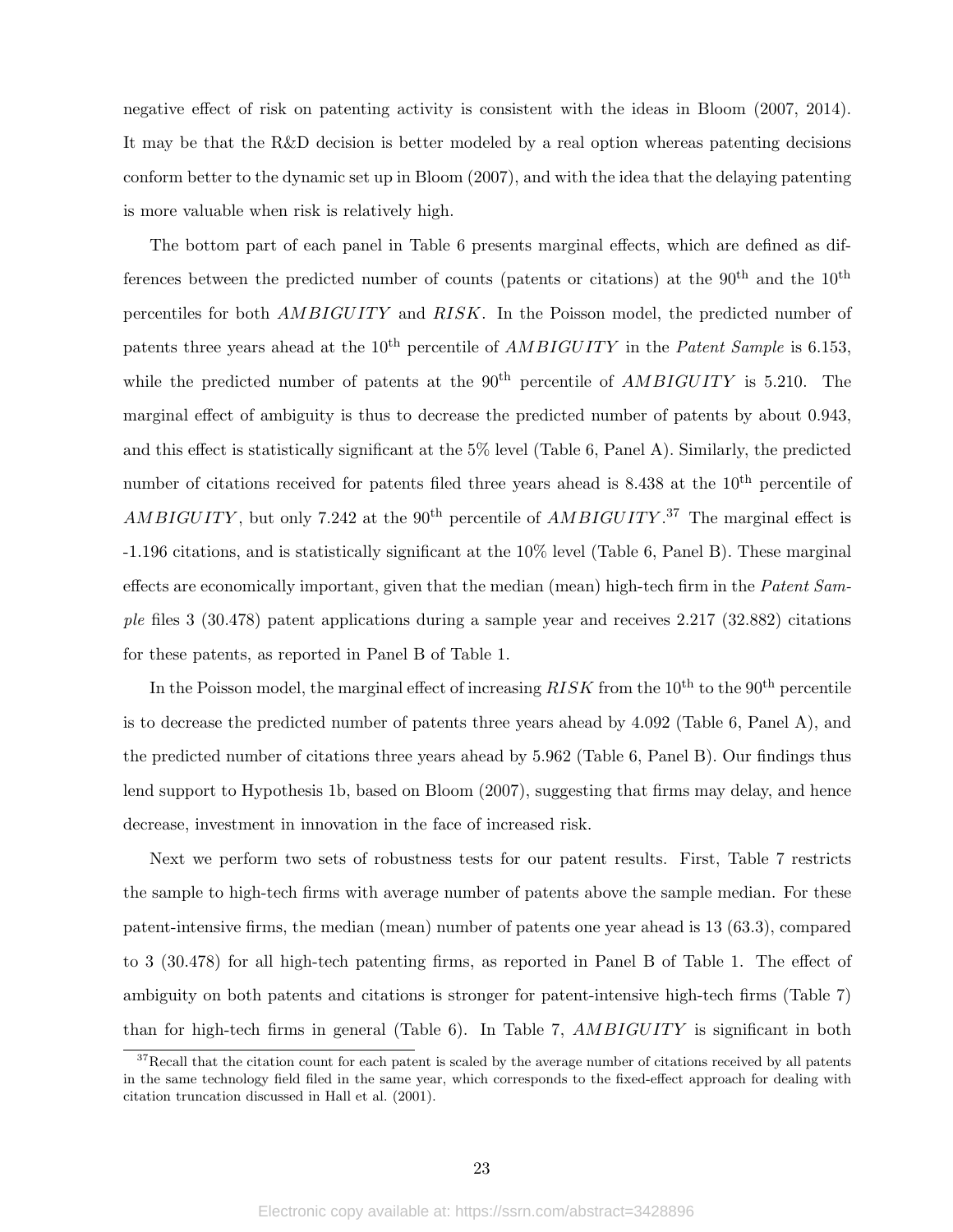the Poisson and the Negative Binomial regressions. Moreover, in the negative binomial regression tests of Table 7, the effect of  $AMBIGUITY$  completely subsumes the effect of  $RISK$ , which is no longer significant.<sup>38</sup>

Second, Table 8 replicates the analysis from Table 6, augmenting the set of controls to include institutional ownership variables. We find that our patent results are robust to controlling for institutional ownership. Moreover, in Poisson regressions, we find a positive and significant effect of dedicated institutional ownership on both patents and citations. The effect of transient institutional ownership is insignificant in both Poisson and Negative Binomial models. This finding is partly in line with Aghion et al. (2013), who find a positive and significant effect of both dedicated and transient institutional ownership on citations. Our patent findings are also robust to controlling for total institutional ownership instead of including dedicated and transient institutional ownership separately in the regression. Total institutional ownership is itself not significant.

Overall, Tables 6, 7 and 8 show that both ambiguity and risk have a negative and significant effect on patents and citations up to three years into the future. The findings for ambiguity are in line with the prediction from our stylized real options model, while the findings for risk suggest instead that when faced with increased risk firms may in fact decrease investments in innovation, consistent with Bloom (2007). The effect of ambiguity is particularly important for high tech firms engaged in research and patenting, as we expect.

In untabulated analysis, we also find that both the R&D and the patent results are robust to controlling for the disagreement among analyst forecasts, measured by the standard deviation of the price forecasts and scaled by the average stock price or by the average forecast. The disagreement of analyst forecasts itself has a positive and significant effect on R&D, patents and citations, when it is scaled by the average stock price. On the contrary, when it is scaled by the average forecast, the effect on R&D is only marginally significant, and the effect on patents and citations is insignificant.

<sup>&</sup>lt;sup>38</sup>One concern with the models presented in Table 7 is the relatively high correlation between  $AMBIGUITY$ and RISK in the sub-sample of patent-intensive high-tech firms. In this sub-sample, the correlation between  $AMBIGUITY$  and  $RISK$  is -0.472, compared to -0.264 for the sample used in Table 6. In general, the correlation between  $AMBIGUITY$  and  $RISK$  is negative and larger in absolute value in sub-samples of large firms. Izhakian et al. (2018) show that a possible reason for this is that larger firms typically do not have many organic growth opportunities, and the opportunities that do exist are likely to be typified by ambiguous prospects. Smaller and younger firms tend to have organic growth opportunities (expansion of existing activities) whose characteristics are similar to those of the firms assets in place. For robustness, we run the regression tests in Tables 6 and 7 including only AMBIGUITY, without RISK. The coefficient on AMBIGUITY is always negative and significant at levels similar to those reported in the tables. This indicates that the correlation between AMBIGUITY and RISK does not drive the results.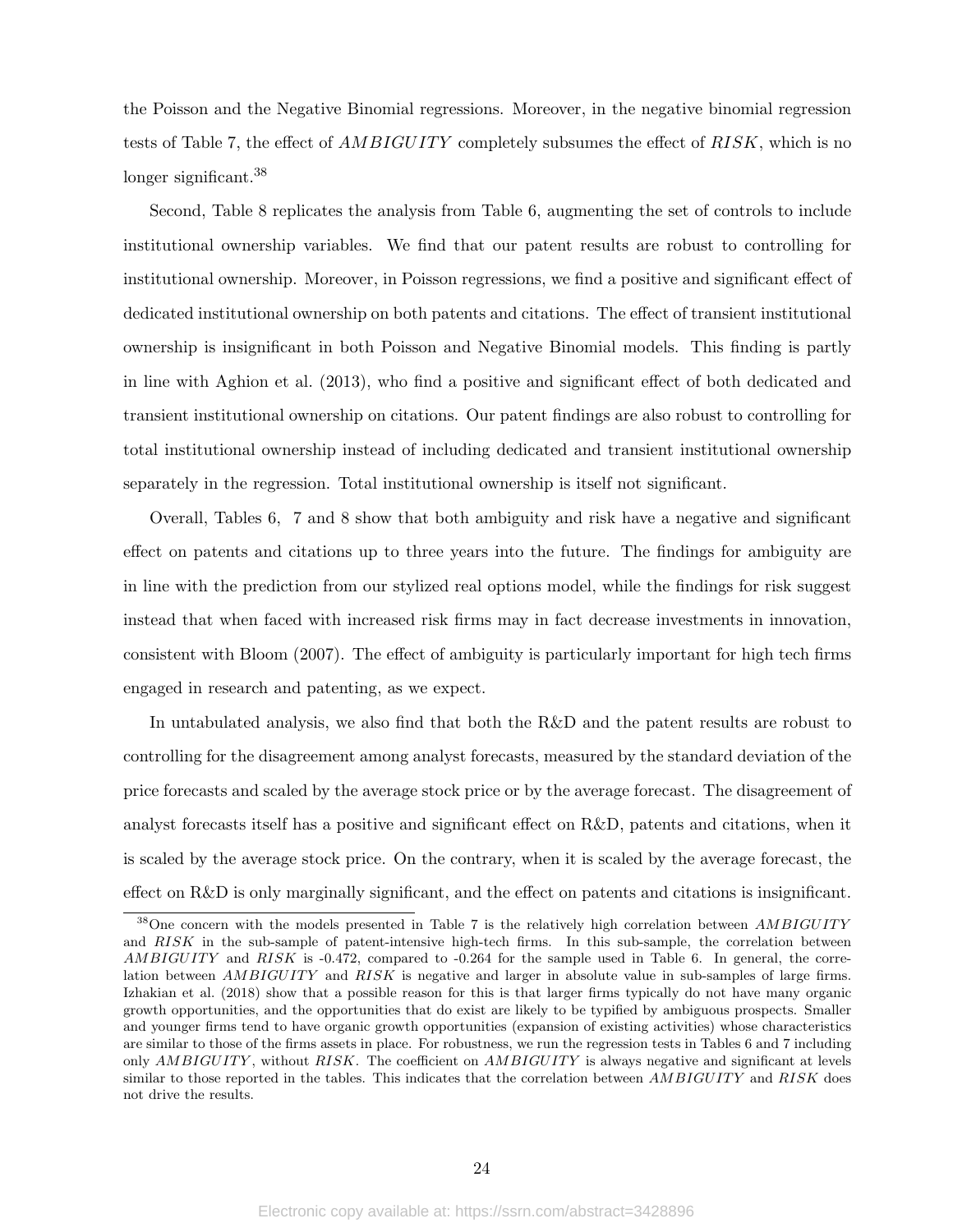# 6 Conclusion

A number of recent papers document the impact of various factors on innovation. One of the most important questions in innovation research is the effect of uncertainty on investment in R&D and in patents, which by definition are both paths into the unknown. We analyze two different types of uncertainty—ambiguity and risk—which ex-ante may lead to very different firm decisions. We focus on the distinction between ambiguity and risk as drivers of innovation.

To support our hypotheses, we present a stylized model, which shows that firms should increase investment in innovative projects as risk increases, but decrease investment as ambiguity, defined as the expected variance of probabilities, goes up. We contrast these predictions with the ideas in Bloom (2007, 2014), who suggests that risk may deter innovation. Empirically, we find broad support for the proposition that firms facing high ambiguity decrease both R&D and patents, as predicted by our model. This is particularly true for high-tech, high-growth firms, which are the types of firms expected to be concerned about ambiguity in addition to risk. However, we observe two different effects of risk on innovation. Riskier firms indeed invest more in R&D, but riskier firms also file fewer patents and receive fewer citations, which is consistent with the idea that in uncertain times delay and the option to wait are more valuable.

Our findings may generalize. The fact that ambiguity and risk can have similar, but also opposite effects, may help explain various phenomena such as ostensible under-investment or overinvestment.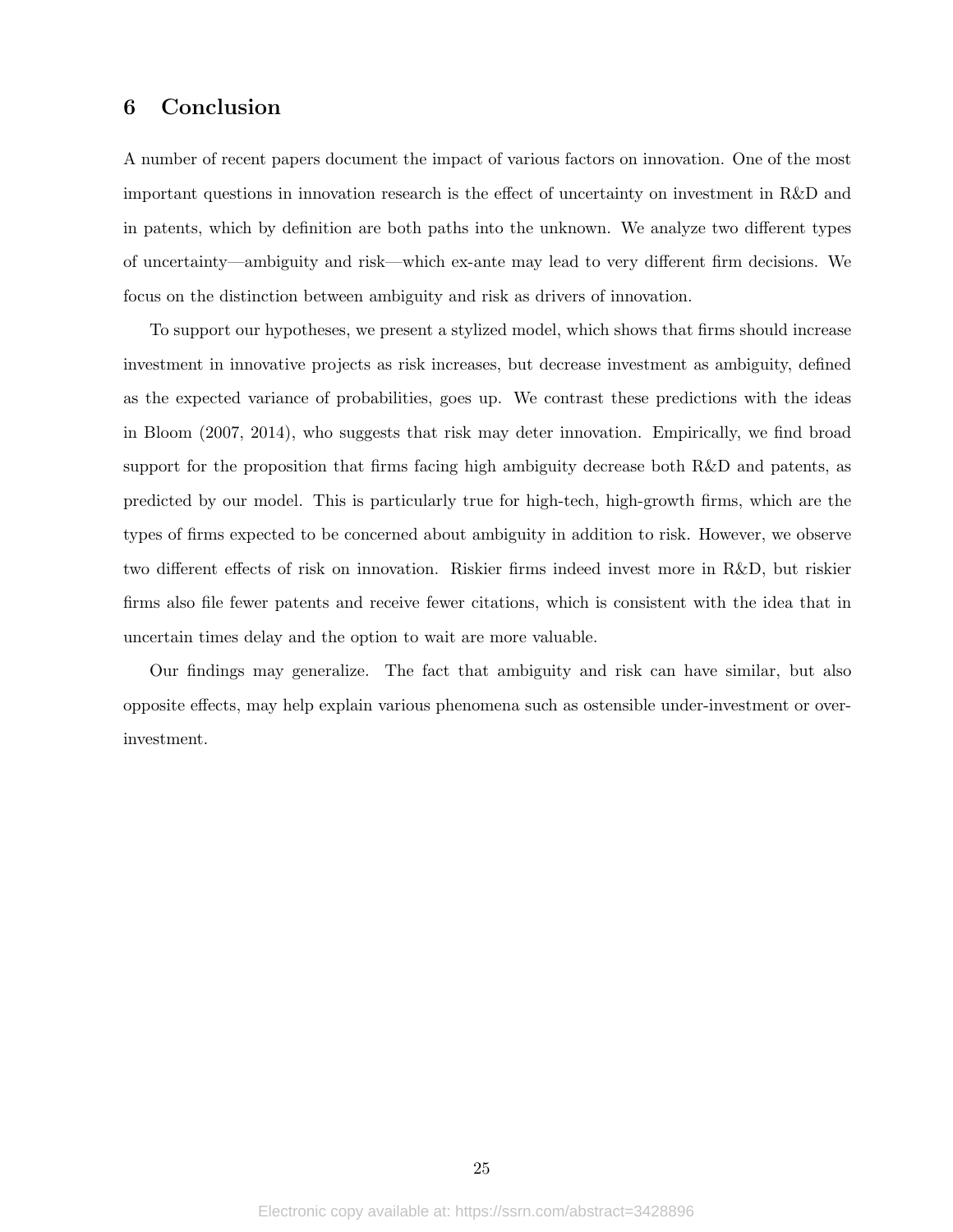# References

- Abdellaoui, M. and E. Kemel (2013) "Eliciting prospect theory when consequences are measured in time units: "Time is not money," Management Science, Vol. 60, No. 7, pp. 1844–1859.
- Abdellaoui, M., F. Vossmann, and M. Weber (2005) "Choice-Based Elicitation and Decomposition of Decision Weights for Gains and Losses Under Uncertainty," Management Science, Vol. 51, No. 9, pp. 1384-1399.
- Abel, A. B. (1983) "Optimal investment under uncertainty," The American Economic Review, Vol. 73, No. 1, p. 228.
- Abel, A. B. and J. C. Eberly (1994) "A Unified Model of Investment Under Uncertainty," The American Economic Review, Vol. 84, No. 5, pp. 1369–1384.
- Aghion, P., N. Bloom, R. Blundell, R. Griffith, and P. Howitt (2005) "Competition and Innovation: an Inverted-U Relationship," The Quarterly Journal of Economics, Vol. 120, No. 2, p. 701728.
- Aghion, P., J. Van Reenen, and L. Zingales (2013) "Innovation and institutional ownership," The American Economic Review, Vol. 103, No. 1, pp. 277–304.
- Ait-Sahalia, Y., P. A. Mykland, and L. Zhang (2005) "How Often to Sample a Continuous-Time Process in the Presence of Market Microstructure Noise," Review of Financial Studies, Vol. 18, No. 2, pp. 351–416.
- Andersen, T. G., T. Bollerslev, F. X. Diebold, and H. Ebens (2001) "The distribution of realized stock return volatility," Journal of Financial Economics, Vol. 61, No. 1, pp. 43–76.
- Augustin, P. and Y. Izhakian (2019) "Ambiguity, Volatility and Credit Risk," The Review of Financial Studies, Forthcoming.
- Bayes, T., R. Price, and J. Canton (1763) An essay towards solving a problem in the doctrine of chances: C. Davis, Printer to the Royal Society of London London, U. K.
- Ben-David, D., F. Franzoni, R. Moussawi, and J. Sedunov (2018) "The Granular Nature of Large Institutional Investors," Swiss Finance Institute, Research Paper Series, No. 15-67.
- Bernanke, B. S. (1983) "Irreversibility, uncertainty, and cyclical investment," The Quarterly Journal of Economics, Vol. 98, No. 1, pp. 85–106.
- Bernoulli, J. (1713) Ars Conjectandi (The Art of Conjecturing).
- Bernstein, S. (2015) "Does Going Public Affect Innovation?" Journal of Finance, Vol. 70, No. 4, p. 13651403.
- Bernstein, S., T. McQuade, and R. R. Townsend (2017) "Does Economic Insecurity Affect Employee Innovation?" Stanford University Working Paper.
- Bloom, N. (2007) "Uncertainty and the Dynamics of R&D," American Economic Review, Vol. 97, No. 2, pp. 250–255.
- (2014) "Fluctuations in uncertainty," *Journal of Economic Perspectives*, Vol. 28, No. 2, pp. 153–76.
- Bloom, N., M. Schankerman, and J. Van Reenen (2013) "Technology spillovers and product market rivalry," Econometrica, Vol. 81, No. 4, p. 13471393.
- Blundell, R., R. Griffith, and J. Van Reenen (1999) "Market share, market value and innovation in a panel of British manufacturing firms," Review of Economic Studies, Vol. 66, No. 3, pp. 529–554.
- Brennan, M. J. and E. S. Schwartz (1985) "Evaluating Natural Resouce Investments," Journal of Business, Vol. 58, No. 2, pp. 135–157.
- Brenner, M. and Y. Izhakian (2018) "Asset Prices and Ambiguity: Empirical Evidence," Journal of Financial Economics, Vol. 130, pp. 503–531.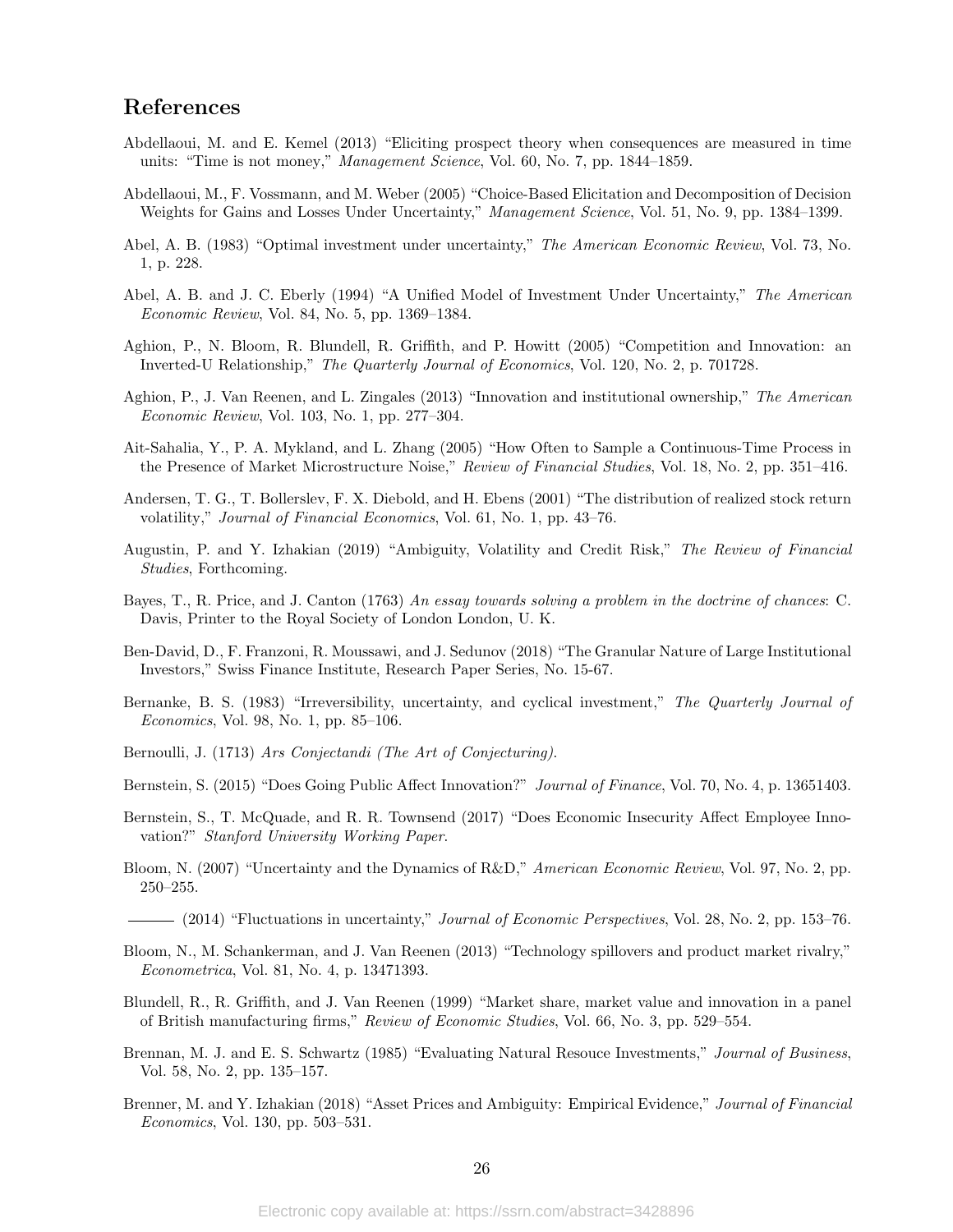- Brown, J. R., S. M. Fazzari, and B. C. Petersen (2009) "Financing Innovation and Growth: Cash Flow, External Equity, and the 1990s R&D Boom," Journal of Finance, Vol. 64, pp. 151–185.
- Bushee, B. (1998) "The Influence of Institutional Investors on Myopic R&D Investment Behavior," Accounting Review, Vol. 73, No. 3, pp. 305–333.
- Caballero, R. J. (1991) "On the sign of the investment-uncertainty relationship," The American Economic Review, Vol. 81, No. 1, pp. 279–288.
- Chambers, D., R. Jennings, and R. B. Thompson (2002) "Excess Returns to R&D-Intensive Firms," Review of Accounting Studies, Vol. 7, pp. 133–158.
- Chan, L. K. C., L. Josef, and T. Sougiannis (2001) "The Stock Market Valuation of Research and Development Expenditures," The Journal of Finance, Vol. 56, No. 6, pp. 2431-2456.
- Chew, S. H. and J. S. Sagi (2008) "Small Worlds: Modeling Attitudes Toward Sources of Uncertainty," Journal of Economic Theory, Vol. 139, No. 1, pp. 1–24.
- Crockett, S., Y. Izhakian, and J. Jamison (2019) "Ellsberg's Hidden paradox," SSRN eLibrary, 3423534.
- Dass, N., V. Nanda, and S. C. Xiao (2017) "Truncation bias in patent data: Implications for recent research on innovation," Jurnal of Corporate Finance, Vol. 44, pp. 353–374.
- Dong, M., D. A. Hirshleifer, and S. H. Teoh (2017) "Stock Market Overvaluation, Moon Shots, and Corporate Innovation," SSRN eLibrary, 2878418.
- Du, N. and D. V. Budescu (2005) "The Effects of Imprecise Probabilities and Outcomes in Evaluating Investment Options," Management Science, Vol. 51, No. 12, pp. 1791–1803.
- Ellsberg, D. (1961) "Risk, Ambiguity, and the Savage Axioms," Quarterly Journal of Economics, Vol. 75, No. 4, pp. 643–669.
- French, K. R., G. W. Schwert, and R. F. Stambaugh (1987) "Expected stock returns and volatility," Journal of Financial Economics, Vol. 19, No. 1, pp. 3–29.
- Garman, M. B. and M. J. Klass (1980) "On the estimation of security price volatilities from historical data," Journal of business, pp. 67–78.
- Gilboa, I. and D. Schmeidler (1989) "Maxmin Expected Utility with Non-Unique Prior," Journal of Mathematical Economics, Vol. 18, No. 2, pp. 141–153.
- Halevy, Y. (2007) "Ellsberg Revisited: An Experimental Study," Econometrica, Vol. 75, No. 2, pp. 503–536.
- Hall, B. H., A. B. Jaffe, and M. Trajtenberg (2001) "The NBER patent citation data file: Lessons, insights and methodological tools," NBER Working Paper 8498.
- Hartman, R. (1972) "The effects of price and cost uncertainty on investment," Journal of economic theory, Vol. 5, No. 2, pp. 258–266.
- He, J. and X. Tian (2013) "The dark side of analyst coverage: The case of innovation," Journal of Financial Economics, Vol. 109, pp. 856–878.
- Herron, R. and Y. Izhakian (2017) "Ambiguity, Risk, and Payout Policy," SSRN eLibrary, 2980600.
- Izhakian, Y. (2017) "Expected Utility with Uncertain Probabilities Theory," Journal of Mathematical Economics, Vol. 69, pp. 91–103.

(2018) "A Theoretical Foundation of Ambiguity Measurement," SSRN eLibrary, 1332973.

Izhakian, Y. and D. Yermack (2017) "Risk, Ambiguity, and the Exercise of Employee Stock Options," Journal of Financial Economics, Vol. 124, pp. 65–85.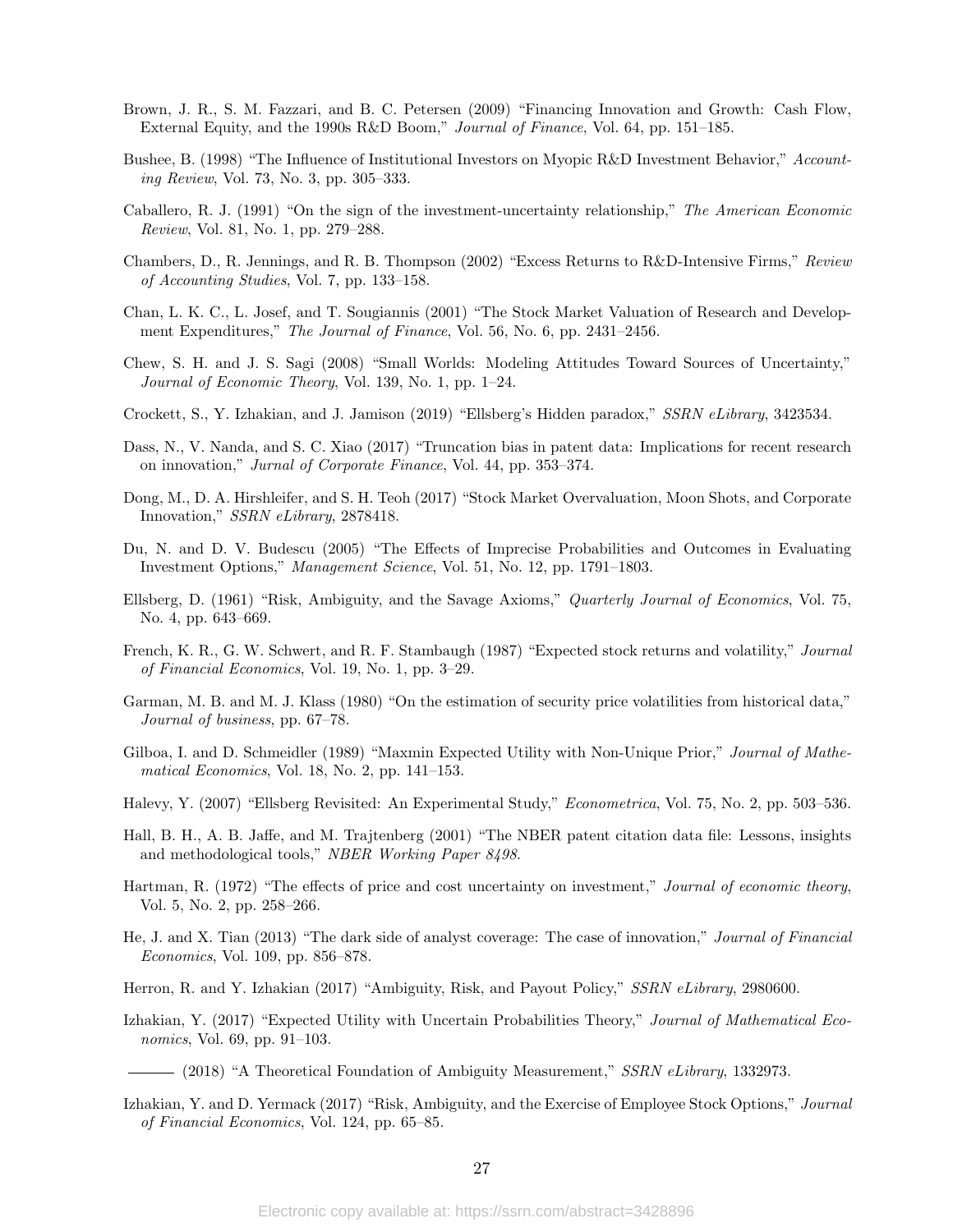- Izhakian, Y., D. Yermack, and J. Zender (2018) "Ambiguity and the Trade Off Theory of Capital Structure," SSRN eLibrary, 2873248.
- Jaynes, E. T. (1957) "Information theory and statistical mechanics," Physical review, Vol. 106, No. 4, p. 620.
- Kendall, M. and A. Stuart (2010) "The Advanced Theory of Statistics. Vol. 1: Distribution Theory," London: Griffin, 2010, 6th ed., Vol. 1.
- Klibanoff, P., M. Marinacci, and S. Mukerji (2005) "A Smooth Model of Decision Making under Ambiguity," Econometrica, Vol. 73, No. 6, pp. 1849–1892.
- Kogan, L., D. Papanikolaou, A. Seru, and N. Stoffman (2017) "Technological Innovation, Resource Allocation, and Growth," Quarterly Journal of Economics, Vol. 132, p. 665712.
- Koh, P.-S. and D. M. Reeb (2015) "Missing R&D," Journal of Accounting and Economics, Vol. 60, No. 1, pp. 73–94.
- Kraft, H., E. Schwartz, and F. Weiss (2018) "Growth options and firm valuation," European Financial Management, Vol. 24, No. 2, pp. 209–238.
- Krieger, J., D. Li, and D. Papanikolaou (2017) "Developing novel drugs," *Harvard Business School Working* Paper.
- Kumar, P. and D. Li (2016) "Capital investment, innovative capacity, and stock returns," Journal of Finance, Vol. 71, No. 5, pp. 2059–2094.
- (2018) "Innovation, Stock Market Feedback and Good Idiosyncratic Volatility," SSRN eLibrary, 3160243.
- Lanjouw, J. and M. Schankerman (2004) "Patent quality and research productivity: Measuring innovation with multiple indicators," *Economic Journal*, Vol. 114, No. 495, pp. 441–465.
- de Laplace, P. S.  $(1814)$  Théorie analytique des probabilitiés.
- Lerner, J., M. Sorensen, and P. Strömberg (2011) "Private Equity and Long-Run Investment: The Case of Innovation," Journal of Finance, Vol. 66, No. 2, p. 445477.
- Lev, B., B. Sarath, and T. Sougiannis (2005) "R&D Reporting Biases and Their Consequences," Contemporary Accounting Research, Vol. 22, No. 4, pp. 977–1026.
- Maffioletti, A. and M. Santoni (2005) "Do Trade Union Leaders Violate Subjective Expected Utility? Some Insights From Experimental Data," Theory and Decision, Vol. 59, No. 3, pp. 207–253.
- Mangelsdorff, L. and M. Weber (1994) "Testing Choquet Expected Utility," Journal of Economic Behavior and Organization, Vol. 25, No. 3, pp. 437–457.
- M.Bandi, F. and J. R.Russell (2006) "Separating Microstructure Noise from Volatility," Journal of Financial Economics, Vol. 79, No. 3, pp. 655–692.
- McDonald, R. and D. Siegel (1986) "The Value of Waiting to Invest," Quarterly Journal of Economics, Vol. 101, No. 4, pp. 707–727.
- Nau, R. F. (2006) "Uncertainty Aversion with Second-Order Utilities and Probabilities," Management Science, Vol. 52, pp. 136–145.
- Pindyck, R. S. (1988) "Irreversible Investment, Capacity Choice, and the Value of the Firm," American Economic Review,, Vol. 78, pp. 969–985.
- Rothschild, M. and J. E. Stiglitz (1970) "Increasing Risk: I. A Definition," Journal of Economic Theory, Vol. 2, No. 3, pp. 225–243.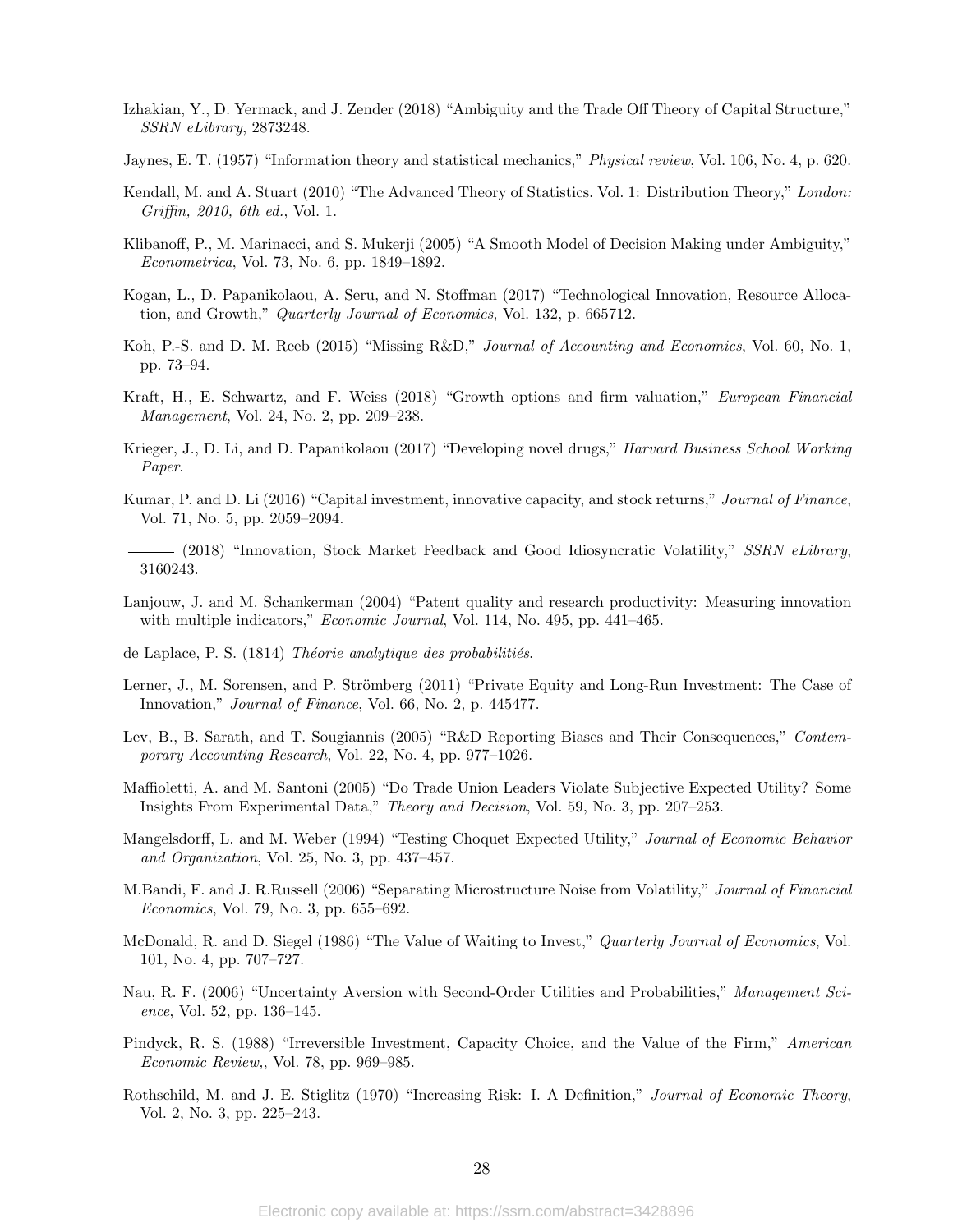Savage, L. J. (1954) The Foundations of Statistics, New York, USA: Wiley.

- Schmeidler, D. (1989) "Subjective Probability and Expected Utility without Additivity," Econometrica, Vol. 57, No. 3, pp. 571–587.
- Scholes, M. and J. Williams (1977) "Estimating betas from nonsynchronous data," Journal of Financial Economics, Vol. 5, No. 3, pp. 309–327.
- Schwartz, E. S. (2004) "Patents and R&D as real options," Economic Notes, Vol. 33, No. 1, pp. 23–54.
- Seru, A. (2014) "Firm boundaries matter: Evidence from conglomerates and R&D activity," Journal of Financial Economics, Vol. 111, No. 2, pp. 381–405.
- Trajtenberg, M. (1990) "A Penny for Your Quotes: Patent Citations and the Value of Innovations," The RAND Journal of Economics, Vol. 21, pp. 172–187.
- Tversky, A. and D. Kahneman (1992) "Advances in Prospect Theory: Cumulative Representation of Uncertainty," Journal of Risk and Uncertainty, Vol. 5, No. 4, pp. 297–323.
- Viscusi, W. K. and H. Chesson (1999) "Hopes and Fears: the Conflicting Effects of Risk Ambiguity," Theory and Decision, Vol. 47, No. 2, pp. 157–184.
- Von-Neumann, J. and O. Morgenstern (1944) Theory of Games and Economic Behavior: Princeton University Press.
- Wakker, P. P., D. R. M. Timmermans, and I. Machielse (2007) "The Effects of Statistical Information on Risk and Ambiguity Attitudes, and on Rational Insurance Decisions," Management Science, Vol. 53, No. 11, pp. 1770–1784.
- Wu, G. and R. Gonzalez (1999) "Nonlinear decision weights in choice under uncertainty," Management science, Vol. 45, No. 1, pp. 74–85.
- Y.Liu, L., A. J. Patton, and K. Sheppard (2015) "Does anything beat 5-minute RV? A comparison of realized measures across multiple asset classes," *Journal of Econometrics*, Vol. 187, No. 1, pp. 293–311.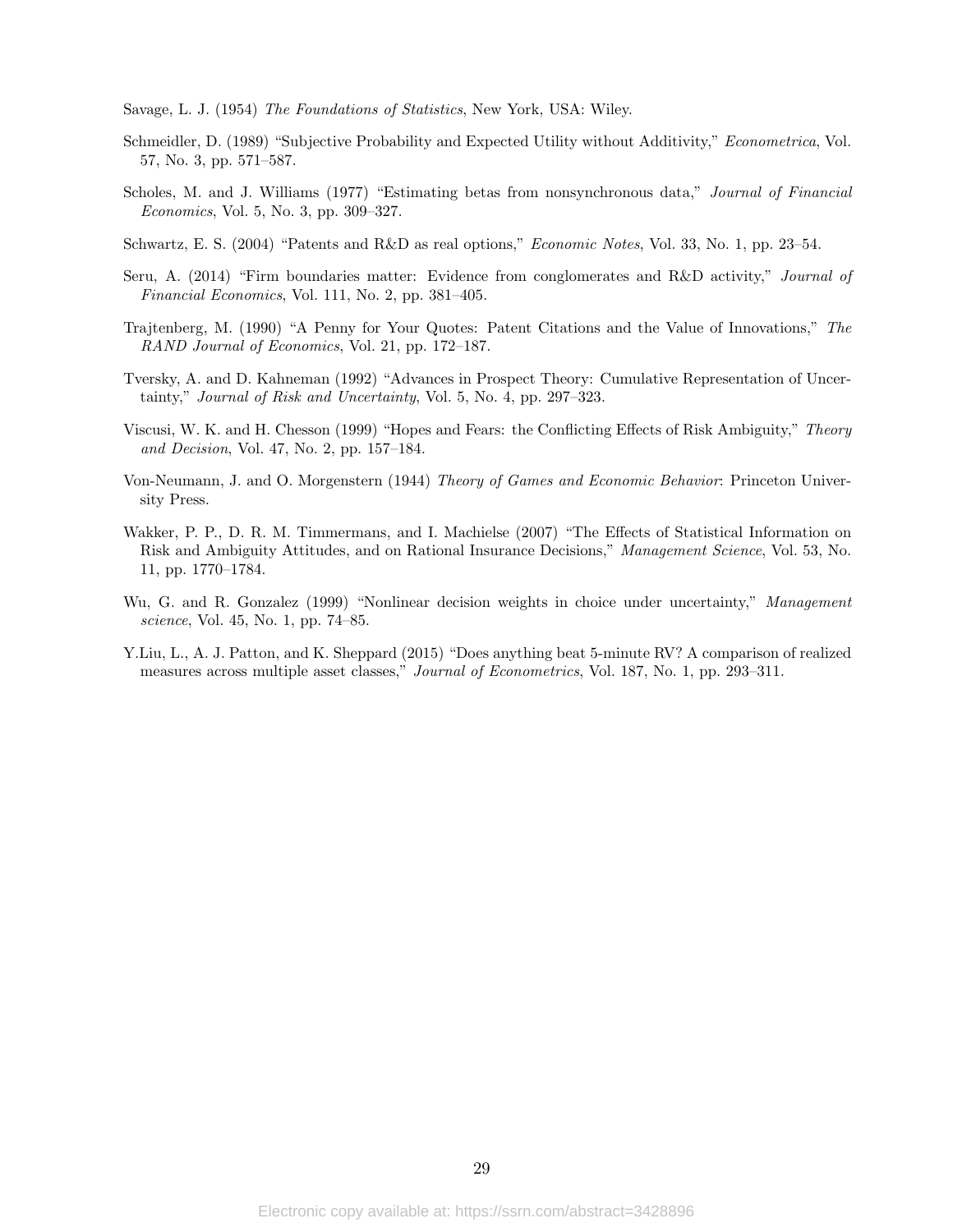## A Theoretical Appendix

### A.1 A Decision Theoretic Model of Ambiguity

This discussion is based on Izhakian  $(2017)$ . To formally define the uncertain payoff X in EUUP framework, let  $(S, \mathcal{E}, P)$  be a probability space, where S is a state space,  $\mathcal{E}$  is a  $\sigma$ -algebra of subsets of the state space (a set of events),  $P \in \mathcal{P}$  is a probability measure, and the set of probability measures P is convex. An algebra  $\Pi$  of measurable subsets of P is equipped with a probability measure, denoted  $\xi$ . The uncertain outcome is then given by the uncertain variable,  $X : \mathcal{S} \to \mathbb{R}$ . Denote by  $\varphi(x)$  the (uncertain) marginal probability (probability density or mass function) associated with the (uncertain) cumulative probability  $P \in \mathcal{P}$  of outcome x. The expected marginal and cumulative probability of outcome x, taken with respect to the second-order probability measure  $\xi$ , are then defined respectively by

$$
E[\varphi(x)] \equiv \int_{\mathcal{P}} \varphi(x) d\xi \quad \text{and} \quad E[P(x)] \equiv \int_{\mathcal{P}} P(x) d\xi,
$$
 (5)

and the variance of the marginal probability of outcome  $x$  is defined by

$$
\text{Var}\left[\varphi\left(x\right)\right] \equiv \int_{\mathcal{P}} \left(\varphi\left(x\right) - \mathcal{E}\left[\varphi\left(x\right)\right]\right)^2 d\xi. \tag{6}
$$

With these definitions in place, the expected outcome and the variance of outcomes are computed using the expected probabilities. That is,

$$
\mathbb{E}\left[X\right] \equiv \int \mathbb{E}\left[\varphi\left(x\right)\right]x dx \quad \text{and} \quad \mathbb{V}\text{ar}\left[X\right] \equiv \int \mathbb{E}\left[\varphi\left(x\right)\right]\left(x - \mathbb{E}\left[x\right]\right)^2 dx. \tag{7}
$$

Notice that double-struck capital font designates expectation or variance of outcomes with respect to expected probabilities, while regular straight font designates expectation or variance of probabilities with respect to second-order probabilities.

Managers have distinct preferences for ambiguity and risk. As usual, preferences for risk are modeled by a bounded, strictly-increasing and twice-differentiable utility function  $U : \mathbb{R}_+ \to \mathbb{R}$ . Risk aversion takes the form of a concave  $U(\cdot)$ , risk loving takes the form of a convex  $U(\cdot)$ , and risk neutrality takes the form of a linear  $U(\cdot)$ . As investors are sensitive to ambiguity, they do not compound the set of priors  $\mathcal P$  and the prior  $\mathcal \xi$  over  $\mathcal P$  in a linear way (compounded lotteries), but instead they aggregate these probabilities in a non-linear way that reflects their attitude toward ambiguity. Preferences for ambiguity are defined by preferences over mean-preserving spreads in probabilities and modeled by a strictly-increasing and twice-differentiable function over probabili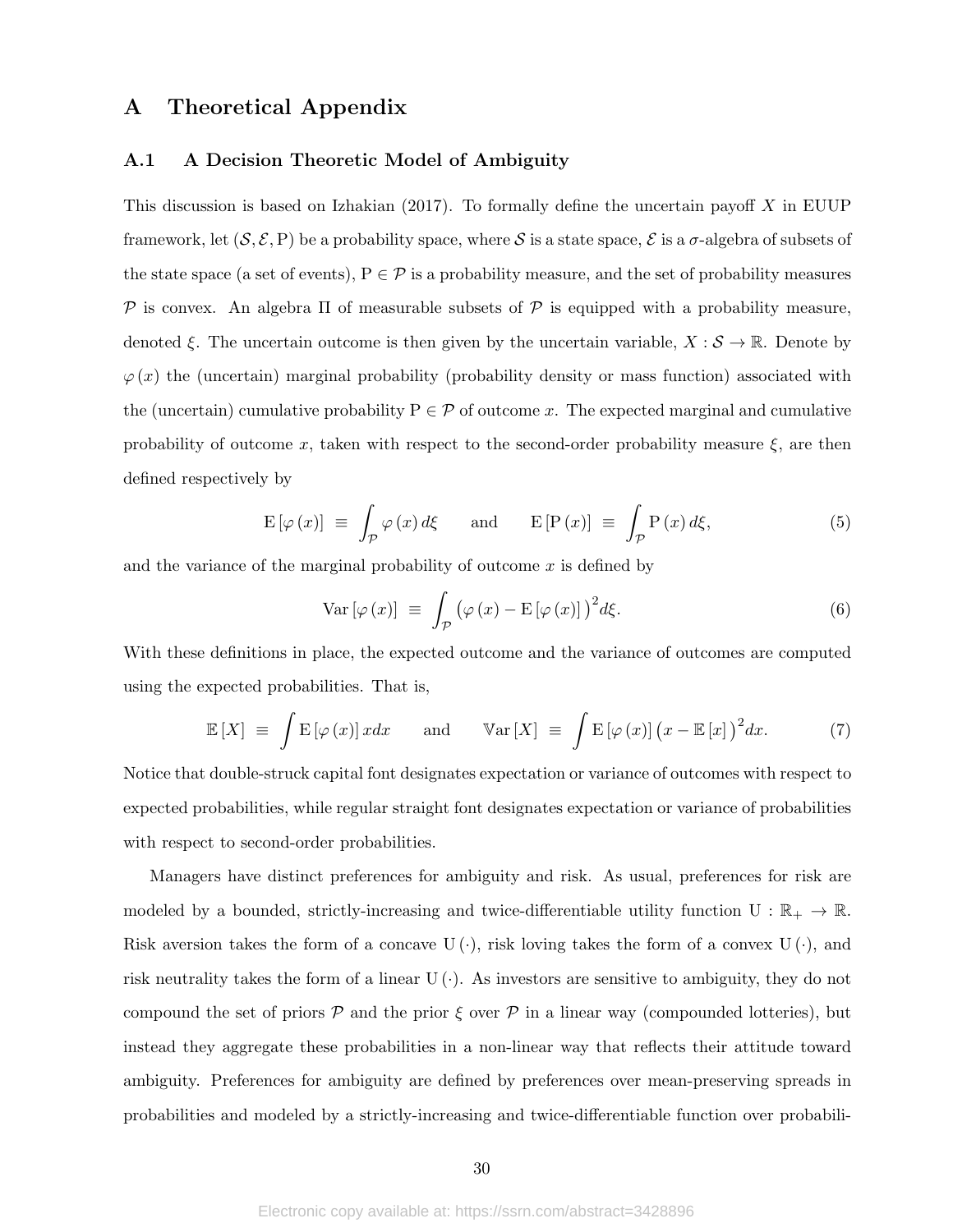ties,  $\Upsilon : \mathbb{R}_+ \to \mathbb{R}$ , called the *outlook function*. Similar to risk, ambiguity aversion takes the form of a concave  $\Upsilon(\cdot)$ , ambiguity loving takes the form of a convex  $\Upsilon(\cdot)$ , and ambiguity neutrality takes the form of a linear  $\Upsilon(\cdot)$ . In EUUP, ambiguity aversion is exhibited when an investor prefers the expectation of an uncertain probability of each payoff over the uncertain probability itself.<sup>39</sup> Note that in EUUP preferences for ambiguity are outcome independent. That is, preferences for ambiguity apply exclusively to probability of events, independently of the outcomes associated to these events. Like Tversky and Kahneman's (1992) cumulative prospect theory, EUUP assumes that investors have a reference point, relative to which returns are classified as either unfavorable (loss) or favorable (gain). Accordingly, we normalize U to  $U(k) = 0$ , where k is the investors' reference point.

In the EUUP framework, the manager assesses the expected utility of a risk and ambiguous payoff by<sup>40</sup>

$$
W(X) \approx \int_{x \leq k} U(x) E[\varphi(x)] \left(1 - \frac{\Upsilon''(1 - E[P(x)])}{\Upsilon'(1 - E[P(x)])} Var[\varphi(x)]\right) dx +
$$
\n
$$
Ferceived Probability of Unfavorable Outcome
$$
\n
$$
\int_{x \geq k} U(x) E[\varphi(x)] \left(1 + \frac{\Upsilon''(1 - E[P(x)])}{\Upsilon'(1 - E[P(x)])} Var[\varphi(x)]\right) dx.
$$
\n
$$
Perceived Probability of Favorable Outcome
$$
\n
$$
Perceived Probability of Favorable Outcome
$$
\n
$$
W(X) \approx \int_{x \geq k} U(x) E[\varphi(x)] \left(1 + \frac{\Upsilon''(1 - E[P(x)])}{\Upsilon'(1 - E[P(x)])} Var[\varphi(x)]\right) dx.
$$
\n
$$
(8)
$$

Notice that when there is no ambiguity ( $\mathcal P$  is a singleton) Equation (8) collapses to the conventional expected utility  $W(X) = \int U(x) \varphi(x) dx$ . When managers are ambiguity neutral (i.e.,  $\Upsilon(\cdot)$  is linear and, therefore,  $\frac{\Upsilon''}{\Upsilon'} = 0$ , they compound probabilities linearly and Equation (8) collapses to the conventional expected utility  $W(X) = \int U(x) E[\varphi(x)] dx$ , assessed using expected probabilities. In contrast, when managers are ambiguity averse (i.e.,  $\Upsilon(\cdot)$  is concave), they do not aggregate probabilities linearly and the intensity of aversion to ambiguity affects the perceived probabilities. In this case, managers overweight the probabilities of the unfavorable outcomes and underweight the probabilities of the favorable outcomes. Conceptually, the perceived probability of a given

<sup>&</sup>lt;sup>39</sup>Recall that risk aversion is exhibited when a manager prefers the expected outcome of the uncertain outcome over the uncertain outcome itself.

<sup>&</sup>lt;sup>40</sup>This functional representation is obtained by taking the Taylor expansion of EUUP representation EUUP, proposed by Izhakian (2017). The remainder of this approximation is of order  $o(\int \mathbb{E} [|\varphi(x)-\mathbb{E}[\varphi(x)]|^3] dx)$  as  $\int |\varphi(x)-E[\varphi(x)]| dx \to 0$ , meaning that the accuracy of the approximation is equivalent to the accuracy of the cubic approximation,  $o(\mathbb{E}[|x-\mathbb{E}[x]|^3])$ , in which the fourth and higher absolute central moments of outcomes are of strictly smaller order than the third absolute central moment as  $|x - \mathbb{E}[x]| \to 0$ , and are therefore negligible.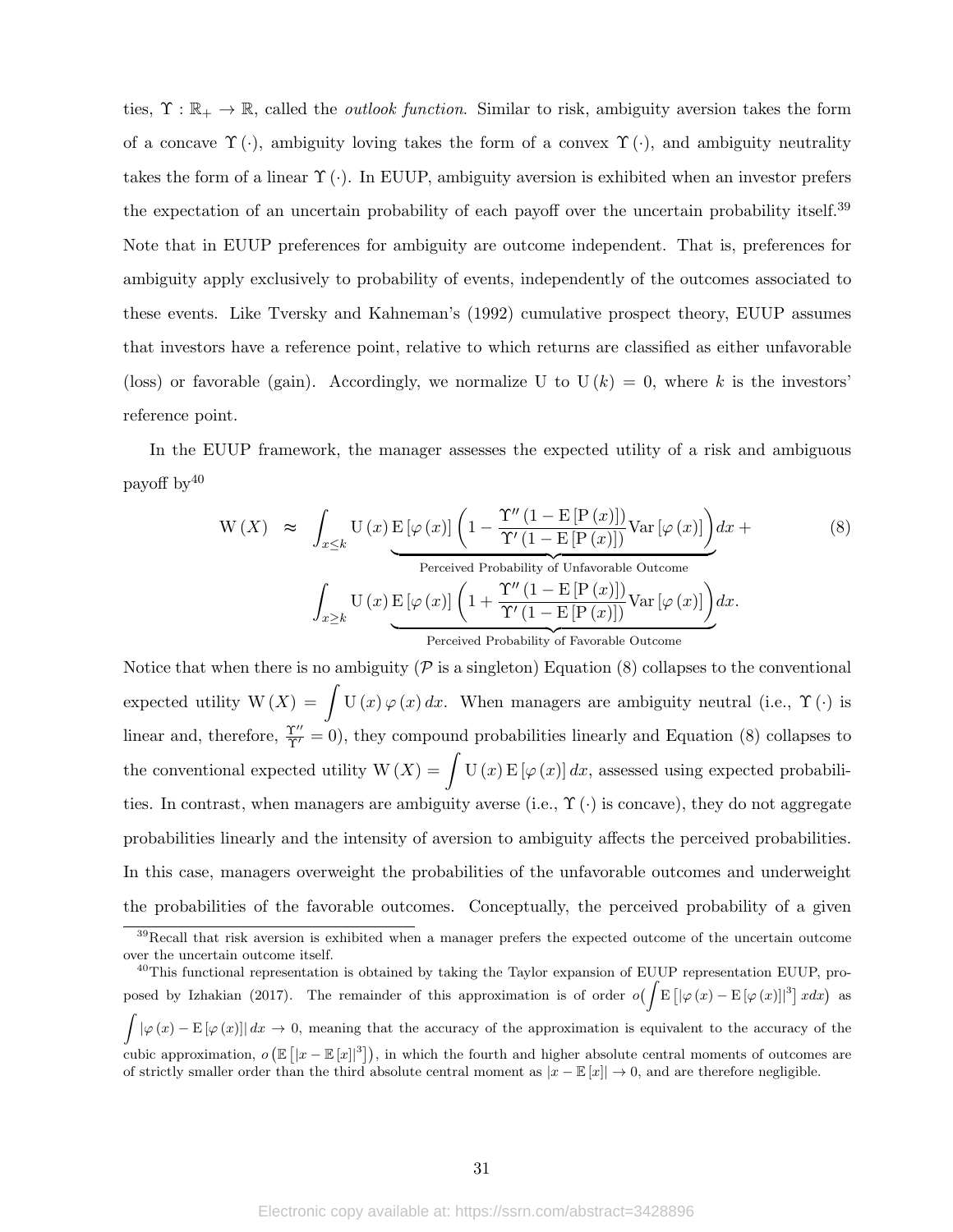outcome is the unique certain probability value that the manager is willing to accept in exchange for its uncertain probability (a certainty-equivalent probability).

The notion of mean-preserving spreads in probabilities in Equation (8) can be used to derive a measure of ambiguity (Izhakian, 2018, Theorem 6). This measure, defined as the expected variance of probabilities, is formally given by

$$
\mathcal{V}^2\left[X\right] \;\; \equiv \;\; \int \mathcal{E}\left[\varphi\left(x\right)\right] \text{Var}\left[\varphi\left(x\right)\right] dx. \tag{9}
$$

The measure  $\mathbb{S}^2$  (mho<sup>2</sup>) can be used either in a continuous state space with infinitely many outcomes or in a discrete state space with finitely many outcomes.

To observe the distinct impact of ambiguity and ambiguity aversion on the value of an investment opportunity, consider a binomial asset with either low payoff  $(L)$  or high payoff  $(H)$ . Suppose that the reference point k satisfies  $L \leq k \leq \mathbb{E}[X] < H$ .<sup>41</sup> By Equation (8), the value of this asset in terms of expected utility is

$$
W(X) = U(L) E[\varphi(L)] \left( 1 - \frac{\Upsilon'' (1 - E[P(H)])}{\Upsilon' (1 - E[P(H)])} Var[\varphi(L)] \right) +
$$
  
\n
$$
U(H) E[\varphi(H)] \left( 1 + \frac{\Upsilon'' (E[P(H)])}{\Upsilon' (E[P(H)])} Var[\varphi(H)] \right).
$$
\n(10)

Expected utility in this functional representation is assessed using the manager's perceived probabilities. Ambiguity and aversion to ambiguity are modeled in Equation (10) through the manager's marginal perceived probabilities. Consider the high payoff,  $H$ . The expression

$$
Q(H) = E[\varphi(H)] \left( 1 + \frac{\Upsilon''(E[P(H)])}{\Upsilon'(E[P(H)])} Var[\varphi(H)] \right)
$$
(11)

is the marginal perceived probability of this outcome occurring.<sup>42</sup> This marginal perceived probability is a function of the degree of ambiguity, measured by Var  $[\varphi(H)]$ , and the investor's attitude toward ambiguity, captured by  $-\frac{\Upsilon''(\cdot)}{\Upsilon'(\cdot)}$  $\frac{\Upsilon''(\cdot)}{\Upsilon'(\cdot)}$ . For an ambiguity-averse manager with  $-\frac{\Upsilon''(\cdot)}{\Upsilon'(\cdot)} > 0$ , a higher aversion to ambiguity or a higher degree of ambiguity results in lower marginal perceived probabilities of good states and higher marginal perceived probabilities of bad states. This in turn implies a lower perceived expected utility.

Note again that, in this example, if there is no ambiguity, Equation (10) collapses to the conventional expected utility with the value  $W(X) = U(L) \varphi(L) + U(H) \varphi(H)$ . If managers

<sup>&</sup>lt;sup>41</sup>We assume that the expected outcome is greater than the reference point; otherwise, a rational decision maker would not consider the investment opportunity.

<sup>&</sup>lt;sup>42</sup>Note that, since every P  $\in \mathcal{P}$  is additive,  $1 - E[P(L)] = E[P(H)]$ . In this case, the variance of the probabilities of L is equal to the variance of the probabilities of its complementary event H, so that Var  $[\varphi(L)] = \text{Var}[\varphi(H)]$ .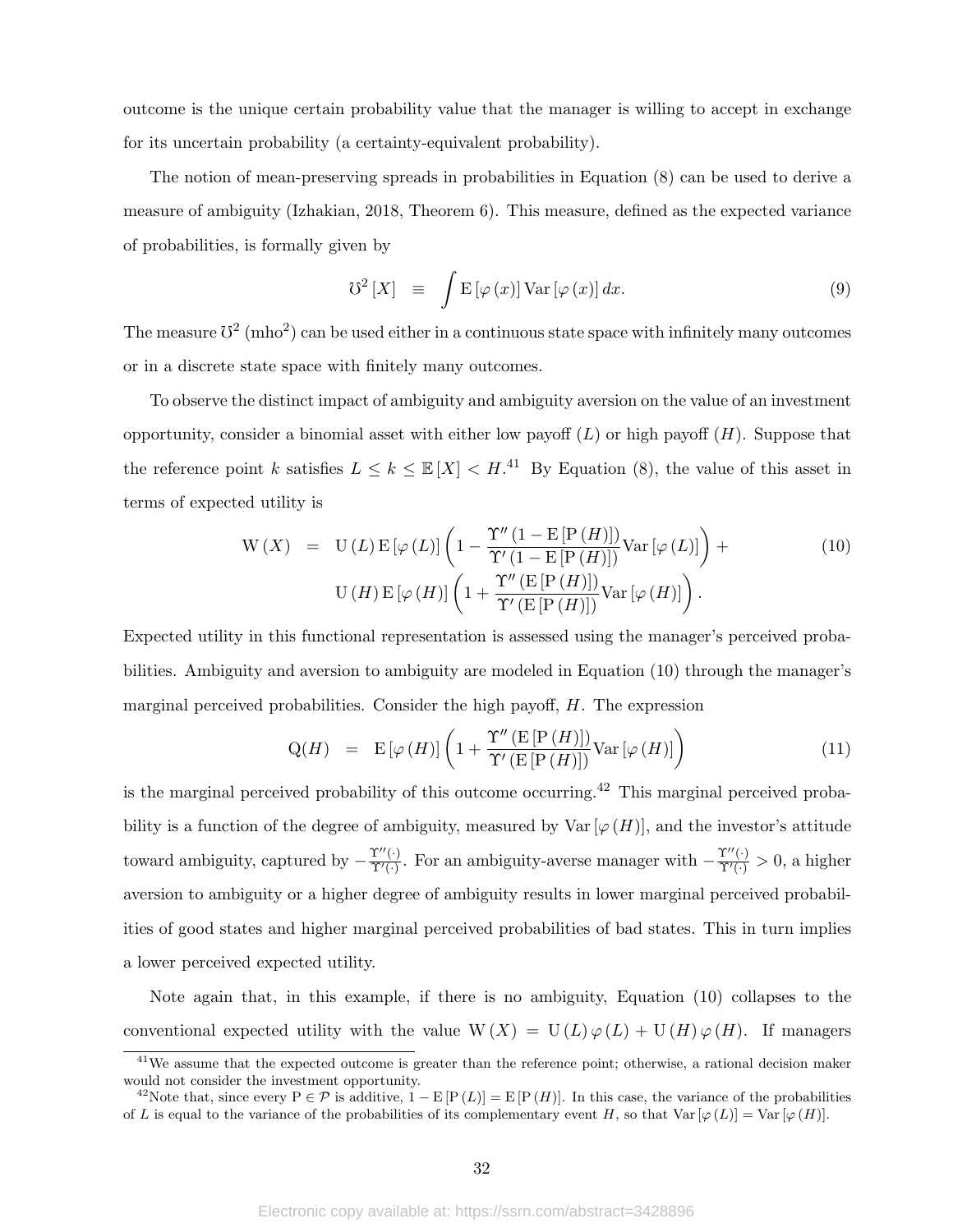are ambiguity neutral, they compound probabilities linearly and Equation (10) collapses to the conventional expected utility with the value  $W(X) = U(L) E[\varphi(L)] + U(H) E[\varphi(H)]$ , assessed using expected probabilities.

#### A.2 A Stylized model

To support our hypotheses about the effect of ambiguity and risk on investment decisions, we employ the EUUP framework described above to develop a stylized static real options model. R&D investment or a patent filing can be considered a real option affected by ambiguity and risk. Suppose that  $I$  is the present value of the costs of developing the product, and  $V$  is the present value of the expected cash flows from this development. The payoff  $X$  from owning a product can then be written as:

$$
X = \begin{cases} V - I, & \text{if } V \ge I; \\ 0, & \text{if } V < I. \end{cases}
$$

Thus, by Schwartz (2004), Brennan and Schwartz (1985) and McDonald and Siegel (1986), the project can be viewed as a call option, where the payoff of the product is the underlying asset.

Assume a one period model with a zero risk-free rate. Suppose that the cost of developing a product using the technology is the reference point, i.e.,  $k = I$ , satisfying  $0 \leq k$ . By Equation (8), the value of this (call) option is

$$
C = \int_{I}^{\infty} \mathcal{E}[\varphi(x)] \left( 1 + \frac{\Upsilon''(\mathcal{E}[P(x)])}{\Upsilon'(\mathcal{E}[P(x)])} \text{Var}[\varphi(x)] \right) x dx. \tag{12}
$$

When there is no ambiguity, Equation (12) collapses to the conventional expected utility case; therefore  $C = \int_{0}^{\infty}$ I  $\varphi(x)$  xdx. When investors are ambiguity neutral, since they compound probabilities linearly, Equation (12) again collapses to the conventional expected utility, assessed using expected probabilities; therefore,  $C = \int_{-\infty}^{\infty}$ I  $E\left[\varphi\left(x\right)\right]xdx.$ 

As in Rothschild and Stiglitz (1970), an underlying security is said to become riskier if its new payoffs can be written as a mean-preserving spread of the old payoffs. Accordingly, we assume neither that risk is measured by the variance of payoffs, nor that that returns are normally distributed or that the utility is quadratic. Equation (12) suggests that the option value is increasing in the risk of the payoff of the project, since the option payoff function is convex in the state outcomes. To see this more clearly, consider a possible payoff  $x$  of the project. Assume that the risk of the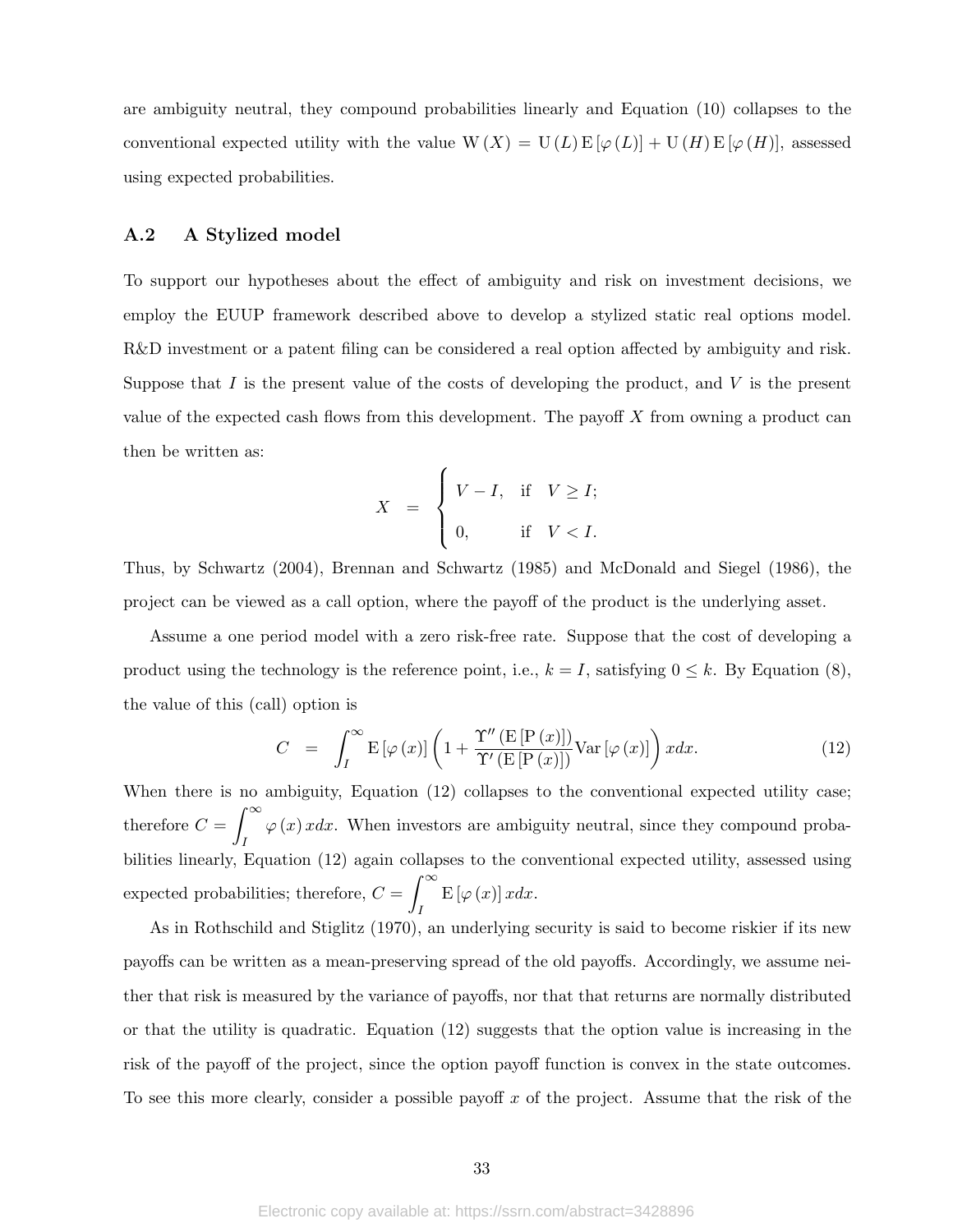project increases, such that this specific payoff is now  $x + \Delta$  or  $x - \Delta$ , with equal probabilities, i.e.  $x \pm \Delta$  is a mean-preserving spread of x. Since the reference point satisfies  $k = I$ , the value of the call option is positively affected by the magnitude of  $\Delta$ : when  $\Delta \leq x - I$  the option value is unaffected, and when  $\Delta > x - I$ , then  $\frac{1}{2}(x - I + \Delta) \geq x - I$ . Thus, by Equation (12), the value of the option increases in the risk of the project.<sup>43</sup>

In addition to the effect of risk, a higher ambiguity implies lower perceived probabilities of the good states—a successful R&D, or valuable patent, and therefore a lower value of the option. To see this, in Equation (12), consider for example a decision maker with constant absolute ambiguityaversion. In this case  $-\frac{\Upsilon''(\cdot)}{\Upsilon'(\cdot)} = \eta$ , where  $\eta$  is the coefficient of absolute ambiguity aversion. Since aversion to ambiguity implies a positive  $-\frac{\Upsilon''(\cdot)}{\Upsilon'(\cdot)}$  $\Upsilon''(\cdot)$ , a higher ambiguity, measured by  $\mathcal{O}^2[X]$  (which in this case is equal to the weighted sum of Var  $[\varphi(x)]$ , implies lower perceived probabilities (Equation (11)) and therefore a lower value of the option. A lower value of the real option implies lower investment in R&D or less patenting activity.

 $43$ Note that, assuming normally distributed returns, a quadratic utility function or an exponential utility function (all imply a mean-variance-ambiguity preference), risk can be measured by the variance of returns, computed using expected probabilities (Izhakian and Yermack, 2017).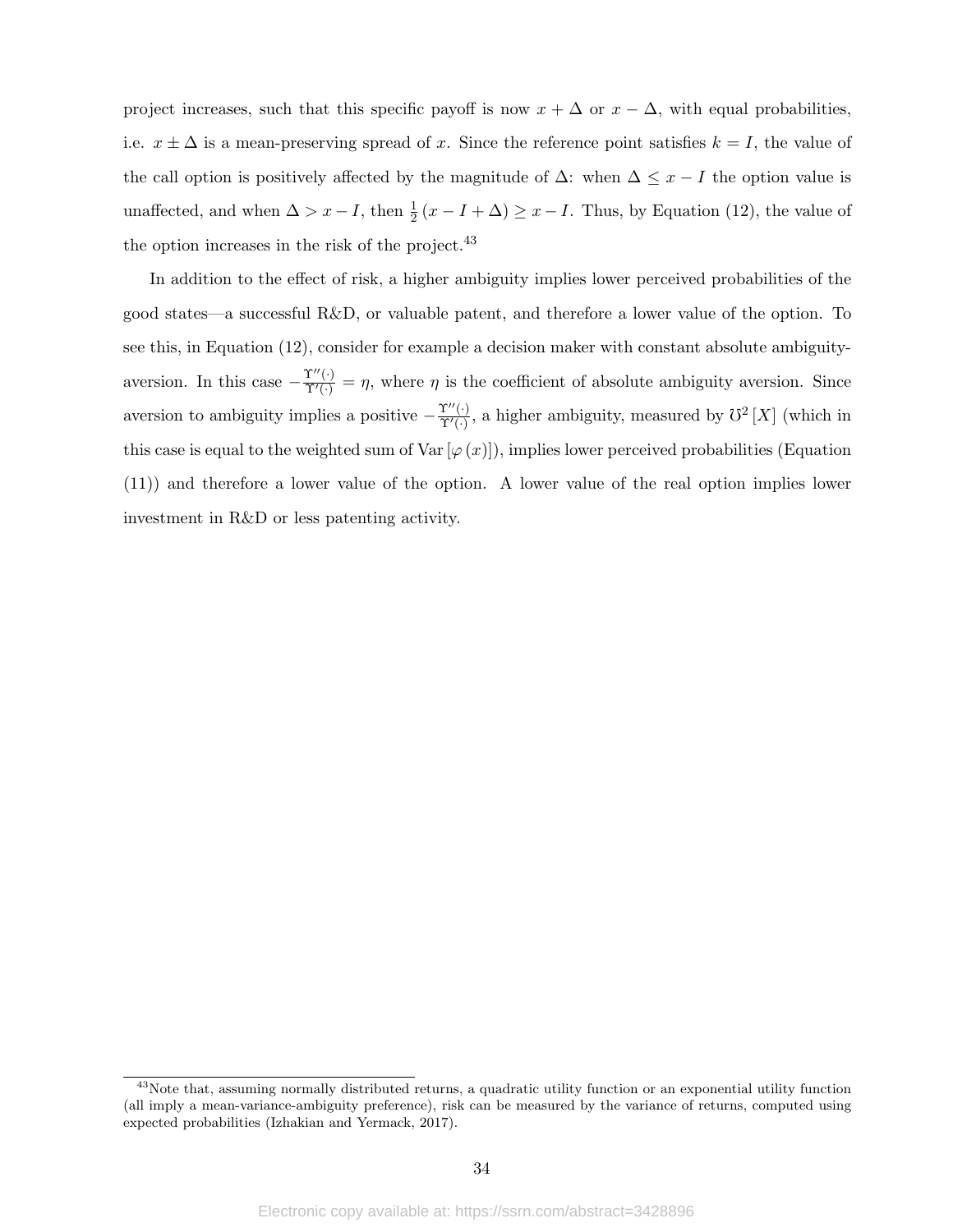# B Variable Definitions

| Variable                  | Definition                                                                                 |
|---------------------------|--------------------------------------------------------------------------------------------|
| AGE                       | Number of quarters in Compustat.                                                           |
| AMBIGUITY                 | The ambiguity measure is defined in detail in Section 3.3.                                 |
| <i>ASSETS</i>             | Compustat item atq.                                                                        |
| ADJ_ASSETS                | Assets adjusted for capitalized R&D. Compustat item $atq + RD\_CAPITAL$                    |
| CAPEX                     | Compustat item <i>capexy</i> , adjusted for fiscal year accumulation.                      |
| CAPEX_ASSETS              | The ratio of CAPEX to assets at the beginning of the quarter (Compustat item $atq$ ).      |
| $\it{CASH\_FLOW}$         | Cash-flow. Calculated as (Income Before Extraordinary Items + Depreciation and             |
|                           | Amortization) / Assets at the beginning of the quarter. $(ibq + dpq)$ / lagged atq.        |
| <b>CITATIONS</b>          | The number of citations received by all patents applied for in a given quarter, excluding  |
|                           | self-cites. The number of citations for each patent is scaled by the average number of     |
|                           | citations received by all patents in the same 3-digit USPTO technology class filed in      |
|                           | the same year (Hall et al., 2001).                                                         |
| $K\_L$                    | The ratio of physical capital per employee. Compustat item ppentq divided by the           |
|                           | number of empoyees. We estimate the number of employees at the end of each quarter         |
|                           | by linear interpolation using the values at the beginning and at the end of the fiscal     |
|                           | year from the Compustat Fundamentals Annual file (Compustat item $emp$ ). When the         |
|                           | number of employees $(emp)$ is missing either at the beginning or at the end of the fiscal |
|                           | year, we assign the value from the other year end point, if available, to all quarters     |
|                           | during the year.                                                                           |
| $INSTOWN$                 | Insitutional ownership, from the Thompson Reuters 13F database. Following Ben-             |
|                           | David et al. (2018), after June 2013, we calculate institutional ownership using the 13F   |
|                           | data parsed directly from the SEC EDGAR filings system, and available on WRDS.             |
| <b>INSTOWN_DED</b>        | Dedicated institutional ownership, ie ownership by institutions with concentrated port-    |
|                           | folio holdings and low turnover, according to the Bushee (1998) classification.            |
| INSTOWN_QIX               | Quasi-indexer institutional ownership, ie ownership by institutions with diversified       |
|                           | portfolios and low turnover, according to the Bushee (1998) classification.                |
| <i><b>INSTOWN_TRA</b></i> | Transient institutional ownership, ie ownership by institutions with diversified portfo-   |
|                           | lios and high turnover, according to the Bushee (1998) classification.                     |
| <i>LEVERAGE</i>           | $(dlttq + dlcq)/atq$                                                                       |
| $LN\_AGE$                 | $ln(1+AGE)$                                                                                |
| $\it LN\_ASSETS$          | ln(ASSETS)                                                                                 |
| $LN\_K\_L$                | $ln(1 + K_{-}L)$                                                                           |
| $LN\_MCAP$                | ln(MCAP)                                                                                   |
| LN_PRECITATIONS           | $ln(1 + PRECITATIONS)$                                                                     |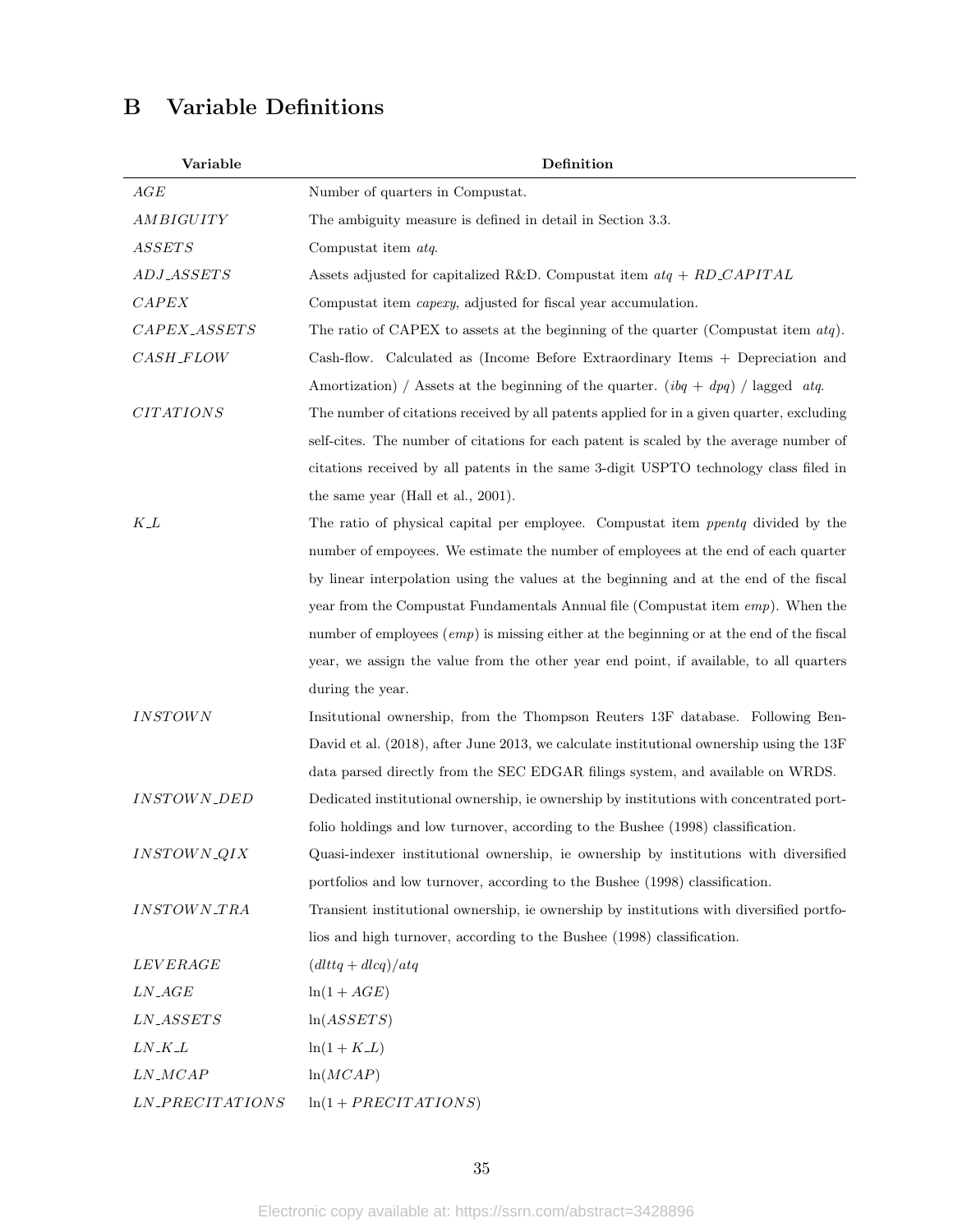| <i><b>LN_PREPATENTS</b></i> | $ln(1 + PREPATENTS)$                                                                          |
|-----------------------------|-----------------------------------------------------------------------------------------------|
| LN_RD_CAPITAL               | $ln(1 + RD \_ CAPITAL)$                                                                       |
| <b>LN_SALES</b>             | ln(SALES)                                                                                     |
| MCAP                        | Market capitalization. Compustat item $\text{precq} \times \text{cshoq}$ .                    |
| <b>NASDAQ</b>               | Indicator variable equal to 1 if the stock is traded on Nasdaq at the end of the quarter,     |
|                             | and 0 otherwise.                                                                              |
| PATENTS                     | The number of patents applied for during the quarter.                                         |
| <b>PRECITATIONS</b>         | The quarterly average of the number of citations received for patents applied for during      |
|                             | the presample period. (See the definition of PREPATENTS.)                                     |
| PRECITATIONS > 0            | An indicator variable equal to 1 if $PRECITATIONS > 0$ , and 0 otherwise.                     |
| $PREPARTENTS$               | The quarterly average of the number of patents applied for during the presample period        |
|                             | (Blundell et al., 1999). We use the history of patent data for each firm (permeo) in          |
|                             | the Kogan et al. (2017) dataset to calculate PREPATENTS. For firms that enter                 |
|                             | Compustat after 1993 (the first year in our sample), we use the first four years of data      |
|                             | as the presample period, and we start the sample with the fifth year in Compustat.            |
| PREPATENTS > 0              | An indicator variable equal to 1 if $PREPATENTS > 0$ , and 0 otherwise.                       |
| Q                           | Tobin's Q. Calculated as (Market value of equity - Book value of equity - Deferred taxes      |
|                             | $+$ Assets) / Assets. $(cshoq \times precq - ceqq -txdbq$ (replaced with zero when missing) + |
|                             | $atq)/atq$ . (In Table 5, the denominator is $atq + RD\_CAPITAL$ .)                           |
| RD                          | $R&D$ expenditures (Compustat item $xrdq$ , replaced with zero when missing).                 |
| RD_ADJ_ASSETS               | The ratio of RD to adjusted assets at the beginning of the quarter $(ADJ\_ASSETS)$ .          |
| RD_ASSETS                   | The ratio of RD to assets at the beginning of the quarter (Compustat item $atq$ ).            |
| RD_CAPEX_ASSETS             | The ratio of total investment $(RD + CAPEX)$ to assets at the beginning of the quarter        |
|                             | (Compustat item $atq$ ).                                                                      |
| RD_CAPITAL                  | Capitalized R&D expenditures. Following Lev et al. (2005), Chan et al. (2001) and             |
|                             | Chambers et al. $(2002)$ , we capitalize the R&D expenditure in the last five years,          |
|                             | using a depreciation rate of 20% per year, or 5% per quarter: $RD\_CAPITAL_t$                 |
|                             | $\sum_{k=0}^{15} RD_{t-k} \times (1 - k \times 0.05)$                                         |
| <i>MISSING_RD</i>           | An indicator variable equal to 1 if $xrdq$ is missing in Compustat, and 0 otherwise.          |
| <i>RD_RATIO</i>             | $RD/(RD + CAPEX)$                                                                             |
| RISK                        | The risk measure is defined in detail in Section 3.4.                                         |
| <b>SALES</b>                | Compustat item saleq.                                                                         |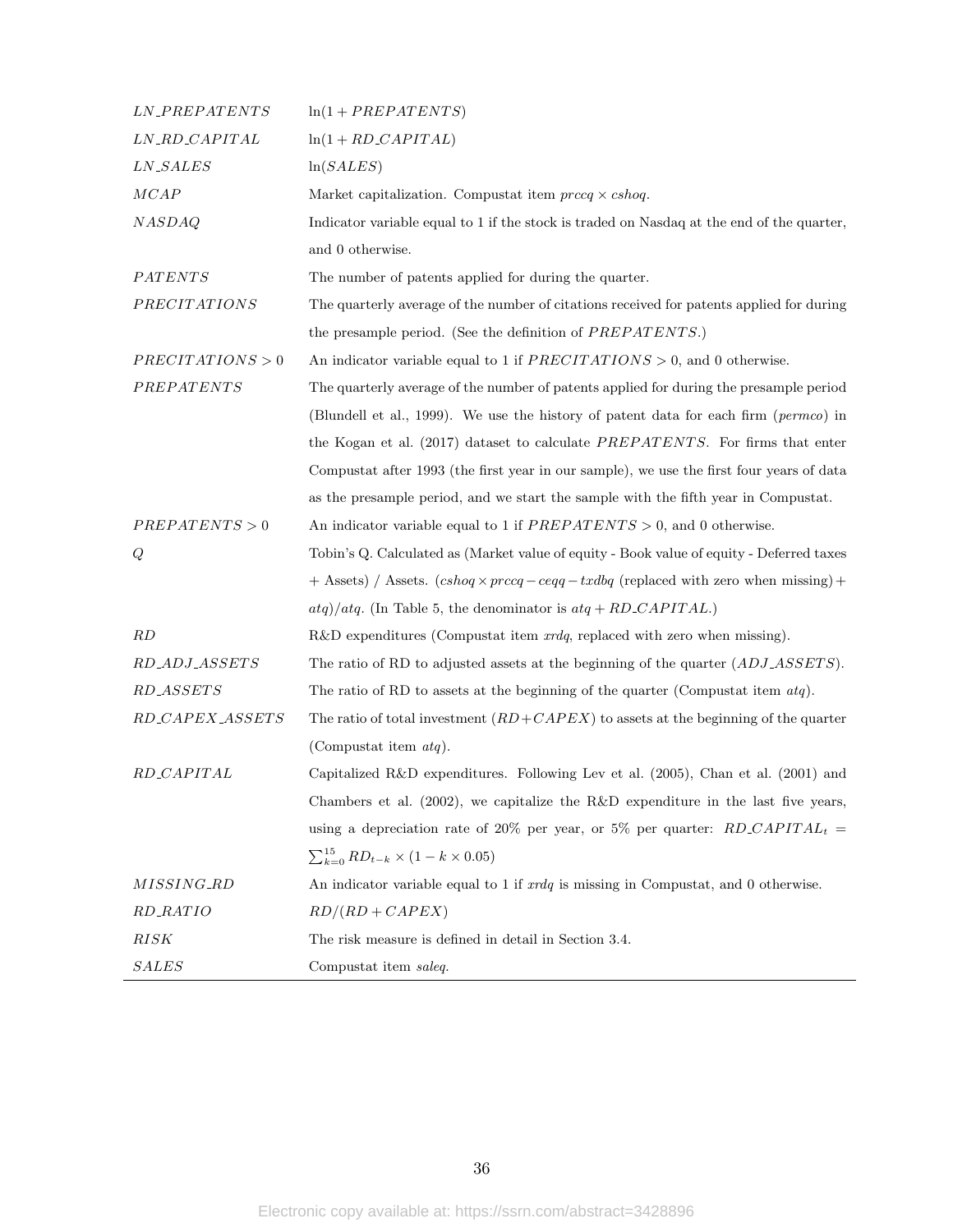# Table 1: Descriptive Statistics

This table presents descriptive statistics for the variables used in the analysis. The sample period is 1993-2016 in Panel A and 1993-2008 in Panel B. In Panel A, the sample consists of all firms with at least four quarters of data for all variables of interest and at least one quarter of positive R&D expenditures in Compustatduring the sample period ( $R\&D$  Sample). In Panel B, the sample consists of all firms with at least four quarters of data for all variables of interest, four years in the presample period and at least one patent application filed during the sample period (Patent Sample). Sample construction is explained in detail in Section 3.1. For variable definitions see Appendix B.

|                                          |                         |          |           |         |                |          | Panel A: R&D Sample     |          |                        |          |         |          |        |          |                     |         |         |          |
|------------------------------------------|-------------------------|----------|-----------|---------|----------------|----------|-------------------------|----------|------------------------|----------|---------|----------|--------|----------|---------------------|---------|---------|----------|
|                                          |                         |          | All Firms |         |                |          |                         |          | <b>High-Tech Firms</b> |          |         |          |        |          | Non High-Tech Firms |         |         |          |
|                                          | $\overline{\mathbf{N}}$ | Mean     | St. Dev.  | p25     | $\mathbf{p50}$ | p75      | $\overline{\mathbf{N}}$ | Mean     | St. Dev.               | p25      | p50     | p75      | N      | Mean     | St. Dev.            | p25     | p50     | p75      |
| $RD \_AT_{t+1}$                          | 105,037                 | 0.021    | 0.024     | 0.000   | 0.014          | 0.032    | 55,184                  | 0.030    | 0.025                  | 0.012    | 0.025   | 0.042    | 49,060 | 0.011    | 0.018               | 0.000   | 0.003   | 0.014    |
| $CAPEX \_AT_{t+1}$                       | 104,120                 | 0.012    | 0.013     | 0.004   | 0.008          | 0.015    | 54,669                  | 0.011    | 0.013                  | 0.003    | 0.007   | 0.013    | 48,663 | 0.013    | 0.013               | 0.005   | 0.009   | 0.016    |
| $RD\_RATIO_{t+1}$                        | 103,912                 | 0.507    | 0.366     | 0.028   | 0.600          | 0.843    | 54,590                  | 0.682    | 0.290                  | 0.553    | 0.779   | 0.901    | 48,538 | 0.314    | 0.342               | 0.000   | 0.186   | 0.617    |
| $RD\_AT_{t+1t+4}$                        | 95,369                  | 0.080    | 0.085     | 0.015   | 0.052          | 0.121    | 48,881                  | 0.117    | 0.088                  | 0.051    | 0.100   | 0.164    | 45,069 | 0.040    | 0.060               | 0.006   | 0.018   | 0.047    |
| $CAPEX \_AT_{t+1t+4}$                    | 95,659                  | 0.047    | 0.047     | 0.018   | 0.033          | 0.061    | 49,449                  | 0.044    | 0.048                  | 0.015    | 0.029   | 0.055    | 44,791 | 0.052    | 0.046               | 0.022   | 0.038   | 0.066    |
| $RD\_RATIO_{t+1t+4}$                     | 93,753                  | 0.532    | 0.312     | 0.264   | 0.579          | 0.816    | 47,963                  | 0.692    | 0.246                  | 0.566    | 0.766   | 0.880    | 44,398 | 0.363    | 0.283               | 0.113   | 0.324   | 0.573    |
| $PATENTS_{t+1}$                          | 72,990                  | 4.668    | 23.677    | 0.000   | 0.000          | 2.000    | 39,370                  | 4.503    | 26.237                 | 0.000    | 0.000   | 1.000    | 33.031 | 4.900    | 20.326              | 0.000   | 0.000   | 2.000    |
| $PATENTS_{t+1t+4}$                       | 65,636                  | 20.123   | 97.231    | 0.000   | 1.000          | 7.000    | 34,865                  | 19.642   | 108.836                | 0.000    | 1.000   | 7.000    | 29,651 | 20.685   | 80.992              | 0.000   | 1.000   | 8.000    |
| $CITATIONS_{t+1}$                        | 72,990                  | 5.023    | 24.111    | 0.000   | 0.000          | 1.431    | 39,370                  | 5.011    | 26.604                 | 0.000    | 0.000   | 1.250    | 33,031 | 5.069    | 20.831              | 0.000   | 0.000   | 1.689    |
| $CITATIONS_{t+1t+4}$                     | 65,636                  | 21.559   | 97.844    | 0.000   | 0.356          | 8.593    | 34,865                  | 21.740   | 109.332                | 0.000    | 0.344   | 8.175    | 29,651 | 21.315   | 81.177              | 0.000   | 0.467   | 9.213    |
| $AMBIGUITY_t$                            | 105,037                 | 0.020    | 0.021     | 0.006   | 0.013          | 0.025    | 55,184                  | 0.018    | 0.020                  | 0.005    | 0.011   | 0.023    | 49,060 | 0.022    | 0.021               | 0.007   | 0.015   | 0.029    |
| $RISK_t$                                 | 105,037                 | 0.007    | 0.010     | 0.001   | 0.002          | 0.009    | 55,184                  | 0.008    | 0.011                  | 0.001    | 0.003   | 0.012    | 49,060 | 0.005    | 0.009               | 0.000   | 0.001   | 0.006    |
| $SALES_t$                                | 105,037                 | 505.631  | 1842.571  | 19.094  | 75.842         | 324.996  | 55,184                  | 223.052  | 832.795                | 12.617   | 37.909  | 136.851  | 49,060 | 828.415  | 2507.670            | 44.821  | 181.504 | 626.448  |
| $ASSETS_t$                               | 105,037                 | 2152.577 | 8622.008  | 97.026  | 344.492        | 1395.651 | 55,184                  | 1133.060 | 3974.478               | 68.011   | 189.485 | 726.221  | 49,060 | 3317.605 | 11777.210           | 187.701 | 682.348 | 2472.996 |
| $MCAP_t$                                 | 105,037                 | 2612.481 | 8427.358  | 140.771 | 478.761        | 1718.985 | 55,184                  | 2148.203 | 7968.735               | 108.642  | 336.260 | 1254.447 | 49,060 | 3149.180 | 8931.115            | 203.31  | 697.360 | 2357.544 |
| $RD\_CAPITAL_t$                          | 105,037                 | 188.222  | 743.536   | 9.281   | 34.879         | 111.286  | 55,184                  | 208.547  | 725.722                | 13.465   | 42.670  | 127.998  | 49,060 | 167.009  | 766.412             | 5.565   | 26.830  | 94.918   |
| $Q_t$                                    | 105,037                 | 2.355    | 1.898     | 1.303   | 1.777          | 2.696    | 55,184                  | 2.677    | 2.165                  | 1.410    | 2.033   | 3.157    | 49,060 | 1.990    | 1.458               | 1.227   | 1.582   | 2.214    |
| $K_{-L_t}$                               | 105,037                 | 68.672   | 127.610   | 20.684  | 37.528         | 71.119   | 55,184                  | 49.985   | 67.455                 | 16.779   | 30.805  | 57.486   | 49.060 | 90.109   | 169.893             | 26.967  | 46.037  | 89.984   |
| $CASH$ <sub>-FLOWt</sub>                 | 105,037                 | 0.008    | 0.049     | 0.001   | 0.020          | 0.034    | 55,184                  | 0.002    | 0.056                  | $-0.013$ | 0.018   | 0.035    | 49,060 | 0.015    | 0.039               | 0.010   | 0.022   | 0.034    |
| $LEVERAGE_t$                             | 105,037                 | 0.168    | 0.187     | 0.002   | 0.116          | 0.274    | 55,184                  | 0.119    | 0.170                  | 0.000    | 0.038   | 0.189    | 49,060 | 0.223    | 0.191               | 0.055   | 0.205   | 0.332    |
| $AGE_{t+1}$                              | 105,037                 | 74.566   | 60.696    | 28.000  | 54.000         | 105.000  | 55,184                  | 58.134   | 46.447                 | 24.000   | 45.000  | 77.000   | 49,060 | 93.224   | 69.047              | 34.000  | 72.000  | 151.000  |
| $INSTOWN_t$                              | 105,037                 | 0.513    | 0.303     | 0.248   | 0.554          | 0.777    | 55,184                  | 0.482    | 0.305                  | 0.209    | 0.491   | 0.756    | 49,060 | 0.548    | 0.297               | 0.319   | 0.609   | 0.796    |
| $INSTOWN$ <sub>-</sub> $DED_t$           | 105,037                 | 0.060    | 0.087     | 0.000   | 0.018          | 0.090    | 55,184                  | 0.055    | 0.084                  | 0.000    | 0.012   | 0.082    | 49,060 | 0.064    | 0.091               | 0.000   | 0.025   | 0.097    |
| <b>INSTOWN_TRAt</b>                      | 105,037                 | 0.133    | 0.116     | 0.040   | 0.108          | 0.197    | 55,184                  | 0.136    | 0.122                  | 0.036    | 0.109   | 0.204    | 49.060 | 0.129    | 0.109               | 0.044   | 0.108   | 0.189    |
| $INSTOWN$ <sub>-<math>QIX_t</math></sub> | 105,037                 | 0.293    | 0.219     | 0.099   | 0.264          | 0.462    | 55,184                  | 0.266    | 0.216                  | 0.080    | 0.216   | 0.421    | 49,060 | 0.325    | 0.219               | 0.139   | 0.315   | 0.496    |
| NASDAO <sub>t</sub>                      | 105,037                 | 0.609    | 0.488     | 0.000   | 1.000          | 1.000    | 55,184                  | 0.788    | 0.409                  | 1.000    | 1.000   | 1.000    | 49,060 | 0.408    | 0.492               | 0.000   | 0.000   | 1.000    |
| $MISSING$ <sub>-RD<sub>t+1</sub></sub>   | 105,037                 | 0.239    | 0.427     | 0.000   | 0.000          | 0.000    | 55,184                  | 0.078    | 0.268                  | 0.000    | 0.000   | 0.000    | 49,060 | 0.417    | 0.493               | 0.000   | 0.000   | 1.000    |
|                                          |                         |          |           |         |                |          |                         |          |                        |          |         |          |        |          |                     |         |         |          |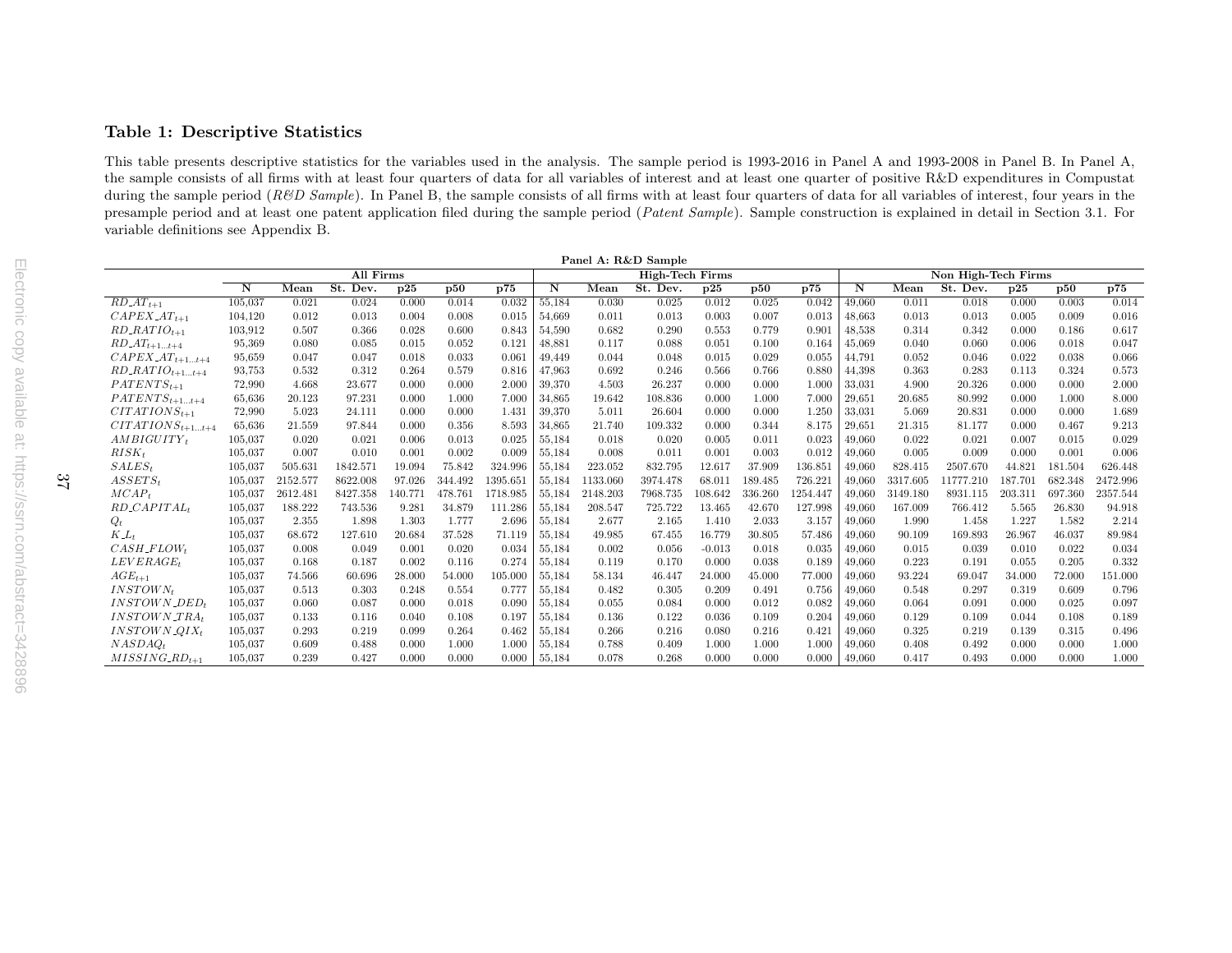|                                      | Panel B: Patent Sample |          |           |         |         |          |        |          |                        |         |         |          |        |          |                     |         |          |          |
|--------------------------------------|------------------------|----------|-----------|---------|---------|----------|--------|----------|------------------------|---------|---------|----------|--------|----------|---------------------|---------|----------|----------|
|                                      |                        |          | All Firms |         |         |          |        |          | <b>High-Tech Firms</b> |         |         |          |        |          | Non High-Tech Firms |         |          |          |
|                                      | N                      | Mean     | St. Dev.  | p25     | p50     | p75      | N      | Mean     | St. Dev.               | p25     | p50     | p75      | N      | Mean     | St. Dev.            | p25     | p50      | p75      |
| $RD\_AT_{t+1}$                       | 54,093                 | 0.015    | 0.021     | 0.000   | 0.006   | 0.025    | 21,253 | 0.028    | 0.023                  | 0.012   | 0.024   | 0.039    | 30,642 | 0.006    | 0.014               | 0.000   | 0.000    | 0.007    |
| $CAPEX \_AT_{t+1}$                   | 53,580                 | 0.014    | 0.014     | 0.005   | 0.010   | 0.018    | 21,013 | 0.012    | 0.014                  | 0.004   | 0.008   | 0.015    | 30,389 | 0.015    | 0.014               | 0.006   | 0.011    | 0.019    |
| $RD\_RATIO_{t+1}$                    | 53,457                 | 0.373    | 0.368     | 0.000   | 0.332   | 0.734    | 20,988 | 0.636    | 0.300                  | 0.484   | 0.725   | 0.869    | 30,293 | 0.185    | 0.290               | 0.000   | 0.000    | 0.363    |
| $RD\_AT_{t+1t+4}$                    | 51,404                 | 0.059    | 0.075     | 0.000   | 0.029   | 0.092    | 19,626 | 0.111    | 0.080                  | 0.053   | 0.097   | 0.154    | 29,399 | 0.024    | 0.045               | 0.000   | 0.007    | 0.029    |
| $CAPEX \_AT_{t+1t+4}$                | 51,198                 | 0.056    | 0.051     | 0.023   | 0.042   | 0.072    | 19,697 | 0.051    | 0.052                  | 0.019   | 0.035   | 0.064    | 29,139 | 0.061    | 0.051               | 0.028   | 0.047    | 0.078    |
| $RD\_RATIO_{t+1t+4}$                 | 50,554                 | 0.399    | 0.332     | 0.000   | 0.386   | 0.705    | 19,211 | 0.650    | 0.255                  | 0.505   | 0.715   | 0.849    | 29,004 | 0.228    | 0.263               | 0.000   | 0.129    | 0.403    |
| $PATENTS_{t+1}$                      | 54,093                 | 5.904    | 27.125    | 0.000   | 0.000   | 2.000    | 21,253 | 7.085    | 34.044                 | 0.000   | 0.000   | 3.000    | 30,642 | 5.143    | 21.000              | 0.000   | 0.000    | 2.000    |
| $PATENTS_{t+1t+4}$                   | 49,614                 | 24.961   | 110.045   | 0.000   | 2.000   | 10.000   | 19,124 | 30.478   | 140.099                | 0.000   | 3.000   | 13.000   | 28,178 | 21.178   | 82.112              | 0.000   | 1.000    | 8.000    |
| $CITATIONS_{t+1}$                    | 54,093                 | 6.240    | 27.492    | 0.000   | 0.000   | 2.218    | 21,253 | 7.664    | 34.018                 | 0.000   | 0.000   | 3.222    | 30,642 | 5.292    | 21.439              | 0.000   | 0.000    | 1.741    |
| $CITATIONS_{t+1t+4}$                 | 49,614                 | 26.310   | 110.504   | 0.000   | 1.194   | 10.988   | 19,124 | 32.882   | 139.040                | 0.000   | 2.217   | 14.873   | 28,178 | 21.709   | 82.135              | 0.000   | 0.718    | 8.711    |
| $AMBIGUITY_t$                        | 54,093                 | 0.020    | 0.020     | 0.007   | 0.014   | 0.026    | 21,253 | 0.017    | 0.018                  | 0.005   | 0.011   | 0.021    | 30,642 | 0.022    | 0.020               | 0.008   | 0.016    | 0.029    |
| $RISK_t$                             | 54,093                 | 0.006    | 0.009     | 0.001   | 0.002   | 0.006    | 21,253 | 0.007    | 0.010                  | 0.001   | 0.002   | 0.010    | 30,642 | 0.004    | 0.008               | 0.000   | 0.001    | 0.004    |
| $SALES_t$                            | 54,093                 | 876.940  | 2672.365  | 45.593  | 179.731 | 619.041  | 21,253 | 346.563  | 1171.853               | 18.903  | 62.273  | 230.131  | 30,642 | 1271.717 | 3344.699            | 111.508 | 332.100  | 1059.372 |
| $ASSETS_t$                           | 54,093                 | 3642.106 | 13095.580 | 184.742 | 683.221 | 2436.244 | 21,253 | 1566.752 | 5027.217               | 89.648  | 291.206 | 1085.435 | 30,642 | 5186.988 | 16661.460           | 374.570 | 1130.558 | 3610.753 |
| $MCAP_t$                             | 54,093                 | 4282.845 | 13187.280 | 227.109 | 788.487 | 2800.276 | 21,253 | 3356.786 | 11620.960              | 148.209 | 490.609 | 1826.737 | 30.642 | 5027.167 | 14366.080           | 321.845 | 1054.188 | 3567.651 |
| $RD$ <sub>-CAPITAL<sub>t</sub></sub> | 54,093                 | 232.856  | 981.724   | 1.067   | 28.630  | 117.353  | 21,253 | 301.903  | 1003.115               | 16.271  | 57.202  | 182.172  | 30,642 | 186.903  | 975.056             | 0.000   | 11.724   | 78.972   |
| $Q_t$                                | 54,093                 | 2.190    | 1.654     | 1.283   | 1.698   | 2.485    | 21,253 | 2.671    | 2.075                  | 1.461   | 2.067   | 3.150    | 30,642 | 1.844    | 1.147               | 1.211   | 1.534    | 2.084    |
| $K_{-}L_{t}$                         | 54,093                 | 84.345   | 164.961   | 25.261  | 42.954  | 82.457   | 21,253 | 53.753   | 57.870                 | 21.468  | 36.418  | 63.541   | 30,642 | 108.068  | 210.385             | 29.150  | 49.615   | 103.969  |
| $CASH$ <sub>-FLOW<sup>+</sup></sub>  | 54,093                 | 0.019    | 0.038     | 0.012   | 0.024   | 0.037    | 21,253 | 0.013    | 0.048                  | 0.004   | 0.023   | 0.040    | 30.642 | 0.023    | 0.029               | 0.015   | 0.025    | 0.036    |
| LEVERAGE <sub>t</sub>                | 54,093                 | 0.197    | 0.180     | 0.027   | 0.175   | 0.308    | 21,253 | 0.124    | 0.162                  | 0.000   | 0.058   | 0.206    | 30,642 | 0.247    | 0.174               | 0.121   | 0.238    | 0.348    |
| $AGE_{t+1}$                          | 54,093                 | 92.473   | 59.813    | 41.000  | 72.000  | 141.000  | 21,253 | 66.346   | 43.566                 | 35.000  | 52.000  | 84.000   | 30,642 | 111.121  | 62.673              | 50.000  | 110.000  | 170.000  |
| $INSTOWN_t$                          | 54,093                 | 0.554    | 0.268     | 0.371   | 0.603   | 0.768    | 21,253 | 0.520    | 0.286                  | 0.288   | 0.556   | 0.766    | 30,642 | 0.581    | 0.249               | 0.440   | 0.627    | 0.768    |
| INSTOWN_DED+                         | 54,093                 | 0.081    | 0.097     | 0.000   | 0.046   | 0.133    | 21,253 | 0.071    | 0.094                  | 0.000   | 0.027   | 0.117    | 30.642 | 0.088    | 0.099               | 0.000   | 0.060    | 0.144    |
| <b>INSTOWN_TRA</b>                   | 54,093                 | 0.138    | 0.118     | 0.049   | 0.111   | 0.199    | 21,253 | 0.142    | 0.126                  | 0.042   | 0.112   | 0.211    | 30,642 | 0.134    | 0.110               | 0.053   | 0.110    | 0.190    |
| $INSTOWN_2OIX_t$                     | 54,093                 | 0.319    | 0.205     | 0.162   | 0.297   | 0.454    | 21,253 | 0.290    | 0.212                  | 0.116   | 0.254   | 0.427    | 30,642 | 0.342    | 0.197               | 0.203   | 0.324    | 0.472    |
| $NASDAO_t$                           | 54,093                 | 0.468    | 0.499     | 0.000   | 0.000   | 1.000    | 21,253 | 0.739    | 0.439                  | 0.000   | 1.000   | 1.000    | 30,642 | 0.287    | 0.452               | 0.000   | 0.000    | 1.000    |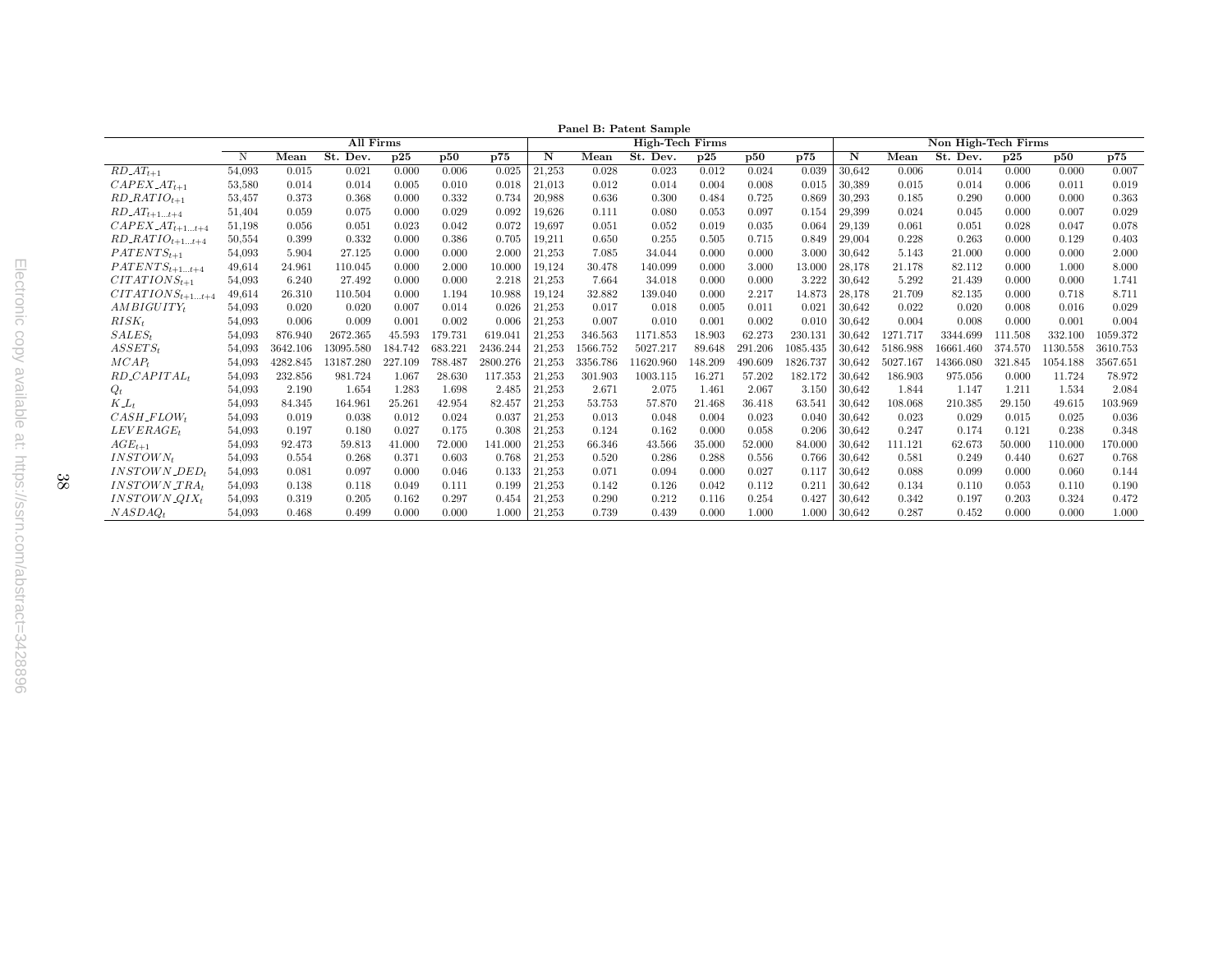#### Table 2: Correlations

This table presents averages of within-firm Pearson correlation coefficients for the variables used in the analysis. The sample period is 1993-2016 in Panel A and 1993-2008 in Panel B. In Panel A, the sample consists of all firms with at least four quarters of data for all variables of interest and at least one quarter of positive R&D expenditures in Compustat during the sample period ( $R\&D$  Sample). In Panel B, the sample consists of all firms in the  $R\&D$  Sample, excluding penny stocks, very small firms and very young firms. Penny stocks are stocks with a price less than \$5 at the end of quarter t. Very small firms are firms with a market capitalization less than \$10 million at the end of quarter t. Very young firms are firms with less than  $5$  years in Compustat. In Panel C, the sample consists of all firms in high-tech industries (3-digit SIC codes 283, 357, 366, 367, 382, 384, or 737) with at least four quarters of data for all variables of interest, four years in the presample period and at least one patent application filed during the sample period, excluding penny stocks, very small firms and very young firms. In Panel D, the sample is the same as in Panel C, but restricted to firms above the sample median in terms of the average number of patents applied for during the sample period. Sample construction is explained in detail in Section 3.1. For variable definitions see Appendix B.

| Panel A: R&D Sample                           |                   |          |          |          |          |          |          |          |                   |          |          |       |
|-----------------------------------------------|-------------------|----------|----------|----------|----------|----------|----------|----------|-------------------|----------|----------|-------|
|                                               | $\left( 1\right)$ | (2)      | (3)      | (4)      | (5)      | (6)      | (7)      | $^{(8)}$ | $\left( 9\right)$ | (10)     | (11)     | (12)  |
| $(1)$ $AMBIGUITY_t$                           | 1.000             |          |          |          |          |          |          |          |                   |          |          |       |
| $(2)$ $RISK_t$                                | 0.025             | 1.000    |          |          |          |          |          |          |                   |          |          |       |
| (3) $LN\_SALES_t$                             | 0.034             | $-0.270$ | 1.000    |          |          |          |          |          |                   |          |          |       |
| $(4)$ $Q_t$                                   | $-0.052$          | $-0.245$ | 0.018    | 1.000    |          |          |          |          |                   |          |          |       |
| $(5)$ LN_K_L <sub>t</sub>                     | $-0.005$          | 0.021    | 0.042    | $-0.135$ | 1.000    |          |          |          |                   |          |          |       |
| (6) $CASH$ <sub>-FLOWt</sub>                  | $-0.003$          | $-0.086$ | 0.259    | 0.199    | $-0.099$ | 1.000    |          |          |                   |          |          |       |
| (7) $LEVERAGE_t$                              | 0.012             | 0.123    | $-0.006$ | $-0.090$ | 0.110    | $-0.159$ | 1.000    |          |                   |          |          |       |
| $(8)$ LN_AGE <sub>t+1</sub>                   | 0.097             | $-0.256$ | 0.304    | $-0.168$ | $-0.002$ | $-0.095$ | 0.014    | 1.000    |                   |          |          |       |
| (9) $LN$ <sub>-RD</sub> -CAPITAL <sub>t</sub> | 0.068             | $-0.143$ | 0.297    | $-0.185$ | 0.144    | $-0.139$ | 0.042    | 0.507    | 1.000             |          |          |       |
| $(10)$ INSTOWN <sub>t</sub>                   | 0.004             | $-0.285$ | 0.206    | 0.107    | $-0.007$ | 0.034    | $-0.092$ | 0.241    | 0.144             | 1.000    |          |       |
| $(11)$ NASDAQ <sub>t</sub>                    | $-0.045$          | 0.232    | $-0.144$ | 0.033    | $-0.033$ | 0.064    | $-0.103$ | $-0.114$ | $-0.112$          | $-0.039$ | 1.000    |       |
| $(12)$ MISSING <sub>-RD<sub>t+1</sub></sub>   | $-0.012$          | 0.058    | $-0.063$ | 0.027    | $-0.014$ | $-0.009$ | 0.013    | $-0.109$ | 0.012             | $-0.041$ | $-0.019$ | 1.000 |

|                                               |                              | Panel B: R&D Sample - Stocks with Price > \$5, Market Cap > \$10m and Age > 5 Years |          |          |          |          |          |          |          |          |          |       |
|-----------------------------------------------|------------------------------|-------------------------------------------------------------------------------------|----------|----------|----------|----------|----------|----------|----------|----------|----------|-------|
|                                               | $\left\lceil 1 \right\rceil$ | $\left( 2\right)$                                                                   | (3)      | .4)      | (5)      | (6)      | 7        | (8)      | (9)      | (10)     | (11)     | (12)  |
| $(1)$ $AMBIGUITY_t$                           | 1.000                        |                                                                                     |          |          |          |          |          |          |          |          |          |       |
| $(2)$ $RISK_t$                                | $-0.280$                     | 1.000                                                                               |          |          |          |          |          |          |          |          |          |       |
| (3) LN_SALES $_t$                             | 0.113                        | $-0.270$                                                                            | 1.000    |          |          |          |          |          |          |          |          |       |
| $(4)$ $Q_t$                                   | 0.021                        | $-0.181$                                                                            | 0.003    | 1.000    |          |          |          |          |          |          |          |       |
| $(5)$ LN_K_L <sub>t</sub>                     | $-0.020$                     | 0.018                                                                               | 0.042    | $-0.108$ | 1.000    |          |          |          |          |          |          |       |
| $(6)$ CASH_FLOW <sub>t</sub>                  | 0.013                        | $-0.051$                                                                            | 0.249    | 0.222    | $-0.088$ | 1.000    |          |          |          |          |          |       |
| (7) $LEVERAGE_t$                              | $-0.025$                     | 0.096                                                                               | 0.016    | $-0.094$ | 0.106    | $-0.162$ | 1.000    |          |          |          |          |       |
| $(8)$ LN_AGE <sub>t+1</sub>                   | 0.172                        | $-0.362$                                                                            | 0.394    | $-0.100$ | $-0.006$ | $-0.067$ | $-0.010$ | 1.000    |          |          |          |       |
| (9) $LN$ <sub>-RD</sub> _CAPITAL <sub>t</sub> | 0.091                        | $-0.161$                                                                            | 0.342    | $-0.130$ | 0.118    | $-0.120$ | 0.045    | 0.439    | 1.000    |          |          |       |
| $(10)$ INSTOWN <sub>t</sub>                   | 0.077                        | $-0.268$                                                                            | 0.193    | 0.077    | $-0.016$ | 0.010    | $-0.084$ | 0.316    | 0.136    | 1.000    |          |       |
| $(11)$ $NASDAQ_t$                             | $-0.067$                     | 0.237                                                                               | $-0.157$ | 0.045    | $-0.043$ | 0.072    | $-0.103$ | $-0.089$ | $-0.136$ | $-0.062$ | 1.000    |       |
| $(12)$ MISSING <sub>-RD<sub>t+1</sub></sub>   | $-0.038$                     | 0.067                                                                               | $-0.065$ | 0.021    | 0.001    | $-0.020$ | 0.019    | $-0.133$ | 0.083    | $-0.053$ | $-0.009$ | 1.000 |

| Panel C: Patent Sample - High-Tech Firms, Stocks with Price $>$ \$5, Market Cap $>$ \$10m and Age $>$ 5 Years |                  |          |                   |          |                   |              |          |          |          |          |       |
|---------------------------------------------------------------------------------------------------------------|------------------|----------|-------------------|----------|-------------------|--------------|----------|----------|----------|----------|-------|
|                                                                                                               | $\left(1\right)$ | (2)      | $\left( 3\right)$ | (4)      | $\left( 5\right)$ | $^{\rm (6)}$ | (7       | (8)      | (9)      | (10)     | (11)  |
| $(1)$ AMBIGUITY <sub>t</sub>                                                                                  | 1.000            |          |                   |          |                   |              |          |          |          |          |       |
| $(2)$ $RISK_t$                                                                                                | $-0.264$         | 1.000    |                   |          |                   |              |          |          |          |          |       |
| $(3)$ LN_SALES <sub>t</sub>                                                                                   | 0.067            | $-0.272$ | 1.000             |          |                   |              |          |          |          |          |       |
| $(4)$ $Q_t$                                                                                                   | $-0.056$         | $-0.135$ | $-0.001$          | 1.000    |                   |              |          |          |          |          |       |
| $(5)$ LN_K_L <sub>t</sub>                                                                                     | $-0.064$         | 0.053    | 0.007             | $-0.110$ | 1.000             |              |          |          |          |          |       |
| $(6)$ CASH_FLOW <sub>t</sub>                                                                                  | 0.010            | $-0.070$ | 0.232             | 0.261    | $-0.100$          | 1.000        |          |          |          |          |       |
| $(7)$ LEVERAGE <sub>t</sub>                                                                                   | $-0.011$         | 0.148    | $-0.069$          | $-0.091$ | 0.137             | $-0.151$     | 1.000    |          |          |          |       |
| $(8)$ LN_AGE <sub>t+1</sub>                                                                                   | 0.155            | $-0.400$ | 0.443             | $-0.138$ | $-0.051$          | $-0.077$     | $-0.105$ | 1.000    |          |          |       |
| (9) $LN$ <sub>-RD</sub> _CAPITAL <sub>t</sub>                                                                 | 0.049            | $-0.152$ | 0.412             | $-0.171$ | 0.147             | $-0.142$     | 0.024    | 0.460    | 1.000    |          |       |
| $(10)$ INSTOWN <sub>t</sub>                                                                                   | 0.091            | $-0.325$ | 0.208             | 0.110    | $-0.055$          | 0.058        | $-0.152$ | 0.325    | 0.116    | 1.000    |       |
| $(11)$ $NASDAOt$                                                                                              | $-0.177$         | 0.314    | $-0.261$          | $-0.026$ | $-0.131$          | 0.060        | 0.031    | $-0.175$ | $-0.338$ | $-0.042$ | 1.000 |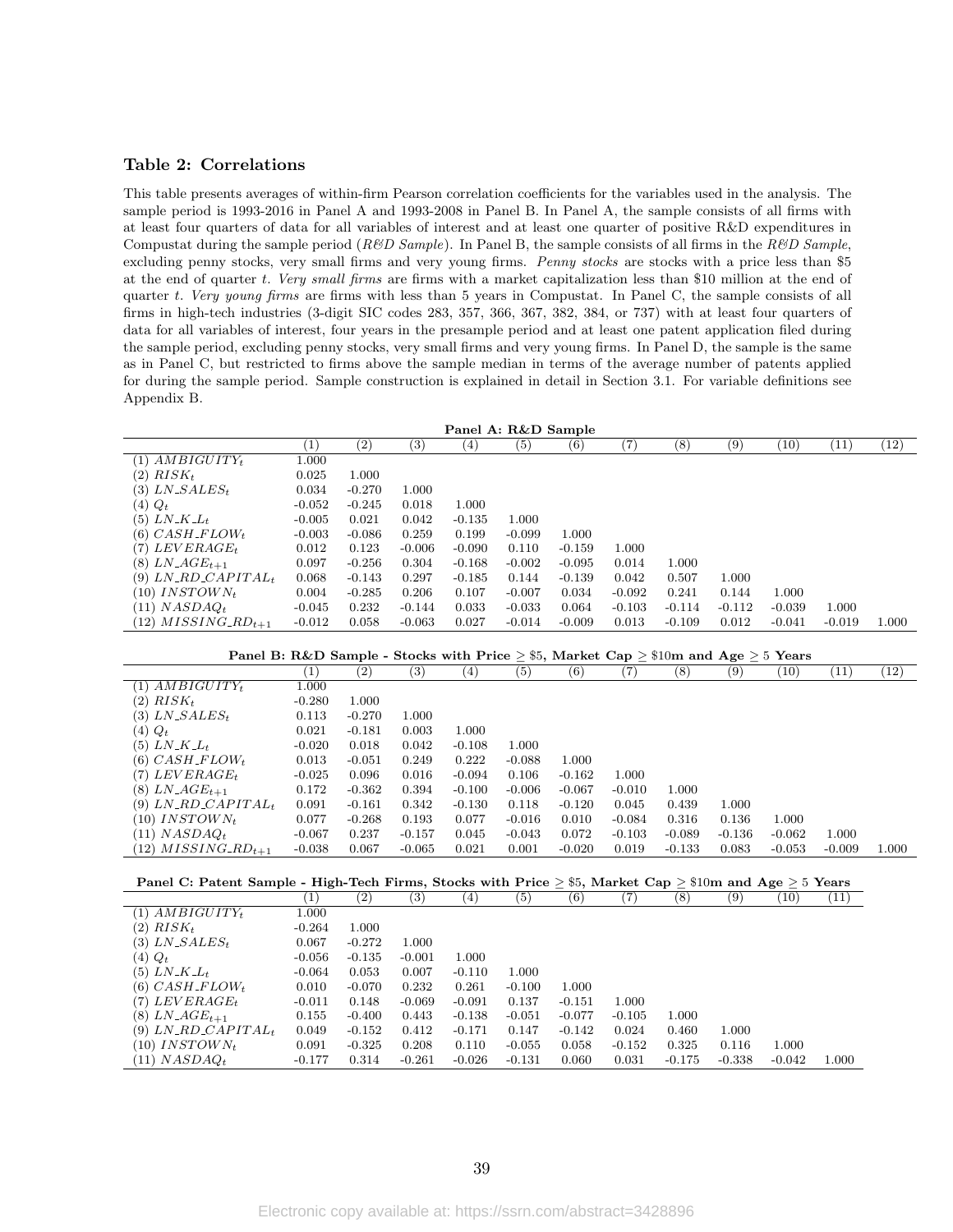#### Table 3: Determinants of R&D Investment

The table presents OLS regression coefficients for R&D investment. The dependent variable is  $RD\_ASSET S_{t+1}$ . The sample period is 1993-2016. In Panel A, the sample consists of all firms with at least four quarters of data for all variables of interest and at least one quarter of positive R&D expenditures in Compustat during the sample period ( $R\&D$  Sample). In Panel B, the sample consists of all firms in the R&D Sample, excluding penny stocks, very small firms and very young firms. Penny stocks are stocks with a price less than \$5 at the end of quarter t. Very small firms are firms with a market capitalization less than \$10 million at the end of quarter t. Very young firms are firms with less than 5 years in Compustat. All regressions in Panel B include the following control variables:  $LN\_SALES_t$ ,  $Q_t$ ,  $LN\_K\_L_t$ ,  $CASH\_FLOW_t$ ,  $LEVERAGE_t$ ,  $LN\_AGE_t$ ,  $LN\_RD\_CAPITAL_t$ ,  $NASDAQ_t$  and  $MISSING\_RD_{t+1}$ . In columns (1), (3) and (5),  $MISSING-RD_{t+1}$  is an indicator variable equal to 1 if the firm has missing R&D expenditures in Compustat in quarter  $t + 1$ . In columns (2), (4) and (6), MISSING RD<sub>t+1</sub> is the number of quarters with missing R&D in Compustat in the period  $t + 1 \dots t + 4$ . All regressions include firm (*new gvkey*) fixed effects and quarter-year fixed effects. Standard errors are clustered by firm. Sample construction is explained in detail in Section 3.1. For variable definitions see Appendix B. \*, \*\* and \*\*\* denote significance at the 10%, 5% and 1% levels respectively.

|                                 | All Firms   |                  | High-Tech   |                  | Non High-Tech |                  |
|---------------------------------|-------------|------------------|-------------|------------------|---------------|------------------|
|                                 | (1)         | $\overline{(2)}$ | (3)         | (4)              | (5)           | (6)              |
|                                 | One Quarter | One Year         | One Quarter | <b>One Year</b>  | One Quarter   | One Year         |
|                                 | $t+1\,$     | $t+1 \ldots t+4$ | $t+1\,$     | $t+1 \ldots t+4$ | $t+1$         | $t+1 \ldots t+4$ |
| $AMBIGUITY_t$                   | $-0.016***$ | $-0.071***$      | $-0.037***$ | $-0.139***$      | $-0.000$      | $-0.021*$        |
|                                 | (0.004)     | (0.014)          | (0.007)     | (0.025)          | (0.004)       | (0.012)          |
| $RISK_t$                        | $0.161***$  | $0.609***$       | $0.246***$  | $0.874***$       | $0.048***$    | $0.234***$       |
|                                 | (0.016)     | (0.060)          | (0.024)     | (0.093)          | (0.017)       | (0.065)          |
| $LN\_SALES_t$                   | $-0.002***$ | $-0.012***$      | $-0.004***$ | $-0.017***$      | $-0.001$ ***  | $-0.007***$      |
|                                 | (0.000)     | (0.001)          | (0.001)     | (0.002)          | (0.000)       | (0.002)          |
| $Q_t$                           | $0.001***$  | $0.006***$       | $0.001***$  | $0.006***$       | $0.001***$    | $0.005***$       |
|                                 | (0.000)     | (0.000)          | (0.000)     | (0.000)          | (0.000)       | (0.001)          |
| $LN\_K\_L_t$                    | $-0.002***$ | $-0.009***$      | $-0.003***$ | $-0.012***$      | $-0.001**$    | $-0.004***$      |
|                                 | (0.000)     | (0.001)          | (0.001)     | (0.002)          | (0.000)       | (0.002)          |
| $CASH$ <sub>-FLOWt</sub>        | $-0.033***$ | $-0.043***$      | $-0.033***$ | $-0.037***$      | $-0.023***$   | $-0.033**$       |
|                                 | (0.003)     | (0.009)          | (0.003)     | (0.012)          | (0.004)       | (0.014)          |
| $LEVERAGE_t$                    | $-0.004***$ | $-0.020***$      | $-0.005***$ | $-0.024***$      | $-0.002*$     | $-0.013***$      |
|                                 | (0.001)     | (0.004)          | (0.001)     | (0.006)          | (0.001)       | (0.004)          |
| $LN\_AGE_{t+1}$                 | $0.002***$  | $0.004**$        | $0.003***$  | 0.005            | $0.002***$    | $0.004*$         |
|                                 | (0.000)     | (0.002)          | (0.001)     | (0.004)          | (0.001)       | (0.002)          |
| $LN$ <sub>-RD</sub> $CAPITAL_t$ | $0.001***$  | $0.005***$       | $0.003***$  | $0.011***$       | 0.000         | $0.003***$       |
|                                 | (0.000)     | (0.001)          | (0.001)     | (0.002)          | (0.000)       | (0.001)          |
| $NASDAQ_t$                      | $-0.001$    | $-0.005**$       | $-0.001$    | $-0.005$         | $-0.001*$     | $-0.004*$        |
|                                 | (0.001)     | (0.002)          | (0.001)     | (0.005)          | (0.001)       | (0.002)          |
| $MISSING_RD_{t+1}$              | $-0.017***$ | $-0.007***$      | $-0.025***$ | $-0.012***$      | $-0.014***$   | $-0.004***$      |
|                                 | (0.001)     | (0.001)          | (0.001)     | (0.002)          | (0.001)       | (0.001)          |
| Constant                        | $0.027***$  | $0.128***$       | $0.031***$  | $0.159***$       | $0.019***$    | $0.066***$       |
|                                 | (0.003)     | (0.010)          | (0.004)     | (0.016)          | (0.003)       | (0.012)          |
| Firm FE                         | Yes         | Yes              | Yes         | Yes              | Yes           | Yes              |
| Quarter-Year FE                 | Yes         | Yes              | Yes         | Yes              | Yes           | Yes              |
| N                               | 105,037     | 94,894           | 55,184      | 48,365           | 49,060        | 44,968           |
| N firms                         | 4,053       | 3.657            | 2,460       | 2,160            | 1,738         | 1,586            |
| Adj R2                          | 0.802       | 0.857            | 0.756       | 0.801            | 0.796         | 0.876            |

Panel A: R&D Sample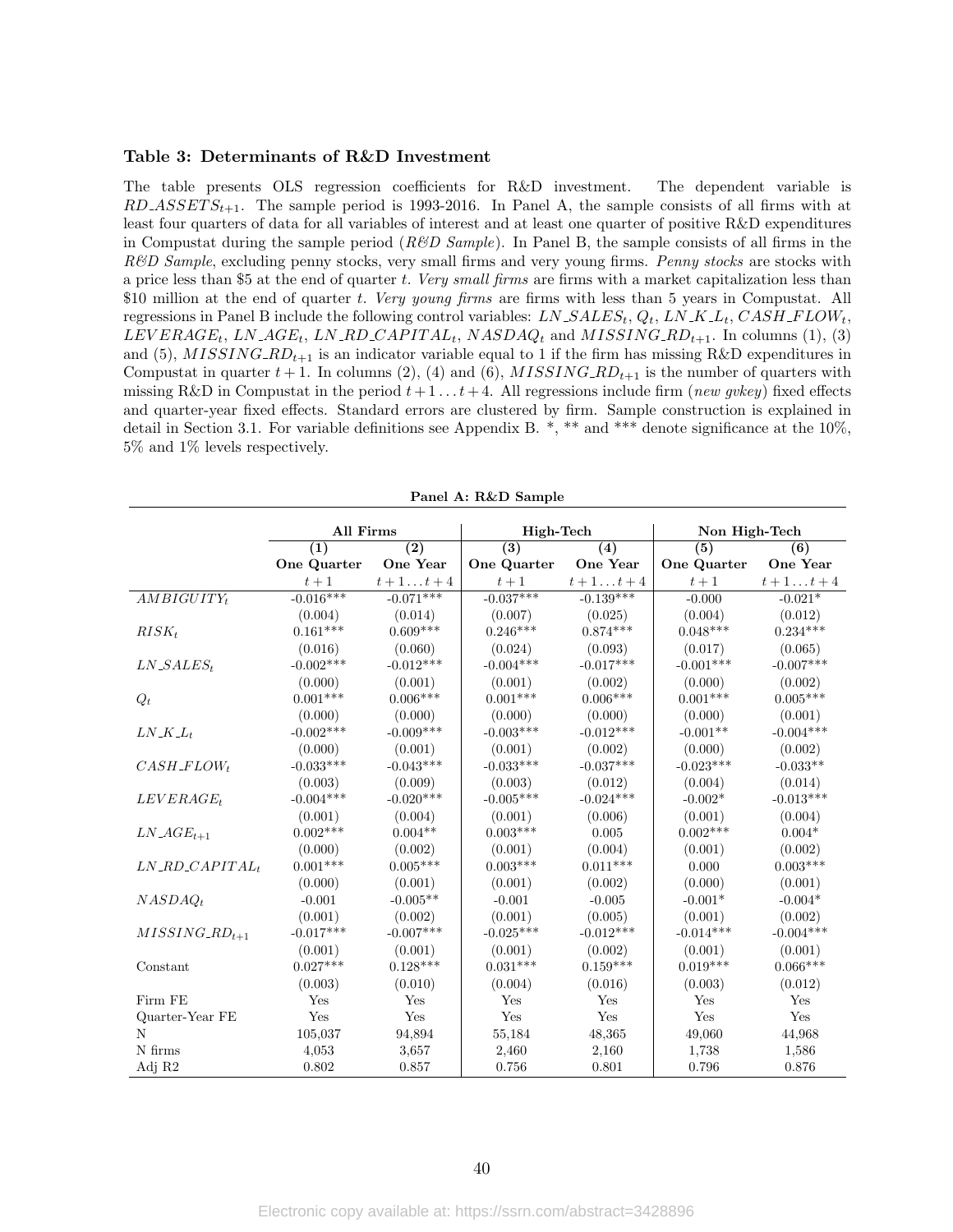|                                                                                     | All Firms   |                  | High-Tech        |                   | Non High-Tech |                  |  |  |
|-------------------------------------------------------------------------------------|-------------|------------------|------------------|-------------------|---------------|------------------|--|--|
|                                                                                     | (1)         | $\overline{(2)}$ | $\overline{(3)}$ | $\left( 4\right)$ | (5)           | (6)              |  |  |
|                                                                                     | One Quarter | One Year         | One Quarter      | One Year          | One Quarter   | One Year         |  |  |
|                                                                                     | $t+1$       | $t+1 \ldots t+4$ | $t+1$            | $t+1 \ldots t+4$  | $t+1$         | $t+1 \ldots t+4$ |  |  |
| Excluding Stocks with Price $\lt$ \$5 and Market Cap $\lt$ \$10m                    |             |                  |                  |                   |               |                  |  |  |
| $AMBIGUITY_t$                                                                       | $-0.010**$  | $-0.068***$      | $-0.025***$      | $-0.119***$       | $-0.000$      | $-0.034***$      |  |  |
|                                                                                     | (0.005)     | (0.015)          | (0.009)          | (0.031)           | (0.004)       | (0.012)          |  |  |
| $RISK_t$                                                                            | $0.150***$  | $0.595***$       | $0.216***$       | $0.752***$        | $0.066***$    | $0.344***$       |  |  |
|                                                                                     | (0.021)     | (0.084)          | (0.033)          | (0.131)           | (0.025)       | (0.103)          |  |  |
| Controls                                                                            | Yes         | Yes              | Yes              | Yes               | Yes           | Yes              |  |  |
| Firm FE                                                                             | Yes         | Yes              | Yes              | Yes               | Yes           | Yes              |  |  |
| Quarter-Year FE                                                                     | Yes         | Yes              | Yes              | Yes               | Yes           | Yes              |  |  |
| N                                                                                   | 83,963      | 77,004           | 41,468           | 37,003            | 41,944        | 38,931           |  |  |
| N firms                                                                             | 3,278       | 3,017            | 1,926            | 1,721             | 1,456         | 1,361            |  |  |
| Adj R2                                                                              | 0.809       | 0.873            | 0.765            | 0.822             | 0.791         | 0.887            |  |  |
| Excluding Stocks with Price $\lt$ \$5, Market Cap $\lt$ \$10m and Age $\lt$ 5 years |             |                  |                  |                   |               |                  |  |  |
| $AMBIGUITY_t$                                                                       | $-0.009**$  | $-0.065***$      | $-0.030***$      | $-0.129***$       | 0.002         | $-0.034***$      |  |  |
|                                                                                     | (0.005)     | (0.016)          | (0.009)          | (0.034)           | (0.004)       | (0.013)          |  |  |
| $RISK_t$                                                                            | $0.133***$  | $0.485***$       | $0.206***$       | $0.642***$        | $0.057*$      | $0.299**$        |  |  |
|                                                                                     | (0.023)     | (0.091)          | (0.035)          | (0.141)           | (0.030)       | (0.121)          |  |  |
| Controls                                                                            | Yes         | Yes              | Yes              | Yes               | Yes           | Yes              |  |  |
| Firm FE                                                                             | Yes         | Yes              | Yes              | Yes               | Yes           | Yes              |  |  |
| Quarter-Year FE                                                                     | Yes         | Yes              | Yes              | Yes               | Yes           | Yes              |  |  |
| N                                                                                   | 69,772      | 64,534           | 33,050           | 29,886            | 36,371        | 33,894           |  |  |
| N firms                                                                             | 2,508       | 2,342            | 1,427            | 1,306             | 1,170         | 1,104            |  |  |
| Adj R2                                                                              | 0.808       | 0.878            | 0.768            | 0.831             | 0.779         | 0.882            |  |  |

Panel B: R&D Sample - Excluding Penny Stocks, Very Small Firms and Very Young Firms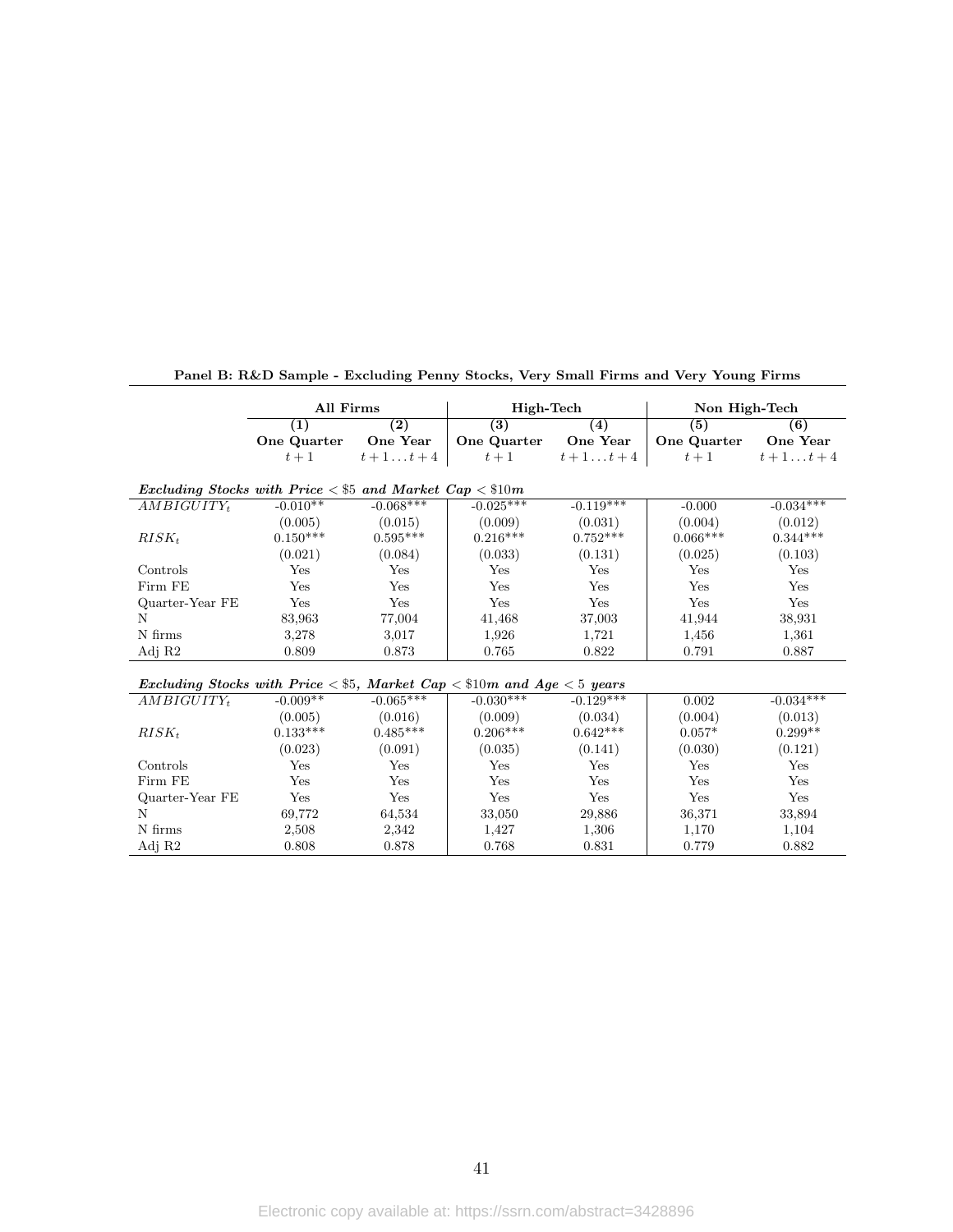#### Table 4: Subsample Analysis of R&D Investment in High-Tech Firms

The table presents OLS regression coefficients for R&D investment. The dependent variable is  $RD\_ASSETS_{t+1}$ . The sample consists of all high-tech  $\frac{1}{2}$  and  $\frac{1}{2}$  and  $\frac{1}{2}$  and  $\frac{1}{2}$  and  $\frac{1}{2}$  and  $\frac{1}{2$ firms (3-digit SIC codes 283, 357, 366, 367, 382, 384, or 737) with at least four quarters of data for all variables of interest and at least one quarter of positive R&D expenditures in Compustat during the sample period, excluding penny stocks, very small firms and very young firms. Penny stocks are stocks with a price less than \$5 at the end of quarter t. Very small firms are firms with a market capitalization less than \$10 million at the end of quarter t. Very young firms are firms with less than <sup>5</sup> years in Compustat. Small (large) firms are firms with average sales below (above) the sample median. Young (old) firms are firms with average age below (above) the sample median. Low (high) leverage firms are firms with average leverage below (above) the sample median. The sample period is 1993-2016. All regressions include the following control variables: *LN\_SALES<sub>t</sub>*,  $Q_t$ , *LN\_K\_L<sub>t</sub>*, *CASH\_FLOW<sub>t</sub>*, *LN\_KLTRLOW*<sub>t</sub>, LN\_ACE LN\_ACE LN\_BD\_CABITAL, NACDAO, and MISSING B  $LEVERAGE_t$ ,  $LN\_AGE_{t+1}$ ,  $LN\_RD\_CAPITAL_t$ ,  $NASDAQ_t$  and  $MISSING\_RD_{t+1}$ . In Panel A,  $MISSING\_RD_{t+1}$  is an indicator variable equal  $t \geq 1$  if the function of quantum with missing  $R^{\ell} \cdot D$  in to 1 if the firm has missing R&D expenditures in Compustat in quarter  $t + 1$ . In Panel B, MISSING RD is the number of quarters with missing R&D in<br>Computation the number of the late of the deling magnesium include final o Compustat in the period  $t + 1 \ldots t + 4$ . All regressions include firm (new gokey) fixed effects and quarter-year fixed effects. Standard errors are clustered by firm. Sample construction is explained in detail in Section 3.1. For variable definitions see Appendix B. \*, \*\* and \*\*\* denote significance at the 10%, 5% and 1% levels respectively.

|                           | <b>SIZE</b> |                  |                  |                                                         |                  |             | AGE         |             | <b>LEVERAGE</b>  |             |             |             |
|---------------------------|-------------|------------------|------------------|---------------------------------------------------------|------------------|-------------|-------------|-------------|------------------|-------------|-------------|-------------|
|                           | (1)         | $\overline{(2)}$ | $\overline{(3)}$ | (4)                                                     | $\overline{(5)}$ | (6)         | (7)         | (8)         | $\overline{(9)}$ | (10)        | (11)        | (12)        |
|                           | Small       | Large            |                  | All Firms                                               | Young            | Old         |             | All Firms   | Low              | High        |             | All Firms   |
|                           |             |                  |                  |                                                         |                  |             |             |             |                  |             |             |             |
|                           |             |                  |                  | Panel A: RD_AT one quarter ahead (quarter $t+1$ )       |                  |             |             |             |                  |             |             |             |
| $AMBIGUITY_t$             | $-0.042***$ | $-0.026**$       | $-0.045***$      | $-0.038**$                                              | $-0.052***$      | $-0.023**$  | $-0.048***$ | $-0.054***$ | $-0.050***$      | $-0.023**$  | $-0.058***$ | $-0.061***$ |
|                           | (0.014)     | (0.011)          | (0.014)          | (0.015)                                                 | (0.015)          | (0.011)     | (0.013)     | (0.014)     | (0.017)          | (0.010)     | (0.017)     | (0.018)     |
| $RISK_t$                  | $0.247***$  | $0.225***$       | $0.213***$       | $0.182***$                                              | $0.293***$       | $0.171***$  | $0.207***$  | $0.281***$  | $0.200***$       | $0.198***$  | $0.210***$  | $0.261***$  |
|                           | (0.040)     | (0.069)          | (0.037)          | (0.042)                                                 | (0.067)          | (0.042)     | (0.035)     | (0.066)     | (0.051)          | (0.048)     | (0.036)     | (0.050)     |
| $AMBIGUITY_t \times HIGH$ |             |                  | 0.020            | 0.013                                                   |                  |             | 0.024       | $0.031*$    |                  |             | $0.043**$   | $0.048**$   |
|                           |             |                  | (0.017)          | (0.019)                                                 |                  |             | (0.015)     | (0.017)     |                  |             | (0.019)     | (0.020)     |
| $RISK_t$ x $HIGH$         |             |                  |                  | 0.093                                                   |                  |             |             | $-0.103$    |                  |             |             | $-0.109$    |
|                           |             |                  |                  | (0.080)                                                 |                  |             |             | (0.079)     |                  |             |             | (0.068)     |
| Controls                  | Yes         | Yes              | Yes              | Yes                                                     | Yes              | Yes         | Yes         | Yes         | Yes              | Yes         | Yes         | Yes         |
| Firm FE                   | Yes         | Yes              | Yes              | Yes                                                     | Yes              | Yes         | Yes         | Yes         | Yes              | Yes         | Yes         | Yes         |
| Quarter-Year FE           | Yes         | Yes              | Yes              | Yes                                                     | Yes              | Yes         | Yes         | Yes         | Yes              | Yes         | Yes         | Yes         |
| N                         | 10901       | 22149            | 33050            | 33050                                                   | 10974            | 22076       | 33050       | 33050       | 14777            | 18273       | 33050       | 33050       |
| N firms                   | 714         | 713              | 1427             | 1427                                                    | 714              | 713         | 1427        | 1427        | 714              | 713         | 1427        | 1427        |
| Adj R2                    | 0.788       | 0.735            | 0.768            | 0.768                                                   | 0.789            | 0.740       | 0.768       | 0.768       | 0.768            | 0.761       | 0.768       | 0.768       |
|                           |             |                  |                  |                                                         |                  |             |             |             |                  |             |             |             |
|                           |             |                  |                  | Panel B: RD_AT four quarters ahead (quarters $t+1t+4$ ) |                  |             |             |             |                  |             |             |             |
| $AMBIGUITY_t$             | $-0.197***$ | $-0.109**$       | $-0.175***$      | $-0.172***$                                             | $-0.194***$      | $-0.109***$ | $-0.147***$ | $-0.183***$ | $-0.209***$      | $-0.100***$ | $-0.257***$ | $-0.270***$ |
|                           | (0.050)     | (0.043)          | (0.052)          | (0.054)                                                 | (0.056)          | (0.040)     | (0.051)     | (0.055)     | (0.063)          | (0.035)     | (0.069)     | (0.072)     |
| $RISK_t$                  | $0.825***$  | $0.548*$         | $0.662***$       | $0.646***$                                              | $1.105***$       | $0.459***$  | $0.643***$  | $1.048***$  | $0.574***$       | $0.661***$  | $0.662***$  | $0.907***$  |
|                           | (0.150)     | (0.283)          | (0.148)          | (0.168)                                                 | (0.249)          | (0.169)     | (0.141)     | (0.260)     | (0.199)          | (0.186)     | (0.141)     | (0.200)     |
| $AMBIGUITY_t \times HIGH$ |             |                  | 0.062            | 0.059                                                   |                  |             | 0.023       | 0.066       |                  |             | $0.194**$   | $0.215***$  |
|                           |             |                  | (0.064)          | (0.071)                                                 |                  |             | (0.059)     | (0.067)     |                  |             | (0.076)     | (0.079)     |
| $RISK_t \times HIGH$      |             |                  |                  | 0.051                                                   |                  |             |             | $-0.559*$   |                  |             |             | $-0.523*$   |
|                           |             |                  |                  | (0.320)                                                 |                  |             |             | (0.314)     |                  |             |             | (0.270)     |
| Controls                  | Yes         | Yes              | Yes              | Yes                                                     | Yes              | Yes         | Yes         | Yes         | Yes              | Yes         | Yes         | Yes         |
| Firm FE                   | Yes         | Yes              | Yes              | Yes                                                     | Yes              | Yes         | Yes         | Yes         | Yes              | Yes         | Yes         | Yes         |
| Quarter-Year FE           | Yes         | Yes              | Yes              | Yes                                                     | Yes              | Yes         | Yes         | Yes         | Yes              | Yes         | Yes         | Yes         |
| N                         | 9888        | 19998            | 29886            | 29886                                                   | 10402            | 19484       | 29886       | 29886       | 13637            | 16249       | 29886       | 29886       |
| N firms                   | 653         | 653              | 1306             | 1306                                                    | 654              | 652         | 1306        | 1306        | 653              | 653         | 1306        | 1306        |
| Adj R2                    | 0.837       | 0.819            | 0.831            | 0.831                                                   | 0.842            | 0.814       | 0.831       | 0.831       | 0.820            | 0.835       | 0.831       | 0.831       |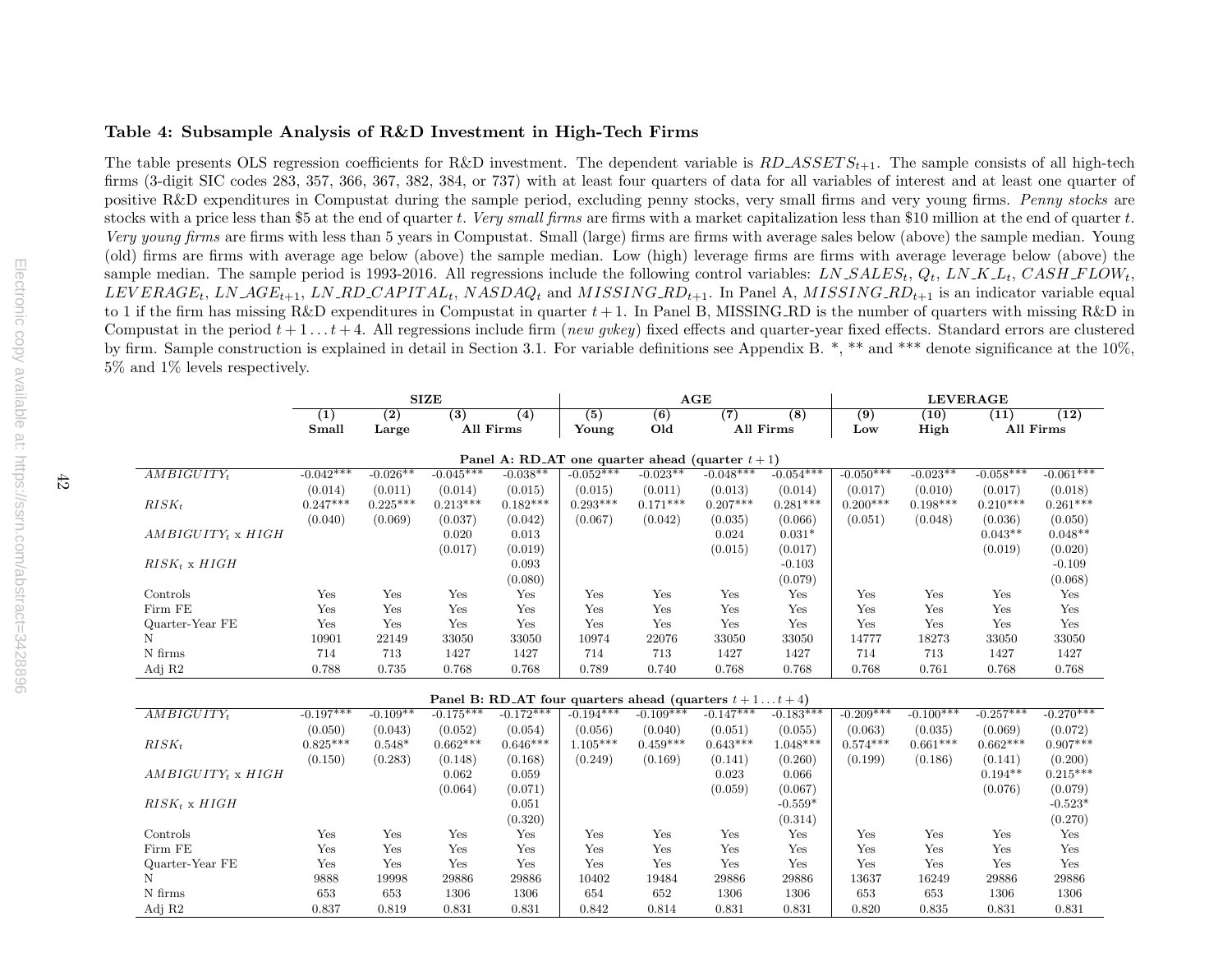#### Table 5: Determinants of R&D Investment: Robustness Tests

The table presents OLS regression coefficients for R&D investment. The dependent variable is  $RD\_ASSET S_{t+1}$  in Panel A,  $RD\_CAPEX\_ASSET S_{t+1}$  in Panel B and  $RD\_ADJ\_ASSET S_{t+1}$  in Panel C. The sample period is 1993-2016. The sample consists of all firms with at least four quarters of data for all variables of interest and at least one quarter of positive R&D expenditures in Compustat during the sample period  $(R\&D\ Sample)$ , excluding penny stocks, very small firms and very young firms. Penny stocks are stocks with a price less than \$5 at the end of quarter t. Very small firms are firms with a market capitalization less than \$10 million at the end of quarter t. Very young firms are firms with less than  $5$ years in Compustat. All regressions include the following control variables:  $LN\_SALES_t$ ,  $Q_t$ ,  $LN\_K.L_t$ ,  $CASH\_FLOW_t$ ,  $LEVERAGE_t$ ,  $LN\_AGE_{t+1}$ ,  $LN\_RD\_CAPITAL_t$ ,  $NASDAQ_t$  and  $MISSING\_RD_{t+1}$ . The denominator used to calculate  $Q_t$  is the book value of assets (Compustat item  $dtq$  at the end of quarter t) in Panels A and B, and the book value of assets plus capitalized R&D (Compustat item  $\alpha tq$  at the end of quarter t plus RD\_CAPITAL<sub>t</sub>) in Panel C. In columns (1), (3) and (5),  $MISSING\_RD_{t+1}$  is an indicator variable equal to 1 if the firm has missing R&D expenditures in Compustat in quarter  $t + 1$ . In columns (2), (4) and (6),  $MISSING\_RD_{t+1}$  is the number of quarters with missing R&D in Compustat in the period  $t+1...t+4$ . All regressions include firm (new gvkey) fixed effects and quarter-year fixed effects. Standard errors are clustered by firm. Sample construction is explained in detail in Section 3.1. For variable definitions see Appendix B.  $^*,$  \*\* and \*\*\* denote significance at the 10%, 5% and 1% levels respectively.

|                                | All Firms   |                  | High-Tech                                                                                    |                  | Non High-Tech    |                  |
|--------------------------------|-------------|------------------|----------------------------------------------------------------------------------------------|------------------|------------------|------------------|
|                                | (1)         | $\overline{(2)}$ | $\overline{(3)}$                                                                             | (4)              | $\overline{(5)}$ | (6)              |
|                                | One Quarter | One Year         | One Quarter                                                                                  | One Year         | One Quarter      | One Year         |
|                                | $t+1$       | $t+1 \ldots t+4$ | $t+1$                                                                                        | $t+1 \ldots t+4$ | $t+1$            | $t+1 \ldots t+4$ |
|                                |             |                  | Panel A: Controlling for Institutional Ownership                                             |                  |                  |                  |
| $AMBIGUITY_t$                  | $-0.009**$  | $-0.066***$      | $-0.030***$                                                                                  | $-0.130***$      | 0.002            | $-0.035***$      |
|                                | (0.005)     | (0.016)          | (0.009)                                                                                      | (0.034)          | (0.004)          | (0.013)          |
| $RISK_t$                       | $0.129***$  | $0.478***$       | $0.198***$                                                                                   | $0.629***$       | $0.055*$         | $0.291**$        |
|                                | (0.022)     | (0.088)          | (0.035)                                                                                      | (0.139)          | (0.029)          | (0.117)          |
| $INSTOWN$ <sub>-</sub> $DED_t$ | $-0.000$    | 0.005            | $-0.002$                                                                                     | $-0.003$         | 0.001            | 0.006            |
|                                | (0.001)     | (0.005)          | (0.002)                                                                                      | (0.009)          | (0.001)          | (0.004)          |
| $INSTOWN\_TRA_t$               | $-0.001$    | $-0.003$         | $-0.002$                                                                                     | $-0.003$         | $-0.001$         | $-0.004$         |
|                                | (0.001)     | (0.003)          | (0.001)                                                                                      | (0.005)          | (0.001)          | (0.004)          |
| Controls                       | Yes         | Yes              | Yes                                                                                          | Yes              | Yes              | Yes              |
| Firm FE                        | Yes         | Yes              | Yes                                                                                          | Yes              | Yes              | Yes              |
| Year-quarter FE                | Yes         | Yes              | Yes                                                                                          | Yes              | Yes              | Yes              |
| Ν                              | 69,772      | 64,534           | 33,050                                                                                       | 29,886           | 36,371           | 33,894           |
| N firms                        | 2,508       | 2,342            | 1,427                                                                                        | 1,306            | 1,170            | 1,104            |
| Adj R2                         | 0.809       | 0.878            | 0.768                                                                                        | 0.831            | 0.779            | 0.882            |
|                                |             |                  |                                                                                              |                  |                  |                  |
|                                |             |                  | Panel B: Total Investment (R&D plus CAPEX, RD_CAPEX_ASSETS <sub>t+1</sub> )                  |                  |                  |                  |
| $AMBIGUITY_t$                  | $-0.007$    | $-0.063***$      | $-0.028**$                                                                                   | $-0.097**$       | 0.005            | $-0.045*$        |
|                                | (0.006)     | (0.024)          | (0.012)                                                                                      | (0.049)          | (0.007)          | (0.024)          |
| $RISK_t$                       | $0.121***$  | $0.569***$       | $0.188***$                                                                                   | $0.632***$       | 0.032            | $0.400**$        |
|                                | (0.033)     | (0.138)          | (0.049)                                                                                      | (0.212)          | (0.043)          | (0.177)          |
| Controls                       | Yes         | Yes              | Yes                                                                                          | Yes              | Yes              | Yes              |
| Firm FE                        | Yes         | Yes              | Yes                                                                                          | Yes              | Yes              | Yes              |
| Year-quarter FE                | Yes         | Yes              | Yes                                                                                          | Yes              | Yes              | Yes              |
| Ν                              | 69,201      | 63,632           | 32,754                                                                                       | 29,396           | 36,092           | 33,495           |
| N firms                        | 2,495       | 2,315            | 1,422                                                                                        | 1,292            | 1,159            | 1,090            |
| Adj R2                         | 0.698       | 0.777            | 0.674                                                                                        | 0.750            | 0.657            | 0.752            |
|                                |             |                  | Panel C: Adjusting Total Assets For Capitalized R&D $(RD \text{-} ADJ \text{-}ASSETS_{t+1})$ |                  |                  |                  |
| $AMBIGUITY_t$                  | $-0.003$    | $-0.032***$      | $-0.012**$                                                                                   | $-0.057***$      | 0.002            | $-0.020**$       |
|                                | (0.003)     | (0.010)          | (0.006)                                                                                      | (0.022)          | (0.003)          | (0.010)          |
| $RISK_t$                       | $0.054***$  | $0.198***$       | $0.083***$                                                                                   | $0.253***$       | 0.028            | $0.141*$         |
|                                | (0.015)     | (0.059)          | (0.022)                                                                                      | (0.089)          | (0.021)          | (0.082)          |
| Controls                       | Yes         | Yes              | Yes                                                                                          | Yes              | Yes              | Yes              |
| Firm FE                        | Yes         | Yes              | Yes                                                                                          | Yes              | Yes              | Yes              |
| Quarter-Year FE                | Yes         | Yes              | Yes                                                                                          | Yes              | Yes              | Yes              |
|                                |             |                  |                                                                                              |                  |                  |                  |
| Ν                              | 69,631      | 64,102           | 32,978                                                                                       | 29,597           | 36,310           | 33,756           |
| N firms                        | 2,500       | 2,333            | 1,424                                                                                        | 1,299            | 1,166            | 1,102            |
| Adj R2                         | 0.814       | 0.890            | $43^{0.776}$                                                                                 | 0.837            | 0.766            | 0.892            |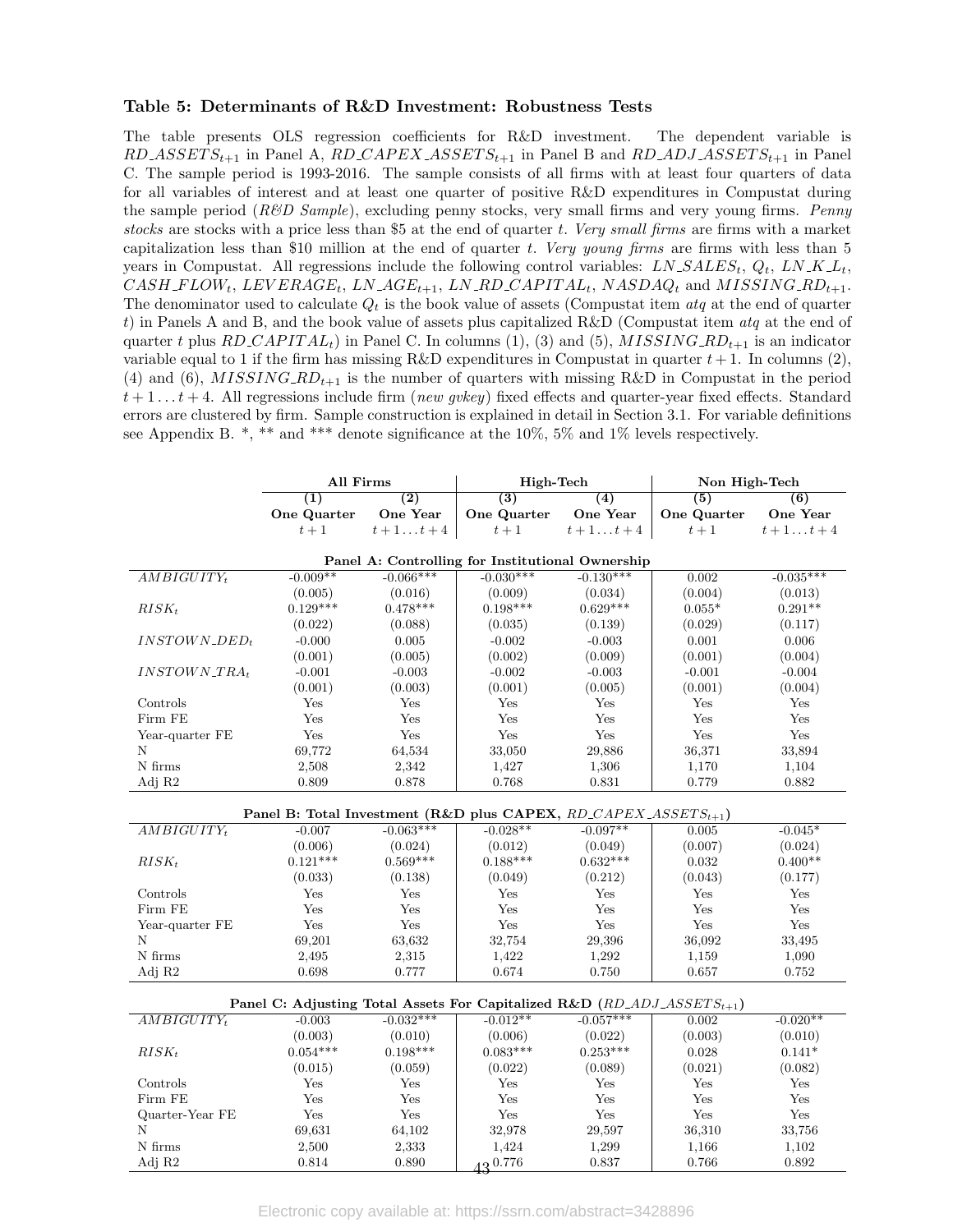#### Table 6: Determinants of Patenting Activity in High-Tech Firms

The table presents estimation results for count models for patenting activity. In Panel A, the dependent variable is PATENTS, and the sample consists of all high-tech firms (3-digit SIC codes 283, 357, 366, 367, 382, 384, or 737) with at least four quarters of data for all variables of interest, four years in the presample period and at least one patent application filed during the sample period, excluding penny stocks, very small firms and very young firms. Penny stocks are stocks with a price less than \$5 at the end of quarter t. Very small firms are firms with a market capitalization less than \$10 million at the end of quarter t. Very young firms are firms with less than 5 years in Compustat. In Panel B, the dependent variable is CIT ATIONS, and the sample is further restricted to firms that have at least one cited patent applied for during the sample period (the Citation Sample). Marginal effects are calculated as differences in predicted counts at high (90th percentile of the estimation sample) and low (10th percentile of the estimation sample)  $AMBIGUITY_t$ and  $RISK_t$ , while keeping all other variables at their sample means. The sample period is 1993-2008. All regressions include three-digit SIC code fixed effects, Blundell et al. (1999) presample firm fixed effects, and quarter-year fixed effects. Standard errors are clustered by firm. Sample construction is explained in detail in Section 3.1. For variable definitions see Appendix B.  $^*,$  \*\* and \*\*\* denote significance at the 10%, 5% and 1% levels respectively.

| Panel A: Patents                    |                             |                            |                            |                            |                    |                  |                           |                 |  |  |  |
|-------------------------------------|-----------------------------|----------------------------|----------------------------|----------------------------|--------------------|------------------|---------------------------|-----------------|--|--|--|
|                                     |                             |                            | Poisson                    |                            |                    |                  | <b>Negative Binomial</b>  |                 |  |  |  |
|                                     | (1)<br>One quarter<br>$t+1$ | $\overline{(2)}$<br>Year 1 | $\overline{(3)}$<br>Year 2 | (4)<br>Year 3<br>$t+9t+12$ | (5)<br>One quarter | (6)<br>Year 1    | (7)<br>Year 2<br>$t+5t+8$ | (8)<br>Year 3   |  |  |  |
| Coefficients                        |                             | $t+1 \ldots t+4$           | $t+5t+8$                   |                            | $t+1$              | $t+1 \ldots t+4$ |                           | $t+9\dots t+12$ |  |  |  |
| $AMBIGUITY_t$                       | $-4.742**$                  | $-5.659**$                 | $-5.780**$                 | $-5.383**$                 | $-1.980$           | $-0.967$         | $-0.671$                  | $-0.860$        |  |  |  |
|                                     | (2.367)                     | (2.363)                    | (2.483)                    | (2.387)                    | (2.054)            | (1.868)          | (2.163)                   | (2.254)         |  |  |  |
| $RISK_t$                            | $-30.488**$                 | $-33.495**$                | $-42.265***$               | $-46.488***$               | $-12.470**$        | $-9.992*$        | $-13.594**$               | $-15.199***$    |  |  |  |
|                                     | (13.013)                    | (13.356)                   | (14.485)                   | (15.247)                   | (5.795)            | (5.330)          | (5.690)                   | (5.804)         |  |  |  |
| $LN\_SALES_t$                       | $0.241***$                  | $0.253***$                 | $0.274***$                 | $0.261***$                 | $0.189***$         | $0.205***$       | $0.222***$                | $0.229***$      |  |  |  |
|                                     | (0.076)                     | (0.077)                    | (0.078)                    | (0.079)                    | (0.047)            | (0.046)          | (0.051)                   | (0.059)         |  |  |  |
| $Q_t$                               | $-0.006$                    | 0.005                      | 0.029                      | $0.044*$                   | $0.034**$          | $0.044***$       | $0.056***$                | $0.050***$      |  |  |  |
|                                     | (0.028)                     | (0.025)                    | (0.024)                    | (0.023)                    | (0.016)            | (0.015)          | (0.017)                   | (0.018)         |  |  |  |
| $LN\_K\_L_t$                        | $0.701***$                  | $0.722***$                 | $0.791***$                 | $0.838***$                 | $0.340***$         | $0.328***$       | $0.369***$                | $0.408***$      |  |  |  |
|                                     | (0.154)                     | (0.144)                    | (0.134)                    | (0.122)                    | (0.063)            | (0.058)          | (0.064)                   | (0.071)         |  |  |  |
| $CASH$ <sub>-FLOW<sub>t</sub></sub> | 0.874                       | 0.990                      | 1.152                      | $1.606**$                  | $-0.411$           | $-0.047$         | 0.221                     | $1.646*$        |  |  |  |
|                                     | (0.721)                     | (0.701)                    | (0.752)                    | (0.811)                    | (0.693)            | (0.713)          | (0.788)                   | (0.843)         |  |  |  |
| $LEVERAGE_t$                        | $-0.347$                    | $-0.342$                   | $-0.378$                   | $-0.492$                   | $-0.156$           | $-0.155$         | $-0.197$                  | $-0.203$        |  |  |  |
|                                     | (0.289)                     | (0.289)                    | (0.312)                    | (0.343)                    | (0.209)            | (0.212)          | (0.244)                   | (0.284)         |  |  |  |
| $LN\_AGE_{t+1}$                     | $-0.130$                    | $-0.144$                   | $-0.162$                   | $-0.197*$                  | 0.007              | $-0.045$         | $-0.112$                  | $-0.199**$      |  |  |  |
|                                     | (0.099)                     | (0.099)                    | (0.106)                    | (0.117)                    | (0.074)            | (0.078)          | (0.087)                   | (0.098)         |  |  |  |
| $LN$ <sub>-RD</sub> $_{CAPITAL}$    | $0.318***$                  | $0.312***$                 | $0.290***$                 | $0.291***$                 | $0.380***$         | $0.359***$       | $0.364***$                | $0.364***$      |  |  |  |
|                                     | (0.073)                     | (0.071)                    | (0.072)                    | (0.078)                    | (0.045)            | (0.043)          | (0.050)                   | (0.057)         |  |  |  |
| $NASDAO_t$                          | $-0.207$                    | $-0.209$                   | $-0.216$                   | $-0.212$                   | 0.106              | 0.108            | 0.102                     | 0.075           |  |  |  |
|                                     | (0.140)                     | (0.137)                    | (0.133)                    | (0.131)                    | (0.114)            | (0.112)          | (0.121)                   | (0.129)         |  |  |  |
| Constant                            | $-6.473***$                 | $-5.208***$                | $-5.481***$                | $-5.643***$                | $-5.907***$        | $-4.012***$      | $-3.625***$               | $-3.725***$     |  |  |  |
|                                     | (0.707)                     | (0.683)                    | (0.703)                    | (0.727)                    | (0.530)            | (0.515)          | (0.572)                   | (0.635)         |  |  |  |
| Presample Firm FE                   | Yes                         | Yes                        | Yes                        | Yes                        | Yes                | Yes              | Yes                       | Yes             |  |  |  |
| Industry (SIC3) FE                  | Yes                         | Yes                        | Yes                        | Yes                        | Yes                | Yes              | Yes                       | Yes             |  |  |  |
| Quarter-year FE                     | Yes                         | Yes                        | Yes                        | Yes                        | Yes                | Yes              | Yes                       | Yes             |  |  |  |
| N                                   | 16,823                      | 15,294                     | 12,985                     | 10,849                     | 16,823             | 15,294           | 12,985                    | 10,849          |  |  |  |
| N firms                             | 819                         | 819                        | 768                        | 699                        | 819                | 819              | 768                       | 699             |  |  |  |
| Pseudo R-squared                    |                             |                            |                            |                            | 0.208              | 0.176            | 0.171                     | 0.165           |  |  |  |
| <b>Marginal Effects</b>             |                             |                            |                            |                            |                    |                  |                           |                 |  |  |  |
| $(1)$ Low Ambiguity                 | 1.452                       | 6.198                      | 6.213                      | 6.153                      | 1.568              | 6.689            | 7.048                     | 7.362           |  |  |  |
| (2) High Ambiguity                  | 1.242                       | 5.123                      | 5.165                      | 5.210                      | 1.468              | 6.475            | 6.898                     | 7.169           |  |  |  |
| Marginal Effect $(2)-(1)$           | $-0.211**$                  | $-1.075**$                 | $-1.048**$                 | $-0.943**$                 | $-0.099$           | $-0.214$         | $-0.149$                  | $-0.193$        |  |  |  |
|                                     | (0.102)                     | (0.433)                    | (0.435)                    | (0.404)                    | (0.102)            | (0.412)          | (0.480)                   | (0.504)         |  |  |  |
| $(3)$ Low Risk                      | 1.573                       | 6.760                      | 7.180                      | 7.422                      | 1.619              | 6.932            | 7.496                     | 7.913           |  |  |  |
| $(4)$ High Risk                     | 0.982                       | 3.980                      | 3.552                      | 3.329                      | 1.335              | 5.919            | 5.978                     | 6.089           |  |  |  |
| Marginal Effect $(4)-(3)$           | $-0.591**$                  | $-2.779***$                | $-3.627***$                | $-4.092***$                | $-0.284**$         | $-1.013*$        | $-1.518**$                | $-1.825***$     |  |  |  |
|                                     | (0.243)                     | (1.057)                    | (1.147)                    | (1.196)                    | (0.127)            | (0.523)          | (0.609)                   | (0.671)         |  |  |  |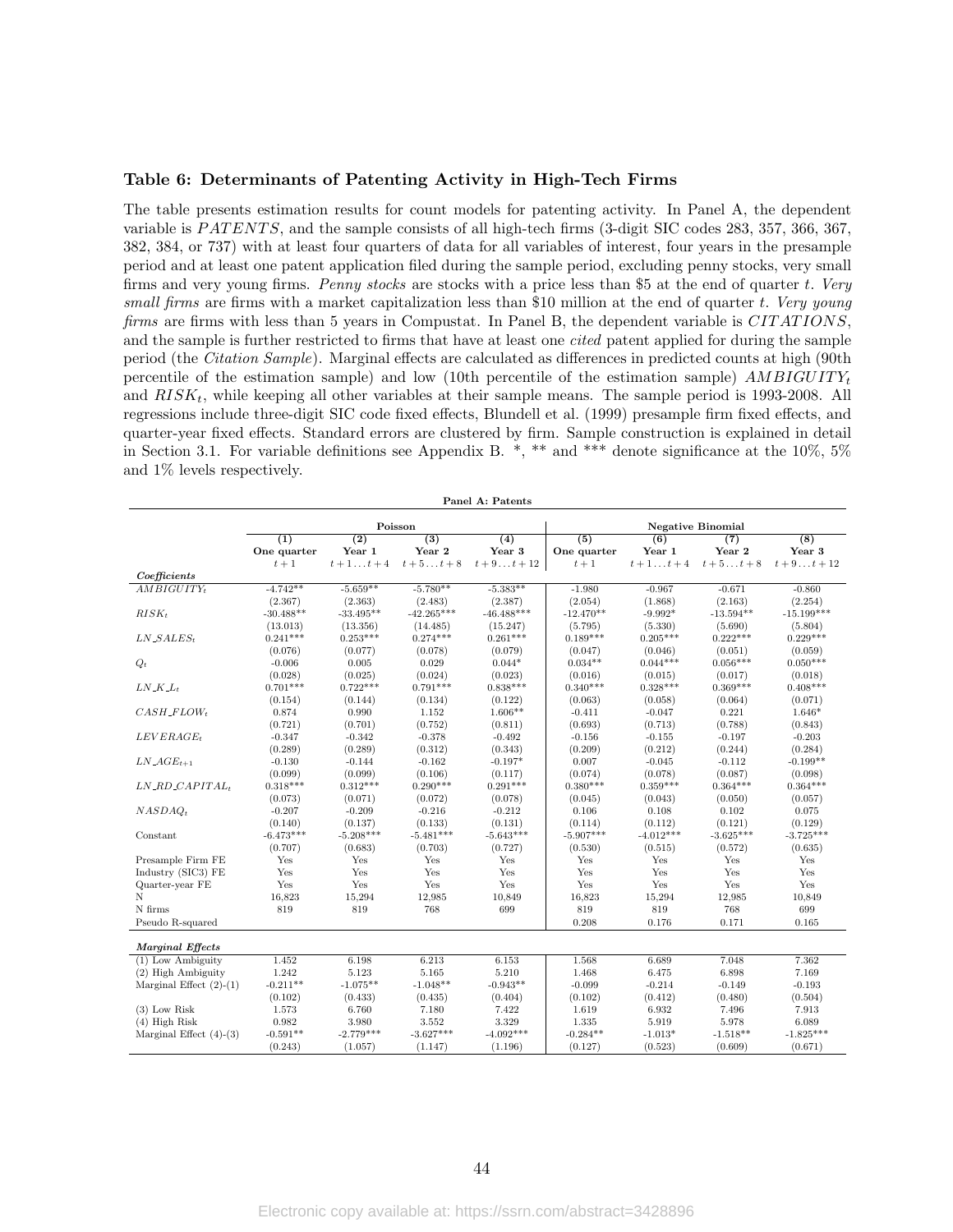|                                              | Poisson      |                  |                  |               | <b>Negative Binomial</b> |                  |             |                  |
|----------------------------------------------|--------------|------------------|------------------|---------------|--------------------------|------------------|-------------|------------------|
|                                              | (1)          | $\overline{(2)}$ | $\overline{(3)}$ | (4)           | $\overline{(5)}$         | $\overline{(6)}$ | (7)         | $\overline{(8)}$ |
|                                              | One quarter  | Year 1           | Year 2           | Year 3        | One quarter              | Year 1           | Year 2      | Year 3           |
|                                              | $t+1$        | $t+1t+4$         | $t+5t+8$         | $t + 9t + 12$ | $t+1$                    | $t+1 \ldots t+4$ | $t+5t+8$    | $t+9t+12$        |
| Coefficients                                 |              |                  |                  |               |                          |                  |             |                  |
| AMBIGUITY <sub>t</sub>                       | $-5.915***$  | $-6.681***$      | $-5.849**$       | $-4.897*$     | $-1.521$                 | $-1.641$         | $-1.239$    | $-1.510$         |
|                                              | (2.197)      | (2.252)          | (2.464)          | (2.579)       | (2.323)                  | (2.010)          | (2.364)     | (2.439)          |
| $RISK_t$                                     | $-36.567***$ | $-37.451***$     | $-47.887***$     | $-49.462***$  | $-13.225**$              | $-9.910$         | $-15.072**$ | $-16.482***$     |
|                                              | (12.333)     | (12.720)         | (14.386)         | (15.394)      | (6.445)                  | (6.047)          | (6.557)     | (6.379)          |
| $LN\_SALES_t$                                | $0.214***$   | $0.233***$       | $0.232***$       | $0.211***$    | $0.177***$               | $0.204***$       | $0.218***$  | $0.230***$       |
|                                              | (0.067)      | (0.068)          | (0.071)          | (0.076)       | (0.045)                  | (0.045)          | (0.052)     | (0.059)          |
| $Q_t$                                        | $-0.002$     | 0.014            | 0.033            | $0.043*$      | $0.032*$                 | $0.051***$       | $0.070***$  | $0.060***$       |
|                                              | (0.026)      | (0.025)          | (0.024)          | (0.024)       | (0.018)                  | (0.017)          | (0.019)     | (0.022)          |
| $LN\_K\_L_t$                                 | $0.606***$   | $0.624***$       | $0.666***$       | $0.706***$    | $0.270***$               | $0.267***$       | $0.297***$  | $0.352***$       |
|                                              | (0.105)      | (0.098)          | (0.094)          | (0.088)       | (0.060)                  | (0.061)          | (0.068)     | (0.076)          |
| $CASH$ <sub>-FLOWt</sub>                     | 1.088        | 0.823            | $1.510**$        | $1.875**$     | 0.124                    | $-0.525$         | 0.504       | 1.578            |
|                                              | (0.682)      | (0.641)          | (0.677)          | (0.785)       | (0.738)                  | (0.787)          | (0.865)     | (1.005)          |
| $LEVERAGE_t$                                 | $-0.227$     | $-0.209$         | $-0.236$         | $-0.374$      | $-0.110$                 | $-0.215$         | $-0.307$    | $-0.465*$        |
|                                              | (0.275)      | (0.272)          | (0.298)          | (0.324)       | (0.232)                  | (0.230)          | (0.260)     | (0.266)          |
| $LN\_AGE_{t+1}$                              | $-0.104$     | $-0.125$         | $-0.168$         | $-0.220*$     | $-0.011$                 | $-0.062$         | $-0.152$    | $-0.253**$       |
|                                              | (0.094)      | (0.097)          | (0.110)          | (0.125)       | (0.087)                  | (0.091)          | (0.102)     | (0.110)          |
| $LN$ <sub>-<math>RD</math></sub> $CAPITAL_t$ | $0.279***$   | $0.275***$       | $0.267***$       | $0.273***$    | $0.287***$               | $0.270***$       | $0.271***$  | $0.273***$       |
|                                              | (0.058)      | (0.058)          | (0.066)          | (0.076)       | (0.040)                  | (0.041)          | (0.049)     | (0.056)          |
| NASDAO <sub>t</sub>                          | $-0.034$     | $-0.034$         | $-0.056$         | $-0.072$      | $0.237*$                 | 0.186            | 0.155       | 0.111            |
|                                              | (0.128)      | (0.128)          | (0.138)          | (0.145)       | (0.123)                  | (0.121)          | (0.135)     | (0.143)          |
| Constant                                     | $-5.774***$  | $-4.529***$      | $-4.452***$      | $-4.497***$   | $-5.093***$              | $-3.205***$      | $-2.504***$ | $-2.795***$      |
|                                              | (0.681)      | (0.652)          | (0.689)          | (0.739)       | (0.577)                  | (0.614)          | (0.740)     | (0.781)          |
| Presample Firm FE                            | Yes          | Yes              | Yes              | Yes           | Yes                      | Yes              | Yes         | Yes              |
| Industry (SIC3) FE                           | Yes          | Yes              | Yes              | Yes           | Yes                      | Yes              | Yes         | Yes              |
| Quarter-year FE                              | Yes          | Yes              | Yes              | Yes           | Yes                      | Yes              | Yes         | Yes              |
| N                                            | 16,186       | 14,731           | 12,548           | 10,516        | 16,186                   | 14,731           | 12,548      | 10,516           |
| N firms                                      | 775          | 775              | 729              | 669           | 775                      | 775              | 729         | 669              |
| Pseudo R-squared                             |              |                  |                  |               | 0.144                    | 0.132            | 0.127       | 0.126            |
|                                              |              |                  |                  |               |                          |                  |             |                  |
| <b>Marginal Effects</b>                      |              |                  |                  |               |                          |                  |             |                  |
| $(1)$ Low Ambiguity                          | 2.052        | 8.753            | 8.694            | 8.438         | 2.071                    | 8.901            | 9.329       | 9.389            |
| (2) High Ambiguity                           | 1.685        | 6.980            | 7.195            | 7.242         | 1.969                    | 8.419            | 8.962       | 8.956            |
| Marginal Effect $(2)-(1)$                    | $-0.367***$  | $-1.773***$      | $-1.499**$       | $-1.196*$     | $-0.102$                 | $-0.481$         | $-0.367$    | $-0.432$         |
|                                              | (0.134)      | (0.589)          | (0.621)          | (0.618)       | (0.156)                  | (0.588)          | (0.695)     | (0.693)          |
| $(3)$ Low Risk                               | 2.250        | 9.590            | 10.320           | 10.388        | 2.159                    | 9.134            | 9.922       | 10.077           |
| $(4)$ High Risk                              | 1.279        | 5.308            | 4.649            | 4.425         | 1.760                    | 7.811            | 7.720       | 7.583            |
| Marginal Effect $(4)-(3)$                    | $-0.971***$  | $-4.282***$      | $-5.672***$      | $-5.962***$   | $-0.399**$               | $-1.323*$        | $-2.203**$  | $-2.494***$      |
|                                              | (0.315)      | (1.387)          | (1.565)          | (1.676)       | (0.187)                  | (0.782)          | (0.924)     | (0.945)          |

Panel B: Citations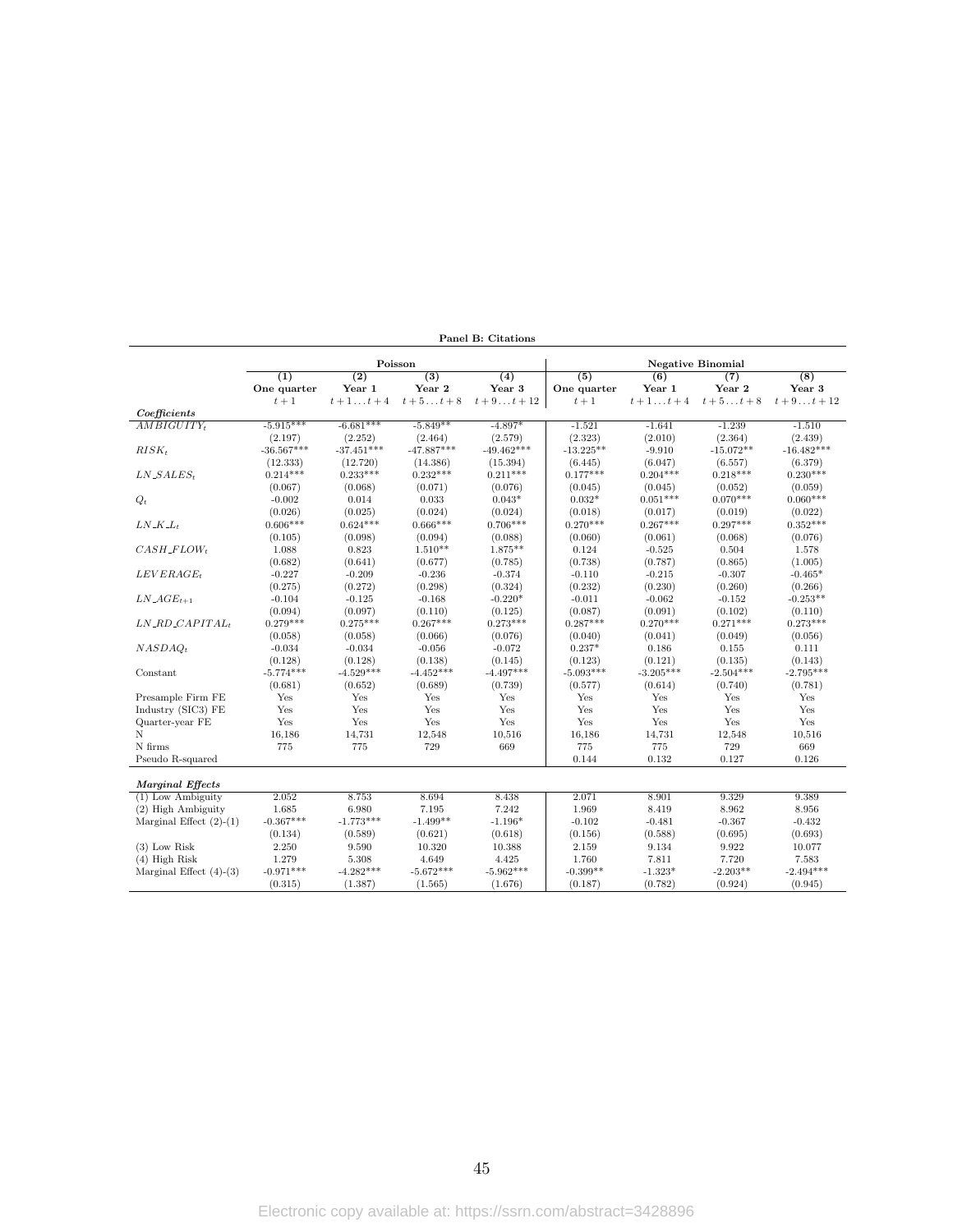### Table 7: Determinants of Patenting Activity in Patent-Intensive High-Tech Firms

The table presents estimation results for count models for patenting activity. The dependent variable is PATENTS in Panel A, and CITATIONS in Panel B. The sample is the same as in Table 6, but restricted to firms above the sample median in terms of the average number of patents applied for during the sample period. Marginal effects are calculated as differences in predicted counts at high (90th percentile of the estimation sample) and low (10th percentile of the estimation sample)  $AMBIGUITY_t$  and  $RISK_t$ , while keeping all other variables at their sample means. The sample period is 1993-2008. All regressions include three-digit SIC code fixed effects, Blundell et al. (1999) presample firm fixed effects, and quarter-year fixed effects. Standard errors are clustered by firm. Sample construction is explained in detail in Section 3.1. For variable definitions see Appendix B. \*, \*\* and \*\*\* denote significance at the 10%, 5% and 1% levels respectively.

| Panel A: Patents                                   |                    |                            |                            |                            |                                 |                            |               |                            |  |
|----------------------------------------------------|--------------------|----------------------------|----------------------------|----------------------------|---------------------------------|----------------------------|---------------|----------------------------|--|
|                                                    |                    |                            | Poisson                    |                            | <b>Negative Binomial</b>        |                            |               |                            |  |
|                                                    | (1)<br>One quarter | $\overline{(2)}$<br>Year 1 | $\overline{(3)}$<br>Year 2 | $\overline{(4)}$<br>Year 3 | $\overline{(5)}$<br>One quarter | $\overline{(6)}$<br>Year 1 | (7)<br>Year 2 | $\overline{(8)}$<br>Year 3 |  |
|                                                    | $t+1$              | $t+1t+4$                   | $t+5t+8$                   | $t + 9t + 12$              | $t+1$                           | $t+1 \ldots t+4$           | $t+5t+8$      | $t+9\dots t+12$            |  |
| Coefficients                                       |                    |                            |                            |                            |                                 |                            |               |                            |  |
| AMBIGUITY <sub>t</sub>                             | $-4.792**$         | $-5.602**$                 | $-5.527**$                 | $-4.963**$                 | $-3.980*$                       | $-3.918**$                 | $-4.213**$    | $-3.430$                   |  |
|                                                    | (2.333)            | (2.334)                    | (2.497)                    | (2.418)                    | (2.053)                         | (1.867)                    | (2.020)       | (2.136)                    |  |
| $RISK_t$                                           | $-24.008$          | $-27.669*$                 | $-35.639**$                | $-39.168**$                | $-5.907$                        | $-3.061$                   | $-4.299$      | $-6.485$                   |  |
|                                                    | (14.826)           | (15.229)                   | (16.474)                   | (17.291)                   | (7.186)                         | (6.465)                    | (6.715)       | (6.845)                    |  |
| $LN\_SALES_t$                                      | $0.274***$         | $0.285***$                 | $0.308***$                 | $0.292***$                 | $0.218***$                      | $0.227***$                 | $0.250***$    | $0.260***$                 |  |
|                                                    | (0.082)            | (0.083)                    | (0.084)                    | (0.088)                    | (0.043)                         | (0.042)                    | (0.047)       | (0.056)                    |  |
| $Q_t$                                              | $-0.009$           | 0.004                      | 0.029                      | $0.046**$                  | 0.026                           | $0.037**$                  | $0.058***$    | $0.057***$                 |  |
|                                                    | (0.027)            | (0.025)                    | (0.023)                    | (0.023)                    | (0.017)                         | (0.016)                    | (0.017)       | (0.019)                    |  |
| $LN$ <sub>-</sub> $K$ <sub>-<math>L_t</math></sub> | $0.686***$         | $0.706***$                 | $0.776***$                 | $0.824***$                 | $0.344***$                      | $0.344***$                 | $0.391***$    | $0.420***$                 |  |
|                                                    | (0.156)            | (0.145)                    | (0.134)                    | (0.122)                    | (0.073)                         | (0.068)                    | (0.075)       | (0.082)                    |  |
| $CASH$ <sub>-FLOWt</sub>                           | 0.579              | 0.684                      | 0.792                      | 1.238                      | $-0.932$                        | $-0.708$                   | $-0.405$      | 0.418                      |  |
|                                                    | (0.713)            | (0.706)                    | (0.760)                    | (0.832)                    | (0.652)                         | (0.672)                    | (0.714)       | (0.759)                    |  |
| $LEVERAGE_t$                                       | $-0.330$           | $-0.323$                   | $-0.347$                   | $-0.461$                   | $-0.236$                        | $-0.271$                   | $-0.323$      | $-0.493*$                  |  |
|                                                    | (0.289)            | (0.290)                    | (0.315)                    | (0.346)                    | (0.205)                         | (0.204)                    | (0.231)       | (0.270)                    |  |
| $LN\_AGE_{t+1}$                                    | $-0.137$           | $-0.154$                   | $-0.171$                   | $-0.203*$                  | $-0.056$                        | $-0.086$                   | $-0.138*$     | $-0.215**$                 |  |
|                                                    | (0.098)            | (0.099)                    | (0.107)                    | (0.120)                    | (0.073)                         | (0.074)                    | (0.080)       | (0.092)                    |  |
| $LN$ <sub>-RD</sub> _CAPITAL <sub>t</sub>          | $0.279***$         | $0.276***$                 | $0.251***$                 | $0.253***$                 | $0.331***$                      | $0.313***$                 | $0.302***$    | $0.292***$                 |  |
|                                                    | (0.077)            | (0.075)                    | (0.077)                    | (0.085)                    | (0.044)                         | (0.043)                    | (0.051)       | (0.059)                    |  |
| NASDAO <sub>t</sub>                                | $-0.222$           | $-0.228*$                  | $-0.238*$                  | $-0.233*$                  | $-0.061$                        | $-0.083$                   | $-0.113$      | $-0.144$                   |  |
|                                                    | (0.138)            | (0.135)                    | (0.133)                    | (0.132)                    | (0.110)                         | (0.110)                    | (0.115)       | (0.123)                    |  |
| Constant                                           | $-3.938***$        | $-2.686***$                | $-2.813***$                | $-2.960***$                | $-3.715***$                     | $-2.135***$                | $-2.004***$   | $-1.916***$                |  |
|                                                    | (0.728)            | (0.697)                    | (0.776)                    | (0.765)                    | (0.619)                         | (0.596)                    | (0.686)       | (0.725)                    |  |
| Presample Firm FE                                  | Yes                | Yes                        | Yes                        | Yes                        | Yes                             | Yes                        | Yes           | Yes                        |  |
| Industry (SIC3) FE                                 | Yes                | Yes                        | Yes                        | Yes                        | Yes                             | Yes                        | Yes           | Yes                        |  |
| Quarter-year FE                                    | Yes                | Yes                        | Yes                        | Yes                        | Yes                             | Yes                        | Yes           | Yes                        |  |
| N                                                  | 9,581              | 8,738                      | 7,518                      | 6,392                      | 9,581                           | 8,738                      | 7,518         | 6,392                      |  |
| N firms                                            | 409                | 409                        | 382                        | 352                        | 409                             | 409                        | 382           | 352                        |  |
| Pseudo R-squared                                   |                    |                            |                            |                            | 0.170                           | 0.152                      | 0.150         | 0.144                      |  |
| <b>Marginal Effects</b>                            |                    |                            |                            |                            |                                 |                            |               |                            |  |
| $(1)$ Low Ambiguity                                | 4.793              | 20.797                     | 21.439                     | 21.865                     | 5.382                           | 23.369                     | 25.127        | 26.273                     |  |
| (2) High Ambiguity                                 | 4.054              | 17.000                     | 17.777                     | 18.662                     | 4.684                           | 20.295                     | 21.784        | 23.549                     |  |
| Marginal Effect $(2)-(1)$                          | $-0.739**$         | $-3.797**$                 | $-3.662**$                 | $-3.203**$                 | $-0.698*$                       | $-3.073**$                 | $-3.342**$    | $-2.724$                   |  |
|                                                    | (0.346)            | (1.514)                    | (1.595)                    | (1.517)                    | (0.362)                         | (1.476)                    | (1.609)       | (1.694)                    |  |
| $(3)$ Low Risk                                     | 4.797              | 20.833                     | 22.220                     | 23.328                     | 5.175                           | 22.296                     | 24.056        | 25.699                     |  |
| $(4)$ High Risk                                    | 3.971              | 16.587                     | 16.246                     | 16.193                     | 4.939                           | 21.741                     | 23.164        | 24.191                     |  |
| Marginal Effect $(4)-(3)$                          | $-0.827$           | $-4.246*$                  | $-5.974**$                 | $-7.134**$                 | $-0.235$                        | $-0.555$                   | $-0.892$      | $-1.507$                   |  |
|                                                    | (0.511)            | (2.327)                    | (2.703)                    | (3.016)                    | (0.283)                         | (1.165)                    | (1.381)       | (1.578)                    |  |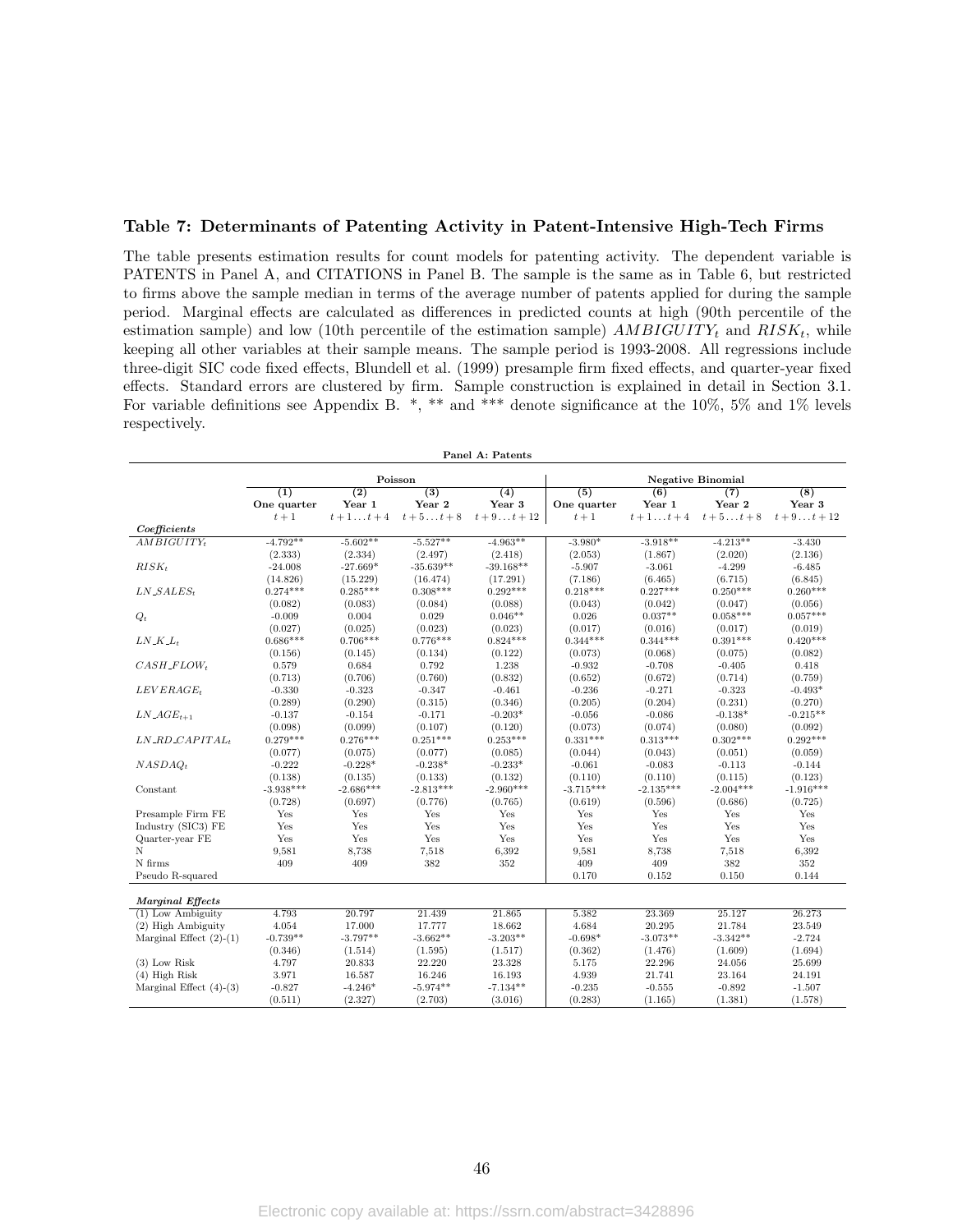|                                              |                  |                  | Poisson                              |                 | <b>Negative Binomial</b> |                  |            |                  |
|----------------------------------------------|------------------|------------------|--------------------------------------|-----------------|--------------------------|------------------|------------|------------------|
|                                              | $\overline{(1)}$ | $\overline{(2)}$ | $\overline{(3)}$<br>$\overline{(4)}$ |                 | $\overline{(5)}$         | $\overline{(6)}$ | (7)        | $\overline{(8)}$ |
|                                              | One quarter      | Year 1           | Year 2                               | Year 3          | One quarter              | Year 1           | Year 2     | Year 3           |
|                                              | $t+1$            | $t+1t+4$         | $t+5t+8$                             | $t+9\dots t+12$ | $t+1$                    | $t+1 \ldots t+4$ | $t+5t+8$   | $t+9\dots t+12$  |
| Coefficients                                 |                  |                  |                                      |                 |                          |                  |            |                  |
| $AMBIGUITY_t$                                | $-6.100***$      | $-6.688***$      | $-5.389**$                           | $-4.074$        | $-5.776**$               | $-6.417***$      | $-4.618**$ | $-4.262*$        |
|                                              | (2.274)          | (2.350)          | (2.601)                              | (2.686)         | (2.295)                  | (2.020)          | (2.226)    | (2.312)          |
| $RISK_t$                                     | $-27.648**$      | $-27.280**$      | $-37.436**$                          | $-35.963**$     | $-3.941$                 | 0.454            | $-4.859$   | $-4.985$         |
|                                              | (13.611)         | (13.830)         | (15.814)                             | (16.439)        | (7.494)                  | (6.628)          | (6.850)    | (6.854)          |
| $LN\_SALES_t$                                | $0.233***$       | $0.253***$       | $0.253***$                           | $0.230***$      | $0.195***$               | $0.228***$       | $0.241***$ | $0.260***$       |
|                                              | (0.070)          | (0.071)          | (0.074)                              | (0.082)         | (0.040)                  | (0.041)          | (0.045)    | (0.054)          |
| $Q_t$                                        | $-0.002$         | 0.014            | 0.033                                | $0.045*$        | $0.039**$                | $0.054***$       | $0.073***$ | $0.073***$       |
|                                              | (0.026)          | (0.024)          | (0.024)                              | (0.024)         | (0.018)                  | (0.018)          | (0.019)    | (0.021)          |
| $LN\_K\_L_t$                                 | $0.589***$       | $0.605***$       | $0.646***$                           | $0.685***$      | $0.291***$               | $0.310***$       | $0.355***$ | $0.393***$       |
|                                              | (0.106)          | (0.099)          | (0.095)                              | (0.089)         | (0.065)                  | (0.066)          | (0.073)    | (0.078)          |
| $CASH$ <sub>-FLOWt</sub>                     | 0.893            | 0.645            | $1.286*$                             | $1.590**$       | $-0.043$                 | $-0.677$         | 0.545      | 0.852            |
|                                              | (0.668)          | (0.639)          | (0.684)                              | (0.803)         | (0.676)                  | (0.699)          | (0.710)    | (0.839)          |
| $LEVERAGE_t$                                 | $-0.199$         | $-0.169$         | $-0.196$                             | $-0.332$        | $-0.123$                 | $-0.170$         | $-0.406*$  | $-0.713***$      |
|                                              | (0.280)          | (0.278)          | (0.305)                              | (0.332)         | (0.236)                  | (0.228)          | (0.241)    | (0.241)          |
| $LN\_AGE_{t+1}$                              | $-0.109$         | $-0.132$         | $-0.178$                             | $-0.227*$       | $-0.020$                 | $-0.048$         | $-0.123$   | $-0.212**$       |
|                                              | (0.095)          | (0.098)          | (0.113)                              | (0.130)         | (0.085)                  | (0.086)          | (0.093)    | (0.098)          |
| $LN$ <sub>-<math>RD</math></sub> $CAPITAL_t$ | $0.252***$       | $0.249***$       | $0.239***$                           | $0.245***$      | $0.228***$               | $0.205***$       | $0.186***$ | $0.169***$       |
|                                              | (0.060)          | (0.060)          | (0.069)                              | (0.082)         | (0.037)                  | (0.038)          | (0.045)    | (0.053)          |
| $NASDAQ_t$                                   | $-0.063$         | $-0.067$         | $-0.096$                             | $-0.117$        | 0.054                    | 0.016            | $-0.037$   | $-0.097$         |
|                                              | (0.126)          | (0.126)          | (0.137)                              | (0.146)         | (0.114)                  | (0.113)          | (0.121)    | (0.122)          |
| Constant                                     | $-3.611***$      | $-2.416***$      | $-2.147***$                          | $-2.052***$     | $-3.206***$              | $-1.773***$      | $-1.260**$ | $-1.400**$       |
|                                              | (0.607)          | (0.583)          | (0.611)                              | (0.653)         | (0.497)                  | (0.528)          | (0.623)    | (0.594)          |
| Presample Firm FE                            | Yes              | Yes              | Yes                                  | Yes             | Yes                      | Yes              | Yes        | Yes              |
| Industry (SIC3) FE                           | Yes              | Yes              | Yes                                  | Yes             | Yes                      | Yes              | Yes        | Yes              |
| Quarter-year FE                              | Yes              | Yes              | Yes                                  | Yes             | Yes                      | Yes              | Yes        | Yes              |
| N                                            | 9,042            | 8,240            | 7,090                                | 6,019           | 9,042                    | 8,240            | 7,090      | 6,019            |
| N firms                                      | 387              | 387              | 359                                  | 327             | 387                      | 387              | 359        | 327              |
| Pseudo R-squared                             |                  |                  |                                      |                 | 0.108                    | 0.111            | 0.107      | 0.106            |
|                                              |                  |                  |                                      |                 |                          |                  |            |                  |
| <b>Marginal Effects</b>                      |                  |                  |                                      |                 |                          |                  |            |                  |
| $(1)$ Low Ambiguity                          | 6.745            | 29.351           | 29.824                               | 30.026          | 7.384                    | 32.312           | 33.443     | 34.325           |
| (2) High Ambiguity                           | 5.416            | 22.970           | 24.752                               | 26.285          | 5.999                    | 25.540           | 28.505     | 29.864           |
| Marginal Effect $(2)-(1)$                    | $-1.329***$      | $-6.381***$      | $-5.072**$                           | $-3.741$        | $-1.385**$               | $-6.773***$      | $-4.937**$ | $-4.461*$        |
|                                              | (0.486)          | (2.195)          | (2.406)                              | (2.434)         | (0.552)                  | (2.144)          | (2.356)    | (2.389)          |
| $(3)$ Low Risk                               | 6.666            | 28.778           | 30.920                               | 31.802          | 6.870                    | 29.402           | 31.846     | 33.004           |
| $(4)$ High Risk                              | 5.422            | 23.325           | 22.918                               | 23.580          | 6.670                    | 29.505           | 30.632     | 31.664           |
| Marginal Effect $(4)-(3)$                    | $-1.245**$       | $-5.454**$       | $-8.002**$                           | $-8.223**$      | $-0.199$                 | 0.103            | $-1.214$   | $-1.341$         |
|                                              | (0.616)          | (2.775)          | (3.343)                              | (3.693)         | (0.377)                  | (1.504)          | (1.705)    | (1.842)          |
|                                              |                  |                  |                                      |                 |                          |                  |            |                  |

Panel B: Citations